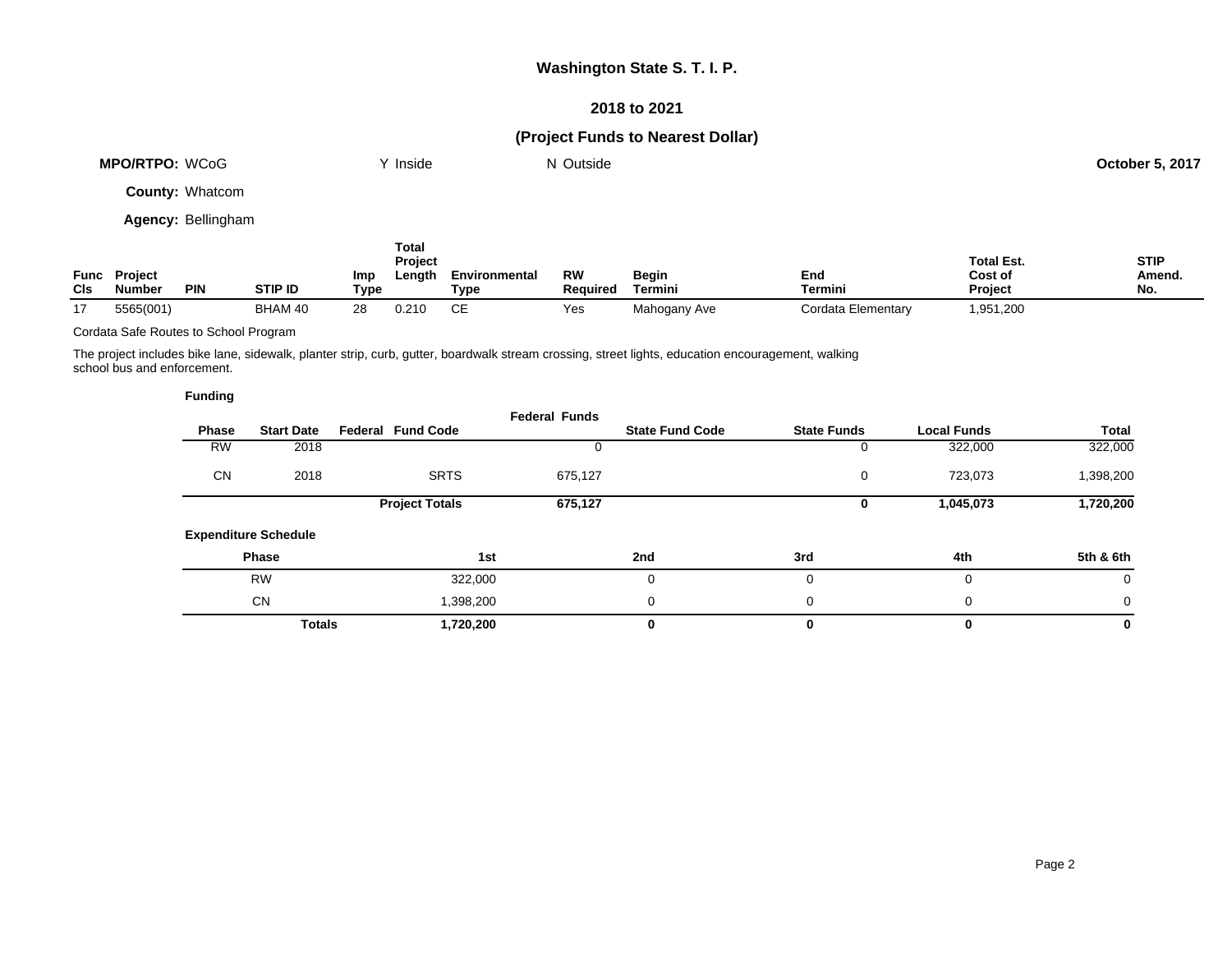### **2018 to 2021**

# **(Project Funds to Nearest Dollar)**

| <b>MPO/RTPO: WCoG</b>  | Y Inside | N Outside | October 5, 2017 |
|------------------------|----------|-----------|-----------------|
| <b>County: Whatcom</b> |          |           |                 |

**Agency:** Bellingham

| Func<br>CIs | <b>Project</b><br><b>Number</b> | <b>PIN</b> | STIP ID        | Imp<br>Type | Total<br><b>Project</b><br>Length | Environmental<br>туре | <b>RW</b><br>Reauired | Begin<br>Termini | End<br>Termini  | <b>Total Est.</b><br>Cost of<br>Project | <b>STIP</b><br>Amend.<br>No. |
|-------------|---------------------------------|------------|----------------|-------------|-----------------------------------|-----------------------|-----------------------|------------------|-----------------|-----------------------------------------|------------------------------|
| 16          | 5564(001)                       |            | <b>BHAM 37</b> | 01          | 0.600                             |                       | Yes                   | Northwest Avenue | Pacific Highway | 7,388,121                               |                              |

Mahogany Ave Arterial

Construct a new multimodal roadway.

| <b>Phase</b> | <b>Start Date</b>           | <b>Federal Fund Code</b> | <b>Federal Funds</b> | <b>State Fund Code</b> | <b>State Funds</b> | <b>Local Funds</b> | Total     |
|--------------|-----------------------------|--------------------------|----------------------|------------------------|--------------------|--------------------|-----------|
|              |                             |                          |                      |                        |                    |                    |           |
| CN.          | 2018                        | STP(US)                  | 1,536,900            | TIB                    | 2,250,000          | 1,887,893          | 5,674,793 |
|              |                             | <b>Project Totals</b>    | 1,536,900            |                        | 2,250,000          | 1,887,893          | 5,674,793 |
|              | <b>Expenditure Schedule</b> |                          |                      |                        |                    |                    |           |
|              | <b>Phase</b>                | 1st                      |                      | 2nd                    | 3rd                | 4th                | 5th & 6th |
|              | <b>CN</b>                   | 5,674,793                |                      |                        | 0                  |                    | 0         |
|              | <b>Totals</b>               | 5,674,793                |                      | 0                      |                    |                    | 0         |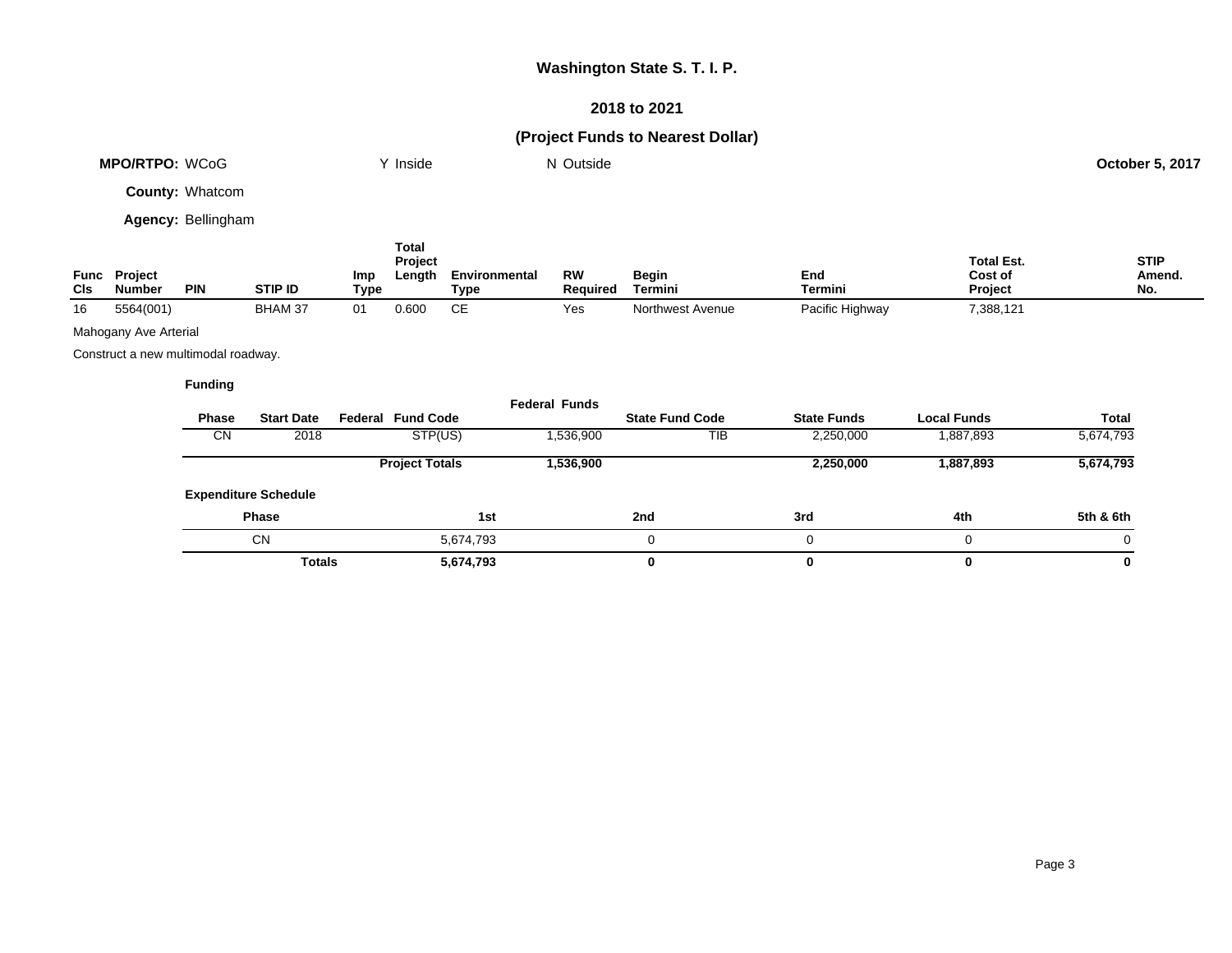### **2018 to 2021**

## **(Project Funds to Nearest Dollar)**

| MPO/RTPO: WCoG         | √ Inside | N Outside | <b>October 5, 2017</b> |
|------------------------|----------|-----------|------------------------|
| <b>County: Whatcom</b> |          |           |                        |

**Agency:** Bellingham

| <b>CIs</b> | <b>Func Project</b><br><b>Number</b> | <b>PIN</b> | <b>STIP ID</b> | Imp<br>Type | <b>Total</b><br><b>Project</b><br>Length | Environmental<br>Type | RW<br><b>Required</b> | <b>Begin</b><br>Termini | End<br>Termini      | <b>Total Est.</b><br>Cost of<br><b>Project</b> | <b>STIP</b><br>Amend.<br>No. |
|------------|--------------------------------------|------------|----------------|-------------|------------------------------------------|-----------------------|-----------------------|-------------------------|---------------------|------------------------------------------------|------------------------------|
| 16         | 5568(001)                            |            | BHAM 36        | 01          | 0.600                                    | СE                    | Yes                   | Squalicum Parkway       | <b>James Street</b> | 13,409,206                                     |                              |

Orchard Drive Extension (Birchwood Ave)

Orchard Drive Extension is a new multi-modal arterial connection extending from east Birchwood Ave/Squalicum Parkway, under I-5 along the railroad grade, taking advantage of an existing grade separated crossing, to west of James Street.

| <b>Funding</b> |                             |                          |                      |                        |                    |                    |              |
|----------------|-----------------------------|--------------------------|----------------------|------------------------|--------------------|--------------------|--------------|
| <b>Phase</b>   | <b>Start Date</b>           | <b>Federal Fund Code</b> | <b>Federal Funds</b> | <b>State Fund Code</b> | <b>State Funds</b> | <b>Local Funds</b> | <b>Total</b> |
| RW             | 2019                        | STP(US)                  | 750,000              |                        | 0                  | 250,000            | 1,000,000    |
| <b>CN</b>      | 2020                        |                          | 0                    | <b>CWA</b>             | 10,000,000         | 864,000            | 10,864,000   |
|                |                             | <b>Project Totals</b>    | 750,000              |                        | 10,000,000         | 1,114,000          | 11,864,000   |
|                | <b>Expenditure Schedule</b> |                          |                      |                        |                    |                    |              |
|                | <b>Phase</b>                |                          | 1st                  | 2nd                    | 3rd                | 4th                | 5th & 6th    |
|                | <b>RW</b>                   | 1,000,000                |                      | 0                      | 0                  | 0                  | 0            |
|                | <b>CN</b>                   |                          | 0                    | 10,864,000             | 0                  | 0                  | 0            |
|                | <b>Totals</b>               | 1,000,000                |                      | 10,864,000             | 0                  | 0                  | 0            |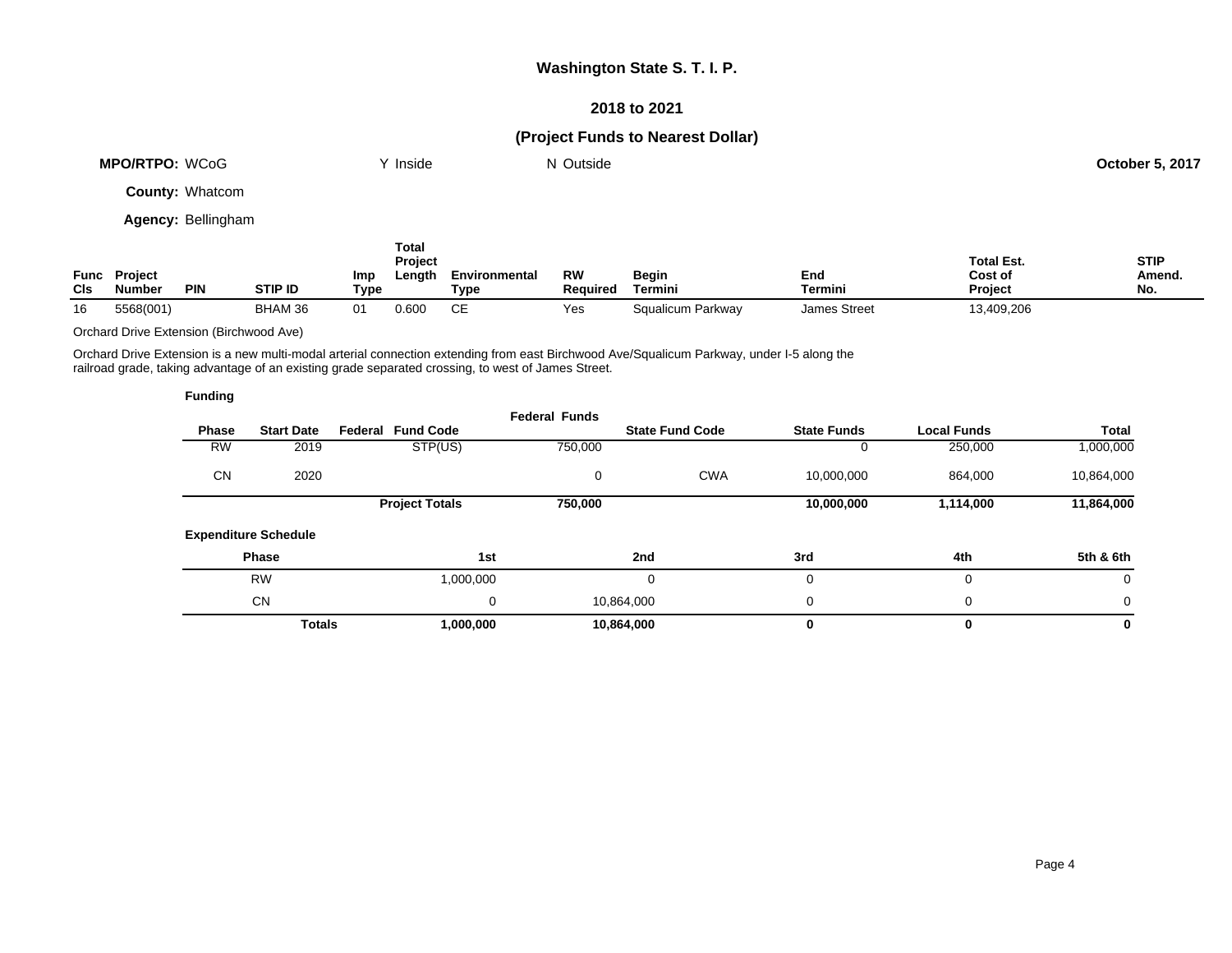### **2018 to 2021**

## **(Project Funds to Nearest Dollar)**

| <b>MPO/RTPO: WCoG</b>  | Y Inside | N Outside | <b>October 5, 2017</b> |
|------------------------|----------|-----------|------------------------|
|                        |          |           |                        |
| <b>County: Whatcom</b> |          |           |                        |

**Agency:** Bellingham

| Func<br><b>CIs</b> | <b>Project</b><br><b>Number</b> | PIN | <b>STIP ID</b> | Imp<br>Type | Total<br>Project<br>Length | Environmental<br>Type | RW<br>Reauired | <b>Begin</b><br>Termini | End<br><b>Termini</b> | <b>Total Est.</b><br>Cost of<br>Project | <b>STIP</b><br>Amend.<br>No. |
|--------------------|---------------------------------|-----|----------------|-------------|----------------------------|-----------------------|----------------|-------------------------|-----------------------|-----------------------------------------|------------------------------|
| 17                 |                                 |     | BHAM 42        | 03          | 0.670                      | CЕ                    | Yes            | Deemer Rd               | James St              | 5,842,500                               |                              |

Telegraph Road Multimodal Safety Improvements

Reconstruct road to add sidewalks, bike lanes, and center turn lane, curb, gutter, storm water, and pedestrian crossing for transit stop access.

|           |                             |                          | <b>Federal Funds</b> |                        |                    |                    |           |
|-----------|-----------------------------|--------------------------|----------------------|------------------------|--------------------|--------------------|-----------|
| Phase     | <b>Start Date</b>           | <b>Federal Fund Code</b> |                      | <b>State Fund Code</b> | <b>State Funds</b> | <b>Local Funds</b> | Total     |
| PE.       | 2020                        | STP(US)                  | 303,000              |                        | 0                  | 250,000            | 553,000   |
| <b>RW</b> | 2021                        | STP(US)                  | 347,000              |                        | 0                  | 0                  | 347,000   |
|           |                             | <b>Project Totals</b>    | 650,000              |                        | 0                  | 250,000            | 900,000   |
|           | <b>Expenditure Schedule</b> |                          |                      |                        |                    |                    |           |
|           | Phase                       |                          | 1st                  | 2nd                    | 3rd                | 4th                | 5th & 6th |
|           | <b>PE</b>                   |                          | 0                    | 0                      | 553,000            | $\Omega$           | 0         |
|           | <b>RW</b>                   |                          | 0                    | 0                      | 0                  | 347,000            | 0         |
|           | <b>CN</b>                   |                          | 0                    | 0                      | 0                  | 0                  | 4,880,000 |
|           | <b>Totals</b>               |                          | 0                    | 0                      | 553,000            | 347,000            | 4,880,000 |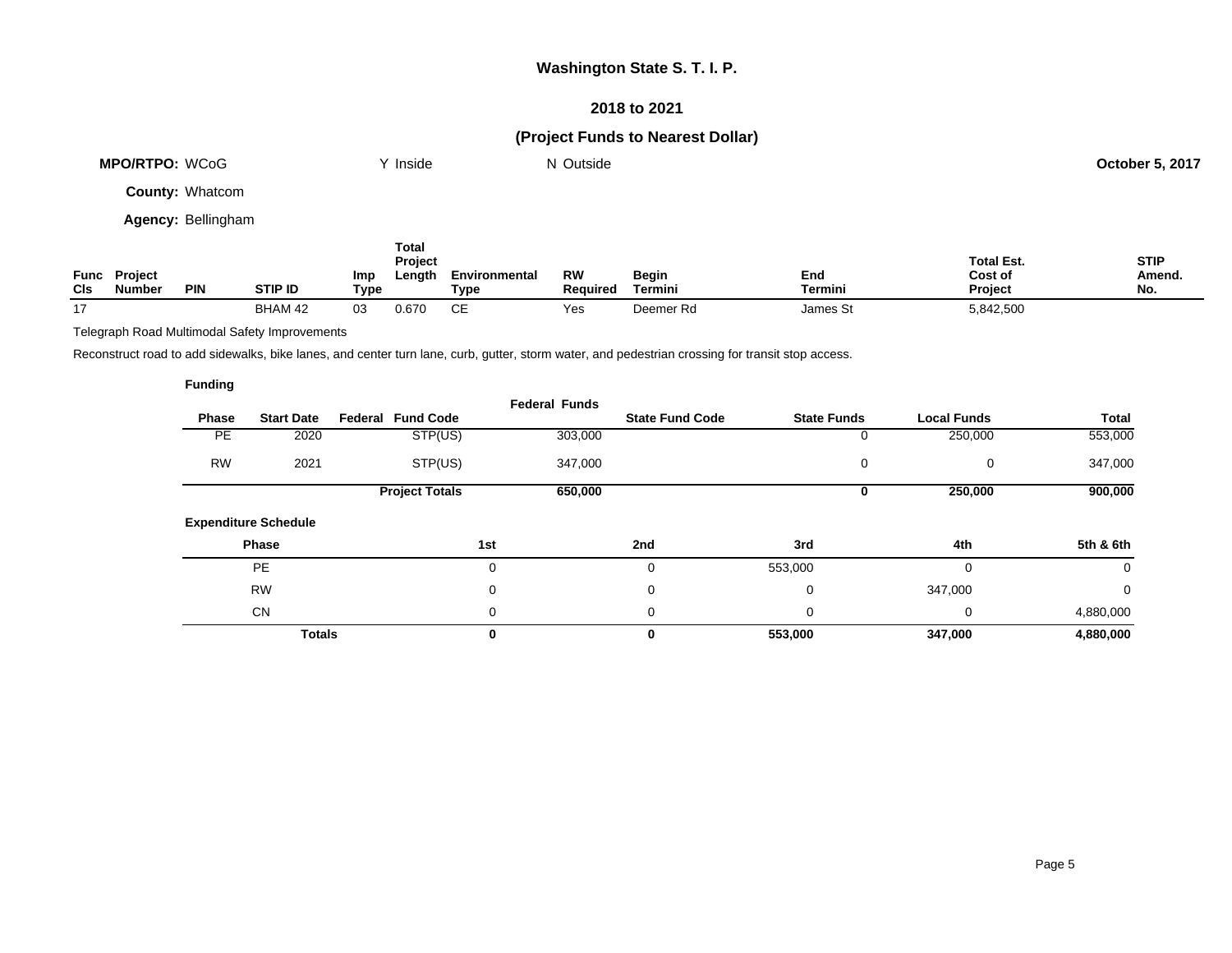### **2018 to 2021**

## **(Project Funds to Nearest Dollar)**

| MPO/RTPO: WCoG         | $\mathsf{v}$ Inside | N Outside | <b>October 5, 2017</b> |
|------------------------|---------------------|-----------|------------------------|
| <b>County: Whatcom</b> |                     |           |                        |

**Agency:** Bellingham

| Func<br>Cls | Project<br><b>Number</b> | <b>PIN</b> | <b>STIP ID</b> | Imp<br>Type | Total<br><b>Project</b><br>Length | Environmental<br>Tvpe | <b>RW</b><br><b>Required</b> | Begin<br>Termini | End<br>Termini | <b>Total Est.</b><br>Cost of<br>Project | <b>STIP</b><br>Amend.<br>No. |
|-------------|--------------------------|------------|----------------|-------------|-----------------------------------|-----------------------|------------------------------|------------------|----------------|-----------------------------------------|------------------------------|
| 16          |                          |            | BHAM 41        | 01          | 0.500                             | ∼⊏<br>◡⊏              | Yes                          | Aldrich Rd       | Northwest Dr   | 15,000,000                              |                              |

West Horton Road Extension, Phase 2

New road construction extending Horton Rd west as a secondary urban arterial with sidewalks, bike lanes, and turn lanes.

|           |                             |                          | <b>Federal Funds</b> |                        |                    |                    |             |
|-----------|-----------------------------|--------------------------|----------------------|------------------------|--------------------|--------------------|-------------|
| Phase     | <b>Start Date</b>           | <b>Federal Fund Code</b> |                      | <b>State Fund Code</b> | <b>State Funds</b> | <b>Local Funds</b> | Total       |
| PE        | 2020                        | STP(US)                  | 1,000,000            |                        | 0                  | 200,000            | 1,200,000   |
| <b>RW</b> | 2020                        |                          | 0                    |                        | 0                  | 160,000            | 160,000     |
|           |                             | <b>Project Totals</b>    | 1,000,000            |                        | 0                  | 360,000            | 1,360,000   |
|           | <b>Expenditure Schedule</b> |                          |                      |                        |                    |                    |             |
|           | Phase                       |                          | 1st                  | 2nd                    | 3rd                | 4th                | 5th & 6th   |
|           | <b>PE</b>                   |                          | 0                    | 0                      | 1,200,000          | 0                  | 0           |
|           | <b>RW</b>                   |                          | 0                    | 0                      | 160,000            | 0                  | $\mathbf 0$ |
|           | <b>Totals</b>               |                          | 0                    | 0                      | 1,360,000          | 0                  | 0           |
|           |                             |                          |                      |                        |                    |                    |             |
|           |                             |                          |                      |                        |                    |                    |             |

|                                                     | Funds<br>ederal· |                       |                 |         |
|-----------------------------------------------------|------------------|-----------------------|-----------------|---------|
|                                                     |                  | <b>State</b><br>Funds | ™unds<br>$\sim$ | Total   |
| <b>Totals for Bellingham</b><br>Adency <sup>-</sup> | .612,027<br>4.O  | :50,000               | .656.966        | 518.993 |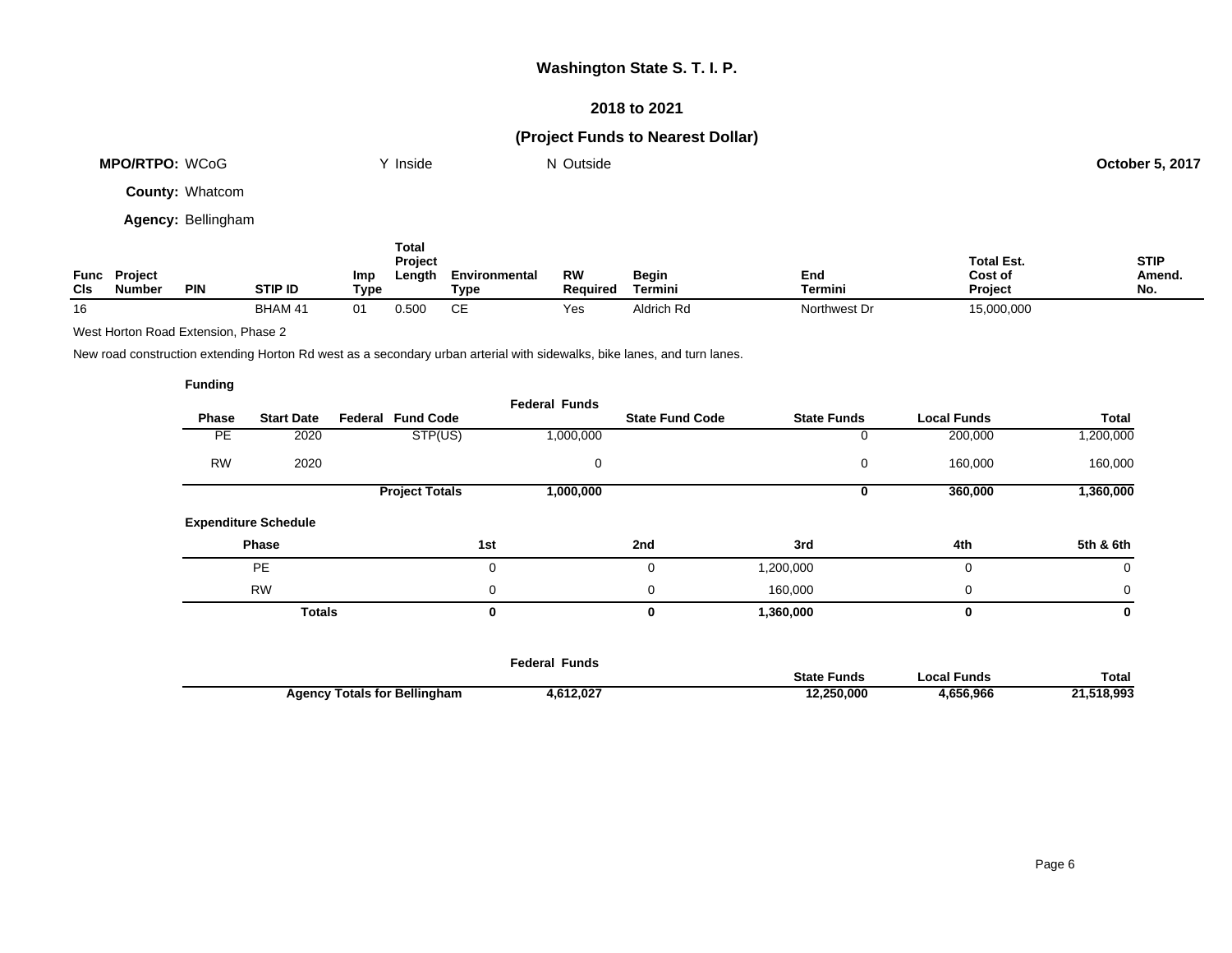### **2018 to 2021**

## **(Project Funds to Nearest Dollar)**

|                       | <b>MPO/RTPO: WCoG</b>         |            | Inside                |                                                  | N Outside             |                       |                         |                | <b>October 5, 2017</b>                         |                              |
|-----------------------|-------------------------------|------------|-----------------------|--------------------------------------------------|-----------------------|-----------------------|-------------------------|----------------|------------------------------------------------|------------------------------|
| County: Whatcom       |                               |            |                       |                                                  |                       |                       |                         |                |                                                |                              |
| <b>Agency: Blaine</b> |                               |            |                       |                                                  |                       |                       |                         |                |                                                |                              |
| <b>CIs</b>            | Func Project<br><b>Number</b> | <b>PIN</b> | Imp<br><b>STIP ID</b> | <b>Total</b><br><b>Project</b><br>Length<br>Type | Environmental<br>Type | <b>RW</b><br>Required | <b>Begin</b><br>Termini | End<br>Termini | <b>Total Est.</b><br>Cost of<br><b>Project</b> | <b>STIP</b><br>Amend.<br>No. |

17 BLAINE 12 21 0.280 CE Yes SR 543 Ludwick Ave 1,584,170

Boblett St Traffic Channelization and Corridor Improvements

Improvements will include: Channelization, non-motorized, sidewalk replacement, storm drainage, roundabout construction.

|           |                             |                          | <b>Federal Funds</b> |                        |                    |                    |             |
|-----------|-----------------------------|--------------------------|----------------------|------------------------|--------------------|--------------------|-------------|
| Phase     | <b>Start Date</b>           | <b>Federal Fund Code</b> |                      | <b>State Fund Code</b> | <b>State Funds</b> | <b>Local Funds</b> | Total       |
| <b>PE</b> | 2020                        | STP(US)                  | 180,300              |                        | 0                  | 28,140             | 208,440     |
| <b>RW</b> | 2020                        | STP(US)                  | 129,750              |                        | 0                  | 70,250             | 200,000     |
| <b>CN</b> | 2021                        | STP(US)                  | 900,230              |                        | 0                  | 140,500            | 1,040,730   |
|           |                             | <b>Project Totals</b>    | 1,210,280            |                        | 0                  | 238,890            | 1,449,170   |
|           | <b>Expenditure Schedule</b> |                          |                      |                        |                    |                    |             |
|           | <b>Phase</b>                |                          | 1st                  | 2nd                    | 3rd                | 4th                | 5th & 6th   |
|           | <b>PE</b>                   |                          | 0                    | 208,440                | $\mathbf 0$        | $\Omega$           | 0           |
|           | <b>RW</b>                   |                          | 0                    | 150,000                | $\mathbf 0$        | $\mathbf 0$        | 0           |
|           | <b>CN</b>                   |                          | 0                    | 0                      | $\mathbf 0$        | 836,635            | $\mathbf 0$ |
|           | <b>Totals</b>               |                          | 0                    | 358,440                | $\bf{0}$           | 836,635            | 0           |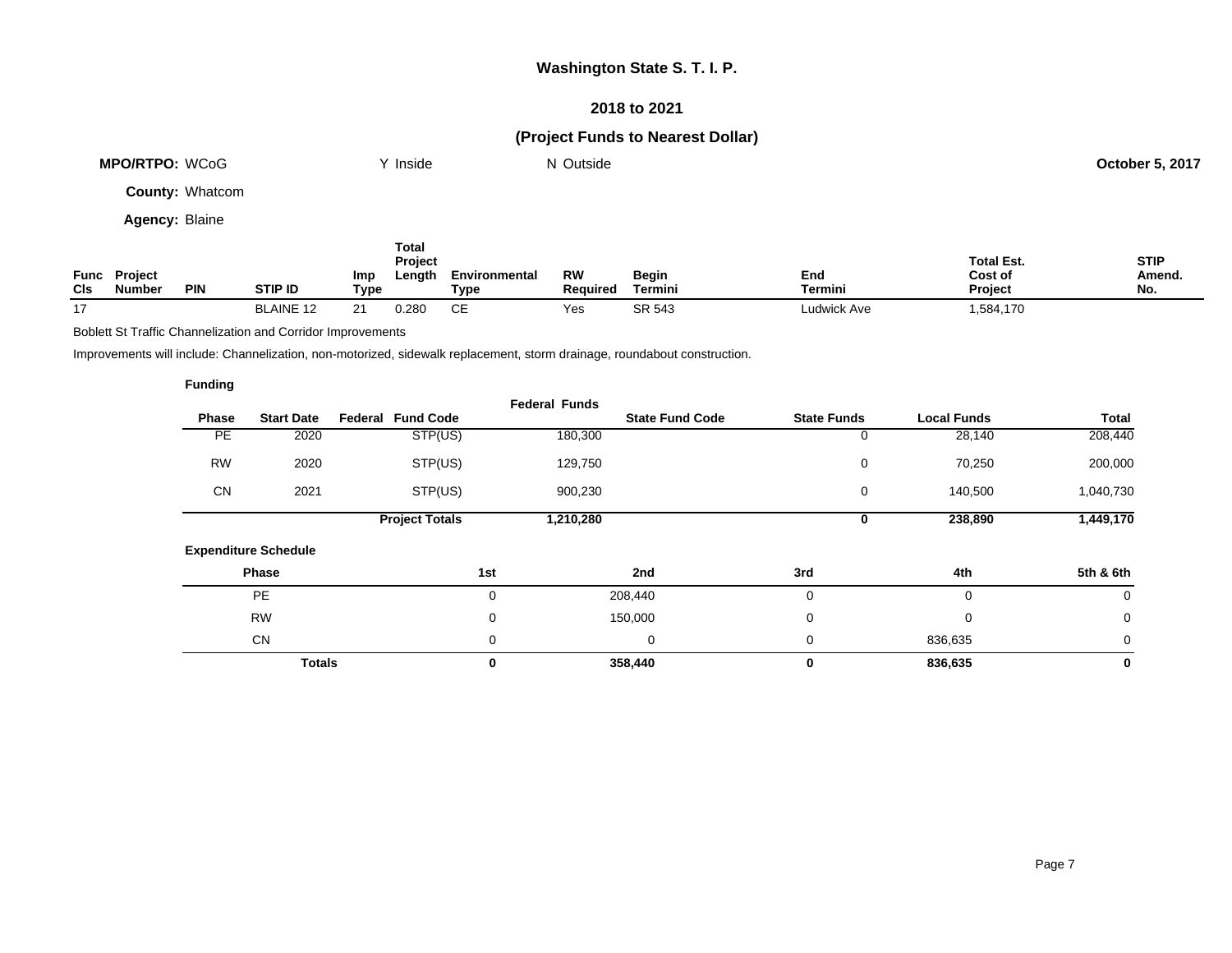### **2018 to 2021**

## **(Project Funds to Nearest Dollar)**

| <b>MPO/RTPO: WCoG</b>  | Y Inside         | N Outside |                   | October 5, 2017 |
|------------------------|------------------|-----------|-------------------|-----------------|
| <b>County: Whatcom</b> |                  |           |                   |                 |
| <b>Agency: Blaine</b>  |                  |           |                   |                 |
|                        | Total<br>Project |           | <b>Total Est.</b> | <b>STIP</b>     |

| Func<br><b>CIs</b> | <b>Project</b><br>Number<br><b>PIN</b> | <b>STIP ID</b>  | <b>Imp</b><br><b>Type</b> | -enath | Environmental<br>Гурє | <b>RW</b><br>Required | Begin<br>Termini            | End<br>Termini | Cost of<br>Project | Amend.<br>No. |
|--------------------|----------------------------------------|-----------------|---------------------------|--------|-----------------------|-----------------------|-----------------------------|----------------|--------------------|---------------|
|                    | 5633(001)                              | - LAINE≁<br>ו ח |                           | 1.420  | ~-                    | No                    | Dr/RR<br>Portal<br>Peace Po | Odell Rd       | 2,119,337          |               |

#### Hughes Ave Reconstruction

Widen Hughes Ave and upgrade to truck standards from west of Peace Portal Dr to Odell Road Intersection. Other improvements include bus stop, sidewalks, larger turn radii, and storm sewer upgrades.

|              |                             |                          | <b>Federal Funds</b> |                        |                    |                    |              |
|--------------|-----------------------------|--------------------------|----------------------|------------------------|--------------------|--------------------|--------------|
| <b>Phase</b> | <b>Start Date</b>           | <b>Federal Fund Code</b> |                      | <b>State Fund Code</b> | <b>State Funds</b> | <b>Local Funds</b> | <b>Total</b> |
| <b>CN</b>    | 2018                        | STP(US)                  | 804,557              | TIB                    | 690,008            | 150,310            | 1,644,875    |
|              |                             | <b>Project Totals</b>    | 804,557              |                        | 690,008            | 150,310            | 1,644,875    |
|              | <b>Expenditure Schedule</b> |                          |                      |                        |                    |                    |              |
|              | <b>Phase</b>                |                          | 1st                  | 2nd                    | 3rd                | 4th                | 5th & 6th    |
|              | <b>CN</b>                   | 1.644.875                |                      | 0                      |                    | $\Omega$           | $\Omega$     |
|              | <b>Totals</b>               | 1,644,875                |                      | 0                      |                    | $\bf{0}$           | 0            |

|                                 | Federal Funds |                    |               |              |
|---------------------------------|---------------|--------------------|---------------|--------------|
|                                 |               | <b>State Funds</b> | ccal Funds. ` | <b>Total</b> |
| <b>Agency Totals for Blaine</b> | 2,014,837     | 690,008            | 389.200       | 3,094,045    |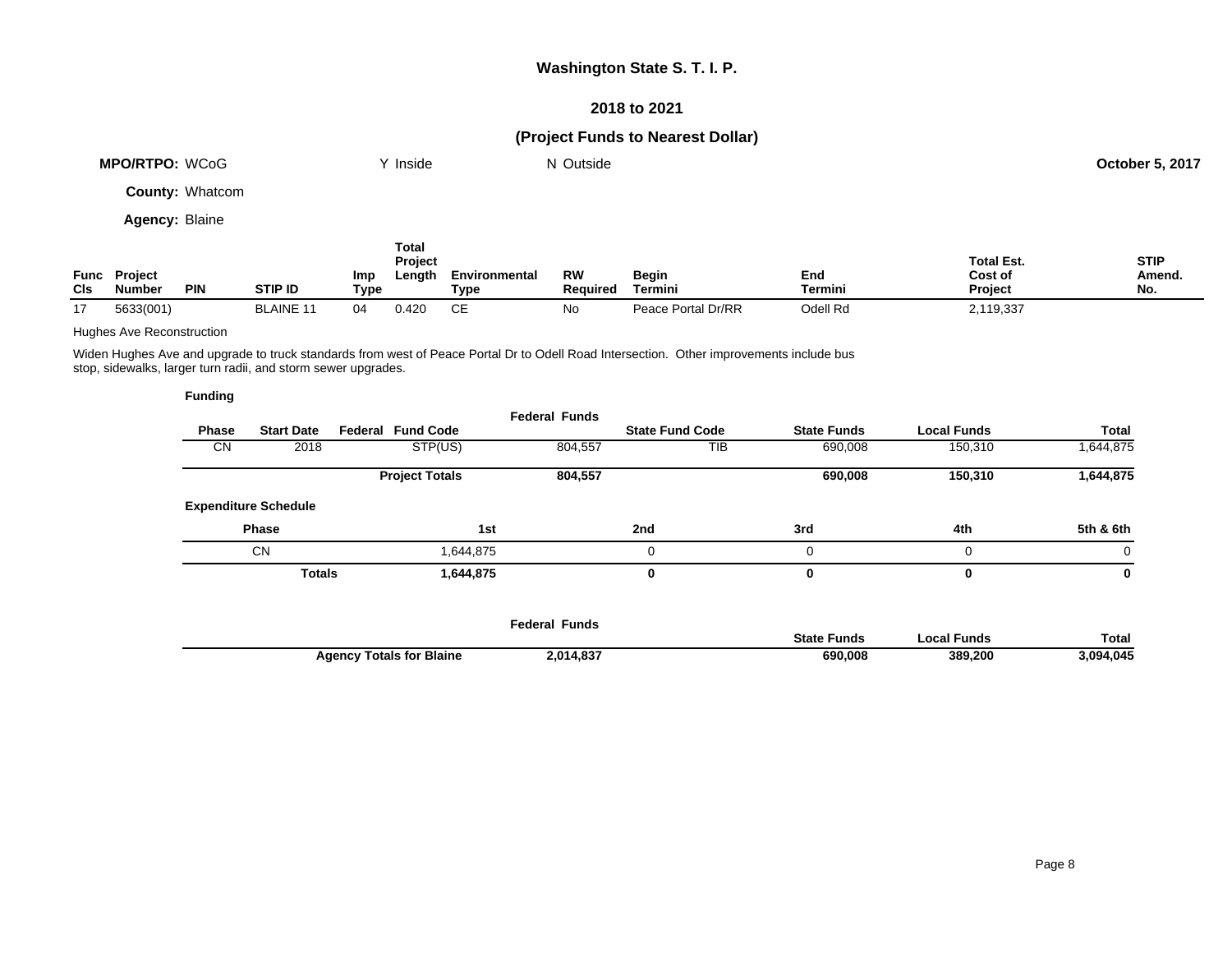### **2018 to 2021**

## **(Project Funds to Nearest Dollar)**

| <b>MPO/RTPO: WCoG</b>  |                                      | Inside     |         | N Outside                                               |                       |                       |                                | <b>October 5, 2017</b> |                                                |                              |
|------------------------|--------------------------------------|------------|---------|---------------------------------------------------------|-----------------------|-----------------------|--------------------------------|------------------------|------------------------------------------------|------------------------------|
| <b>County: Whatcom</b> |                                      |            |         |                                                         |                       |                       |                                |                        |                                                |                              |
| <b>Agency: Everson</b> |                                      |            |         |                                                         |                       |                       |                                |                        |                                                |                              |
| CIs                    | <b>Func Project</b><br><b>Number</b> | <b>PIN</b> | STIP ID | <b>Total</b><br>Project<br>Length<br><b>Imp</b><br>Type | Environmental<br>Type | <b>RW</b><br>Required | <b>Begin</b><br><b>Termini</b> | End<br>Termini         | <b>Total Est.</b><br>Cost of<br><b>Project</b> | <b>STIP</b><br>Amend.<br>No. |

08 Y372(001) EVER 3 04 0.230 CE Yes Everson Rd Washington St 1,858,500

Lincoln Street Improvements, Phase 1

Reconstruct street to act as a parallel arterial to the State Highway. Adding sidewalks on both sides of the street and a bike lane.

| Phase<br><b>CN</b> | <b>Start Date</b><br>2020   | <b>Federal Fund Code</b><br>STP(R) | <b>Federal Funds</b><br>1,170,832 | <b>State Fund Code</b><br>TIB | <b>State Funds</b><br>126,073 | <b>Local Funds</b><br>233,595 | <b>Total</b><br>1,530,500 |
|--------------------|-----------------------------|------------------------------------|-----------------------------------|-------------------------------|-------------------------------|-------------------------------|---------------------------|
|                    |                             | <b>Project Totals</b>              | 1,170,832                         |                               | 126,073                       | 233,595                       | 1,530,500                 |
|                    | <b>Expenditure Schedule</b> |                                    |                                   |                               |                               |                               |                           |
|                    | <b>Phase</b>                |                                    | 1st                               | 2nd                           | 3rd                           | 4th                           | 5th & 6th                 |
|                    | CN                          |                                    |                                   | 0                             | 1,530,500                     | $\Omega$                      | $\Omega$                  |
|                    | <b>Totals</b>               |                                    | 0                                 | 0                             | 1,530,500                     | $\bf{0}$                      | 0                         |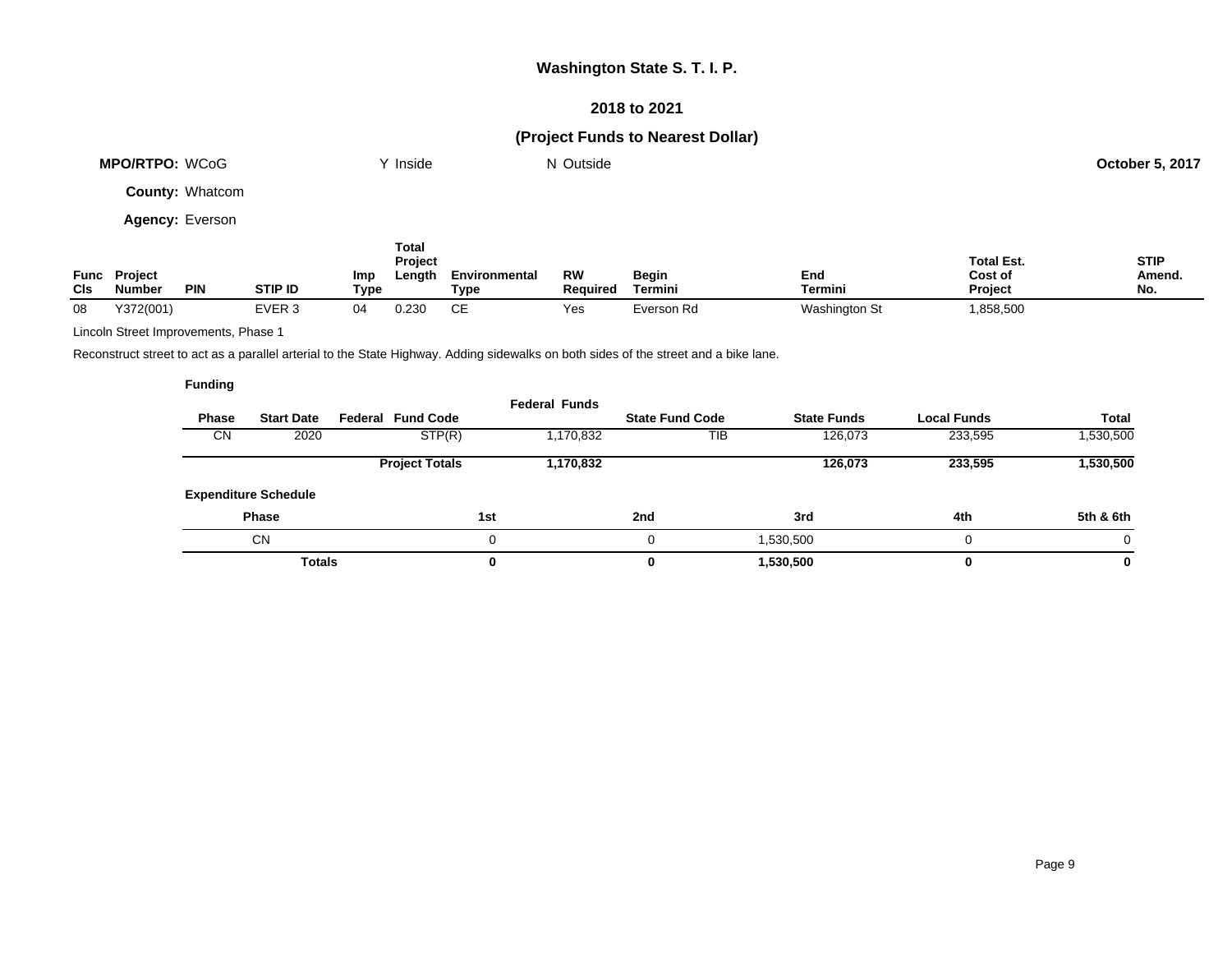### **2018 to 2021**

## **(Project Funds to Nearest Dollar)**

|             | <b>MPO/RTPO: WCoG</b>    |                        |                   |             | Y Inside                          |                       | N Outside             |                         |                       |                                         | <b>October 5, 2017</b>       |
|-------------|--------------------------|------------------------|-------------------|-------------|-----------------------------------|-----------------------|-----------------------|-------------------------|-----------------------|-----------------------------------------|------------------------------|
|             |                          | <b>County: Whatcom</b> |                   |             |                                   |                       |                       |                         |                       |                                         |                              |
|             |                          | <b>Agency: Everson</b> |                   |             |                                   |                       |                       |                         |                       |                                         |                              |
| Func<br>CIs | <b>Project</b><br>Number | <b>PIN</b>             | <b>STIP ID</b>    | Imp<br>Type | <b>Total</b><br>Project<br>Length | Environmental<br>Type | <b>RW</b><br>Reauired | <b>Begin</b><br>Termini | End<br><b>Termini</b> | <b>Total Est.</b><br>Cost of<br>Project | <b>STIP</b><br>Amend.<br>No. |
| 07          | Y372(002)                |                        | EVER <sub>5</sub> | 01          | 0.200                             | CE.                   | Yes                   | Washington              | <b>Blair</b>          | 1,535,700                               |                              |

Lincoln Street Improvements, Phase II

New construction and extension of Lincoln Street from Washington Street to Blair Drive includes sidewalks and a bike lane.

| Phase     | <b>Start Date</b>           | <b>Federal Fund Code</b> | <b>Federal Funds</b> | <b>State Fund Code</b> | <b>State Funds</b> | <b>Local Funds</b> | Total     |
|-----------|-----------------------------|--------------------------|----------------------|------------------------|--------------------|--------------------|-----------|
| <b>CN</b> | 2018                        | STP(R)                   | 952,960              | TIB                    | 91,336             | 195,689            | 1,239,985 |
|           |                             | <b>Project Totals</b>    | 952,960              |                        | 91,336             | 195,689            | 1,239,985 |
|           | <b>Expenditure Schedule</b> |                          |                      |                        |                    |                    |           |
|           | <b>Phase</b>                | 1st                      |                      | 2nd                    | 3rd                | 4th                | 5th & 6th |
|           | <b>CN</b>                   | 1,239,985                |                      |                        |                    | 0                  | 0         |
|           | <b>Totals</b>               | 1,239,985                |                      | 0                      |                    | 0                  | 0         |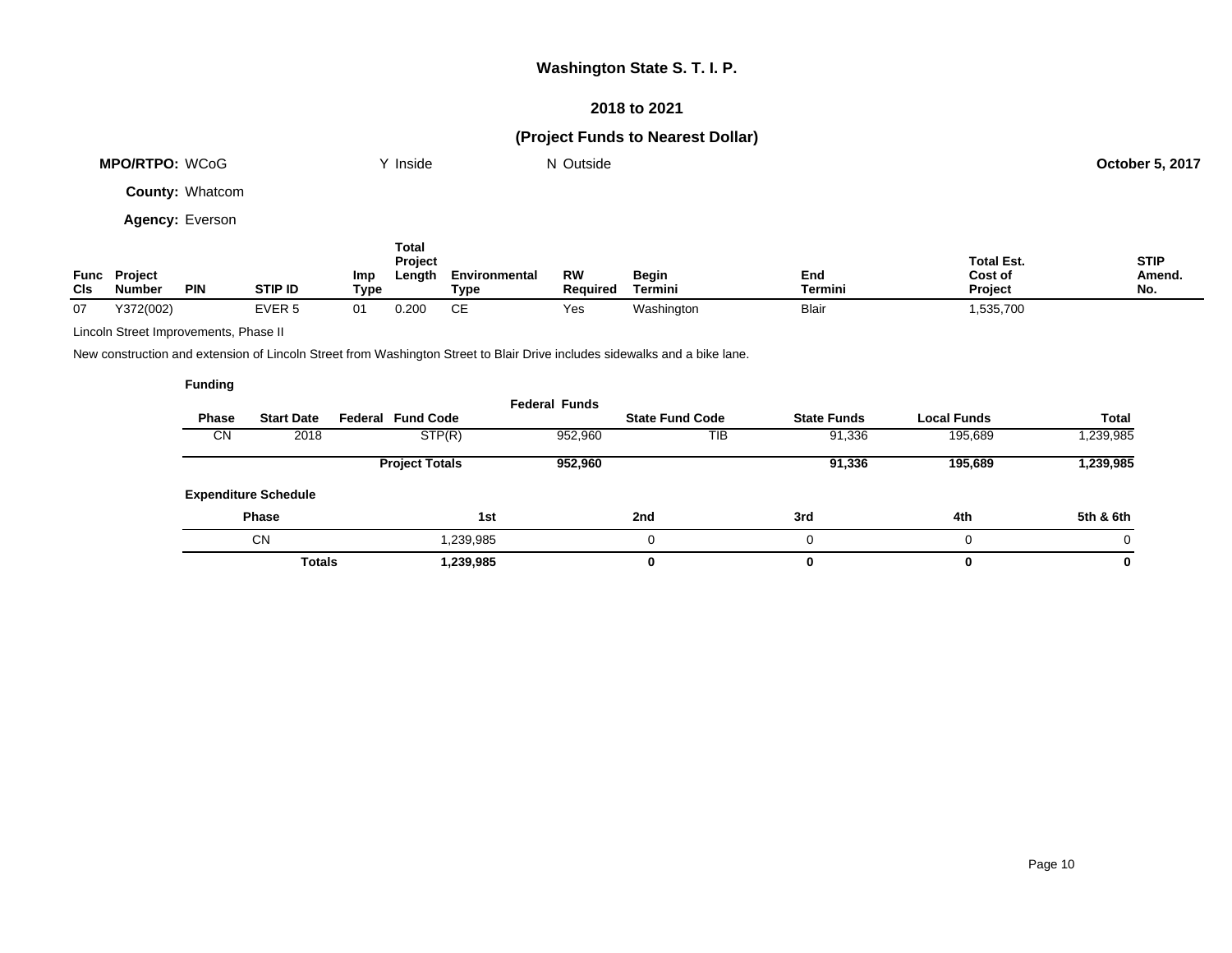### **2018 to 2021**

## **(Project Funds to Nearest Dollar)**

|                    | <b>MPO/RTPO: WCoG</b>           |                        |                | <b>Inside</b>                                    |                       | N Outside             |                         |                |                                                | <b>October 5, 2017</b>       |
|--------------------|---------------------------------|------------------------|----------------|--------------------------------------------------|-----------------------|-----------------------|-------------------------|----------------|------------------------------------------------|------------------------------|
|                    |                                 | <b>County: Whatcom</b> |                |                                                  |                       |                       |                         |                |                                                |                              |
|                    | <b>Agency: Everson</b>          |                        |                |                                                  |                       |                       |                         |                |                                                |                              |
| Func<br><b>CIs</b> | <b>Project</b><br><b>Number</b> | <b>PIN</b>             | <b>STIP ID</b> | <b>Total</b><br>Project<br>Length<br>Imp<br>Type | Environmental<br>Type | <b>RW</b><br>Required | <b>Begin</b><br>Termini | End<br>Termini | <b>Total Est.</b><br>Cost of<br><b>Project</b> | <b>STIP</b><br>Amend.<br>No. |

07 0544(002) EVER4 28 0.690 CE Yes MP 6.73 MP 7.42 2,251,994

SR 544 S. Everson Sidewalk Improvements

Fill in missing segments of sidewalk along SR 544 from approximately Robinson Street to Everson Road.

|           |                             |                          | <b>Federal Funds</b> |                        |                    |                    |              |
|-----------|-----------------------------|--------------------------|----------------------|------------------------|--------------------|--------------------|--------------|
| Phase     | <b>Start Date</b>           | <b>Federal Fund Code</b> |                      | <b>State Fund Code</b> | <b>State Funds</b> | <b>Local Funds</b> | <b>Total</b> |
| <b>PE</b> | 2018                        | TAP(R)                   | 89,000               | <b>SRTS</b>            | 15,000             | 0                  | 104,000      |
| <b>RW</b> | 2019                        | TAP(R)                   | 180,000              | <b>SRTS</b>            | 90,000             | 0                  | 270,000      |
| CN        | 2021                        | TAP(R)                   | 568,000              | <b>SRTS</b>            | 392,025            | 784,969            | 1,744,994    |
|           |                             | <b>Project Totals</b>    | 837,000              |                        | 497,025            | 784,969            | 2,118,994    |
|           | <b>Expenditure Schedule</b> |                          |                      |                        |                    |                    |              |
|           | Phase                       | 1st                      |                      | 2nd                    | 3rd                | 4th                | 5th & 6th    |
|           | <b>PE</b>                   | 104,000                  |                      | 0                      | $\mathbf 0$        | $\mathbf 0$        | $\mathbf 0$  |
|           | <b>RW</b>                   |                          | $\pmb{0}$            | 270,000                | $\pmb{0}$          | 0                  | $\mathbf 0$  |
|           | CN                          |                          | 0                    | 0                      | 0                  | 1,744,994          | 0            |
|           | <b>Totals</b>               | 104,000                  |                      | 270,000                | 0                  | 1,744,994          | 0            |
|           |                             |                          |                      |                        |                    |                    |              |
|           |                             |                          | <b>Federal Funds</b> |                        |                    |                    |              |

|                              |           | State<br>Funds | <b>Funds</b><br>.ocal | Total                         |
|------------------------------|-----------|----------------|-----------------------|-------------------------------|
| Totals for Everson<br>Agency | 2,960,792 | 71A<br>4.434   | 1,214,253             | 990<br><b>47Ω</b><br>4,009,47 |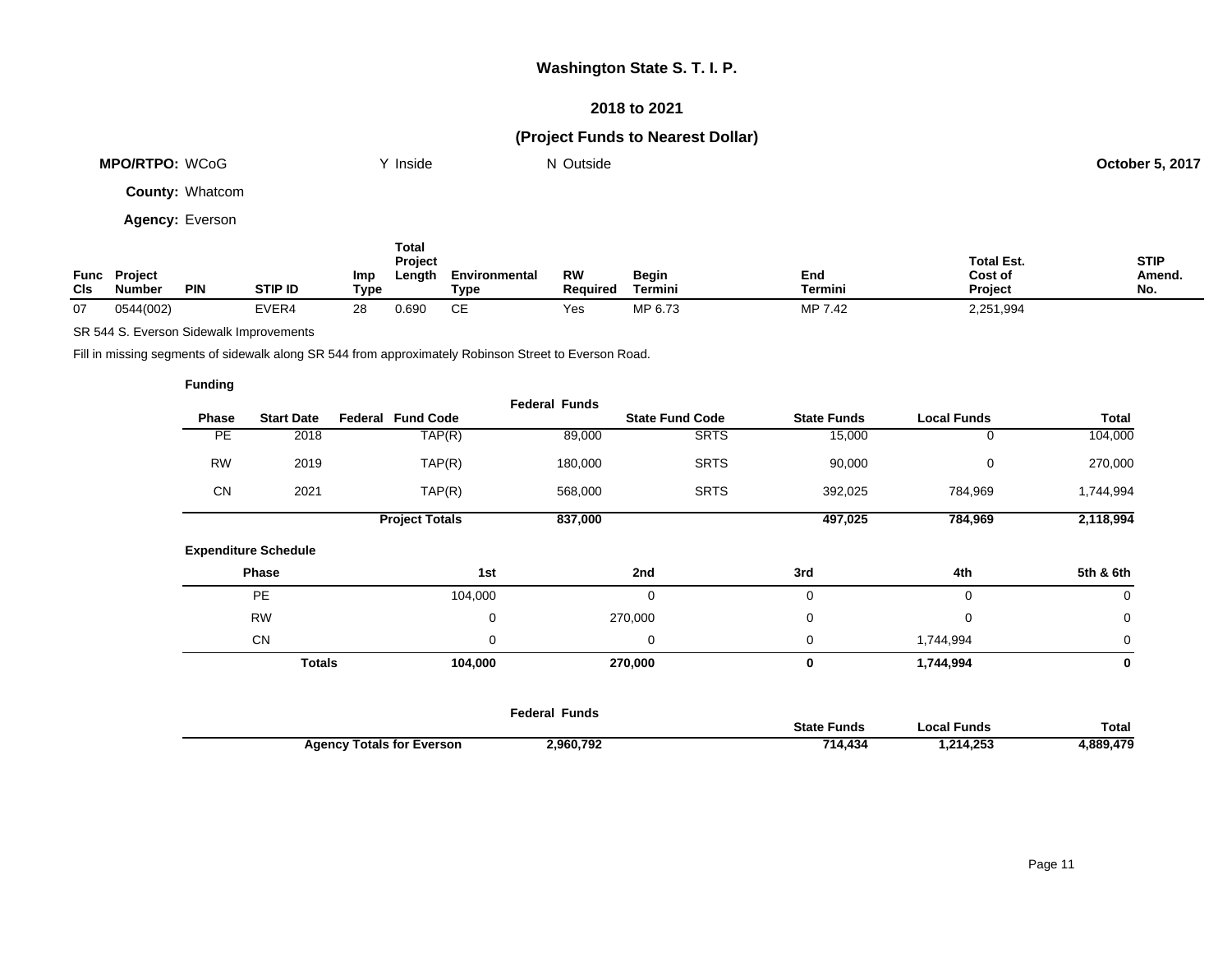### **2018 to 2021**

## **(Project Funds to Nearest Dollar)**

|            | MPO/RTPO: WCoG                       |                         |                |             | Inside                            |                       | N Outside             |                                |                       |                                                | <b>October 5, 2017</b>       |
|------------|--------------------------------------|-------------------------|----------------|-------------|-----------------------------------|-----------------------|-----------------------|--------------------------------|-----------------------|------------------------------------------------|------------------------------|
|            |                                      | <b>County: Whatcom</b>  |                |             |                                   |                       |                       |                                |                       |                                                |                              |
|            |                                      | <b>Agency: Ferndale</b> |                |             |                                   |                       |                       |                                |                       |                                                |                              |
| <b>CIs</b> | <b>Func Project</b><br><b>Number</b> | <b>PIN</b>              | <b>STIP ID</b> | Imp<br>Type | Total<br><b>Project</b><br>Length | Environmental<br>Type | RW<br><b>Required</b> | <b>Begin</b><br><b>Termini</b> | End<br><b>Termini</b> | <b>Total Est.</b><br>Cost of<br><b>Project</b> | <b>STIP</b><br>Amend.<br>No. |
| 16         | 8034(002)                            |                         | <b>FERNDL7</b> | 01          | 0.750                             | <b>DCE</b>            | Yes                   | Malloy Ave                     | Portal Way            | 33,345,000                                     |                              |

#### Thornton Street Overpass

Improve and connect Thornton Street from Malloy Avenue to the roundabout at Portal Way / Second Avenue via elevated crossing of the BNSF railway right of way and tracks.

|              |                             |                          | <b>Federal Funds</b> |                        |                         |                    |           |
|--------------|-----------------------------|--------------------------|----------------------|------------------------|-------------------------|--------------------|-----------|
| <b>Phase</b> | <b>Start Date</b>           | <b>Federal Fund Code</b> |                      | <b>State Fund Code</b> | <b>State Funds</b>      | <b>Local Funds</b> | Total     |
| <b>RW</b>    | 2018                        |                          |                      |                        | <b>CWA</b><br>1,600,000 |                    | 1,600,000 |
|              |                             | <b>Project Totals</b>    | v                    |                        | 1,600,000               |                    | 1,600,000 |
|              | <b>Expenditure Schedule</b> |                          |                      |                        |                         |                    |           |
|              | <b>Phase</b>                | 1st                      |                      | 2nd                    | 3rd                     | 4th                | 5th & 6th |
|              | <b>RW</b>                   | 000,000,1                |                      |                        | 0                       | 0                  | 0         |
|              | <b>Totals</b>               | 1,600,000                |                      | 0                      |                         | 0                  | 0         |

|                                   | <b>Federal Funds</b> |                    |             |          |
|-----------------------------------|----------------------|--------------------|-------------|----------|
|                                   |                      | <b>State Funds</b> | .ocal Funds | Total    |
| <b>Agency Totals for Ferndale</b> |                      | ,600,000           |             | ,600,000 |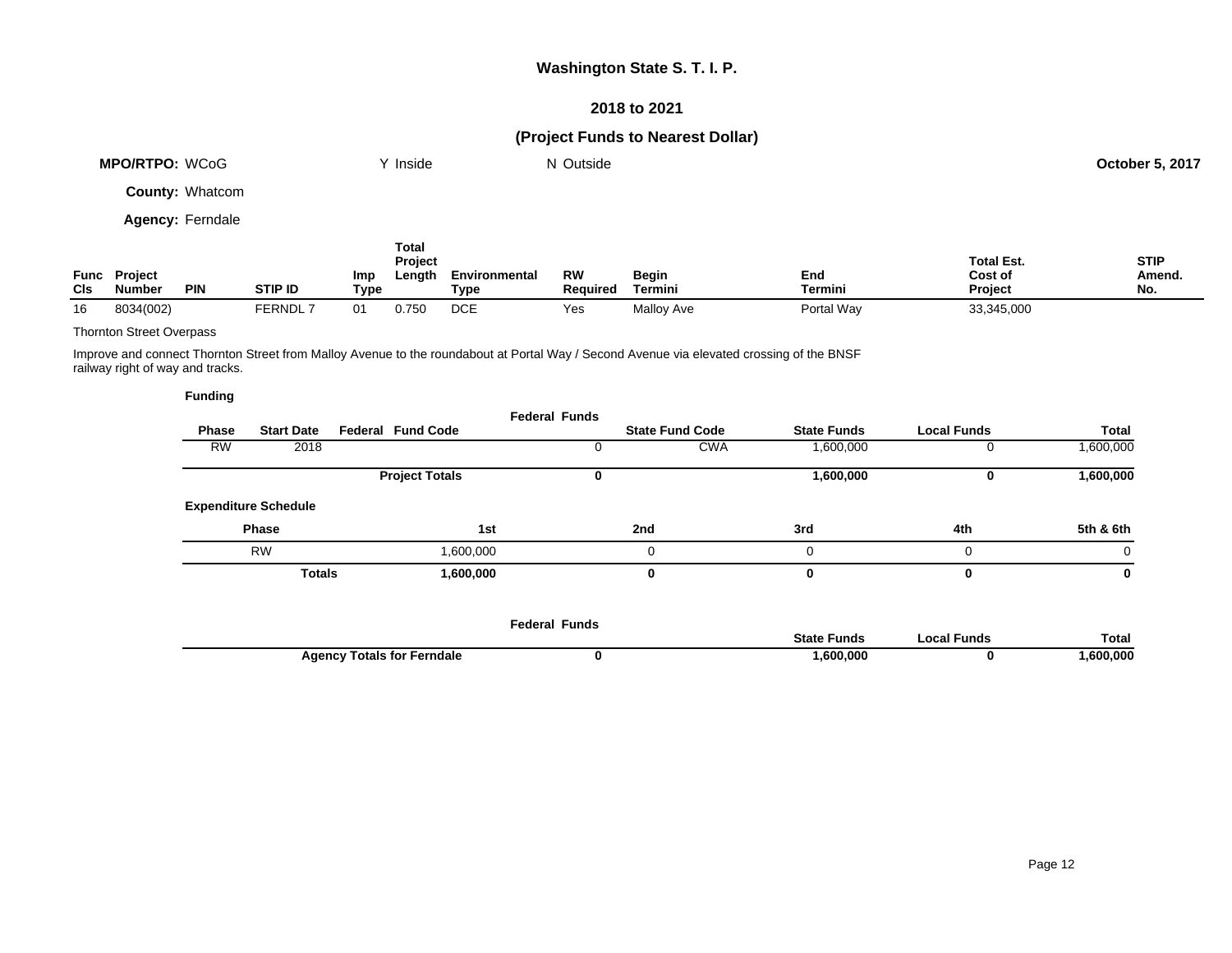### **2018 to 2021**

## **(Project Funds to Nearest Dollar)**

|     | <b>MPO/RTPO: WCoG</b>         |                        |                | Y Inside                                                |                       | N Outside             |                         |                |                                         | <b>October 5, 2017</b>       |
|-----|-------------------------------|------------------------|----------------|---------------------------------------------------------|-----------------------|-----------------------|-------------------------|----------------|-----------------------------------------|------------------------------|
|     |                               | <b>County: Whatcom</b> |                |                                                         |                       |                       |                         |                |                                         |                              |
|     | <b>Agency: Lynden</b>         |                        |                |                                                         |                       |                       |                         |                |                                         |                              |
| CIs | Func Project<br><b>Number</b> | <b>PIN</b>             | <b>STIP ID</b> | <b>Total</b><br><b>Project</b><br>Length<br>Imp<br>Type | Environmental<br>Type | <b>RW</b><br>Required | <b>Begin</b><br>Termini | End<br>Termini | <b>Total Est.</b><br>Cost of<br>Project | <b>STIP</b><br>Amend.<br>No. |

00 0710(004) LYNDEN5 28 0.430 CE Yes 14th St 17th St 1,098,593

Jim Kaemingk Sr. Trail Extension

The project includes shared use path, sidewalk, curb, gutter, planter strip, speed feedback signs with flashing beacons, and educational materials and events.

|              |                             |                          | <b>Federal Funds</b> |                        |                    |                    |              |
|--------------|-----------------------------|--------------------------|----------------------|------------------------|--------------------|--------------------|--------------|
| <b>Phase</b> | <b>Start Date</b>           | <b>Federal Fund Code</b> |                      | <b>State Fund Code</b> | <b>State Funds</b> | <b>Local Funds</b> | <b>Total</b> |
| CN           | 2018                        | TAP(US)                  | 195,156              | <b>OTHER</b>           | 291,000            | 208,444            | 694,600      |
|              |                             | <b>Project Totals</b>    | 195,156              |                        | 291,000            | 208,444            | 694,600      |
|              | <b>Expenditure Schedule</b> |                          |                      |                        |                    |                    |              |
|              | <b>Phase</b>                | 1st                      |                      | 2nd                    | 3rd                | 4th                | 5th & 6th    |
|              | <b>CN</b>                   | 694,600                  |                      |                        |                    | 0                  |              |
|              | <b>Totals</b>               | 694,600                  |                      | 0                      |                    | $\bf{0}$           | 0            |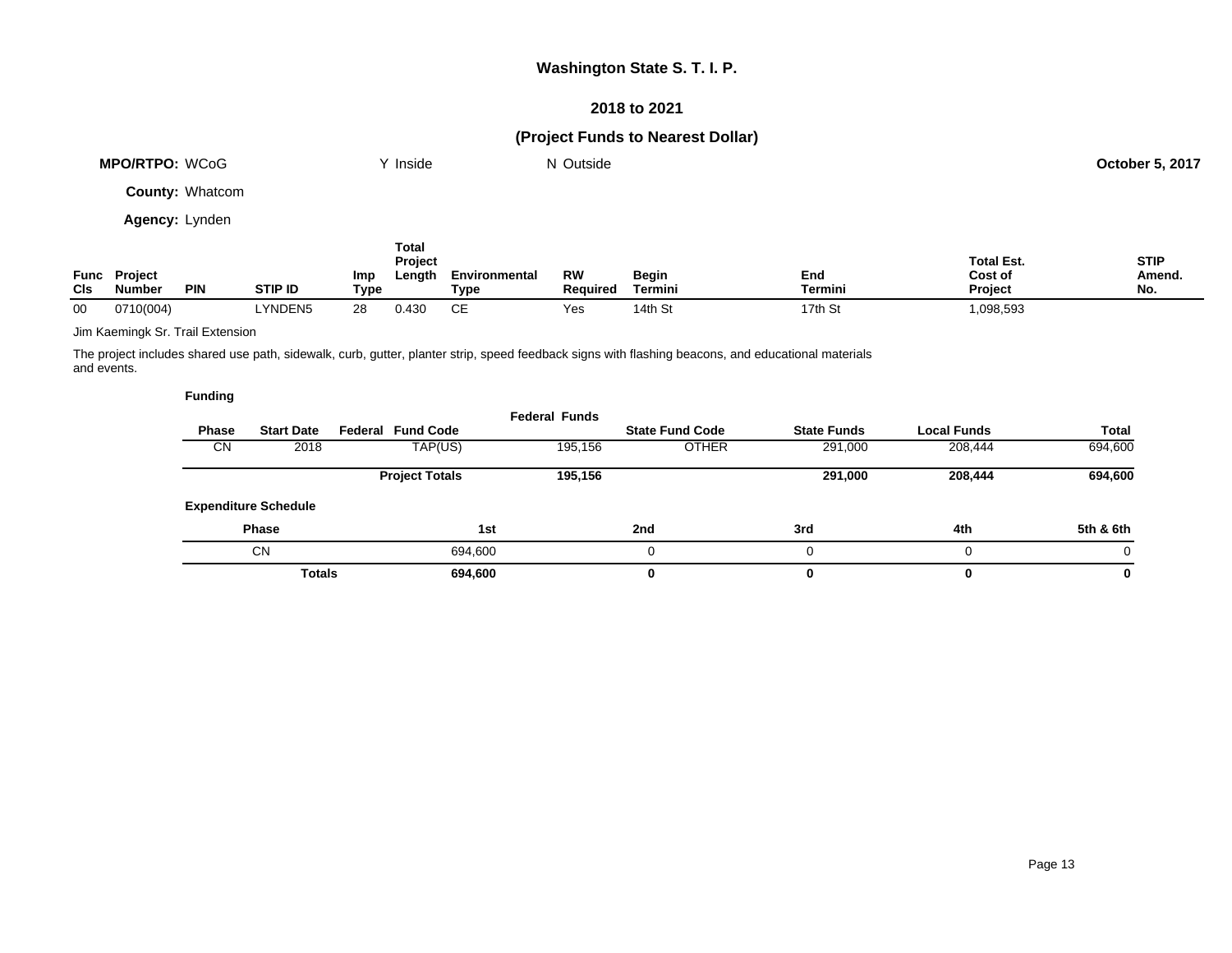### **2018 to 2021**

## **(Project Funds to Nearest Dollar)**

| <b>MPO/RTPO: WCoG</b>  | ິ Inside | N Outside | <b>October 5, 2017</b> |
|------------------------|----------|-----------|------------------------|
| <b>County: Whatcom</b> |          |           |                        |

**Agency:** Lynden

| Func<br>CIS | <b>Project</b><br>Number | <b>PIN</b> | <b>STIP ID</b> | Imp<br>Type | Total<br><b>Project</b><br>Length | Environmental<br>Type | <b>RW</b><br><b>Required</b> | <b>Begin</b><br>Termini | End<br>Termini | <b>Total Est.</b><br>Cost of<br><b>Project</b> | <b>STIP</b><br>Amend.<br>No. |
|-------------|--------------------------|------------|----------------|-------------|-----------------------------------|-----------------------|------------------------------|-------------------------|----------------|------------------------------------------------|------------------------------|
| 08          | 8160(002)                |            | YNDN 1         |             | 0.500                             | CЕ                    | No                           | 1/2 mile W of SR539     | Berthusen Road | 2,107,754                                      |                              |

#### Main Street Corridor Completion

Improve remaining section of Main Street between SR539 and Berthusen Road to full City all-weather arterial standards.

|              |                             |                          | <b>Federal Funds</b> |                        |                    |                    |           |
|--------------|-----------------------------|--------------------------|----------------------|------------------------|--------------------|--------------------|-----------|
| <b>Phase</b> | <b>Start Date</b>           | <b>Federal Fund Code</b> |                      | <b>State Fund Code</b> | <b>State Funds</b> | <b>Local Funds</b> | Total     |
| <b>PE</b>    | 2018                        | STP(US)                  | 8,437                |                        |                    | 2,317              | 10,754    |
| CN           | 2018                        |                          | 0                    |                        | 0                  | 1,800,000          | 1,800,000 |
|              |                             | <b>Project Totals</b>    | 8,437                |                        | υ                  | 1,802,317          | 1,810,754 |
|              | <b>Expenditure Schedule</b> |                          |                      |                        |                    |                    |           |
|              | Phase                       | 1st                      |                      | 2nd                    | 3rd                | 4th                | 5th & 6th |
|              | <b>PE</b>                   | 10,754                   |                      | 0                      | 0                  | 0                  | 0         |
|              | <b>CN</b>                   | 1,800,000                |                      | 0                      | $\Omega$           | 0                  | $\Omega$  |
|              | <b>Totals</b>               | 1,810,754                |                      | 0                      |                    | 0                  | 0         |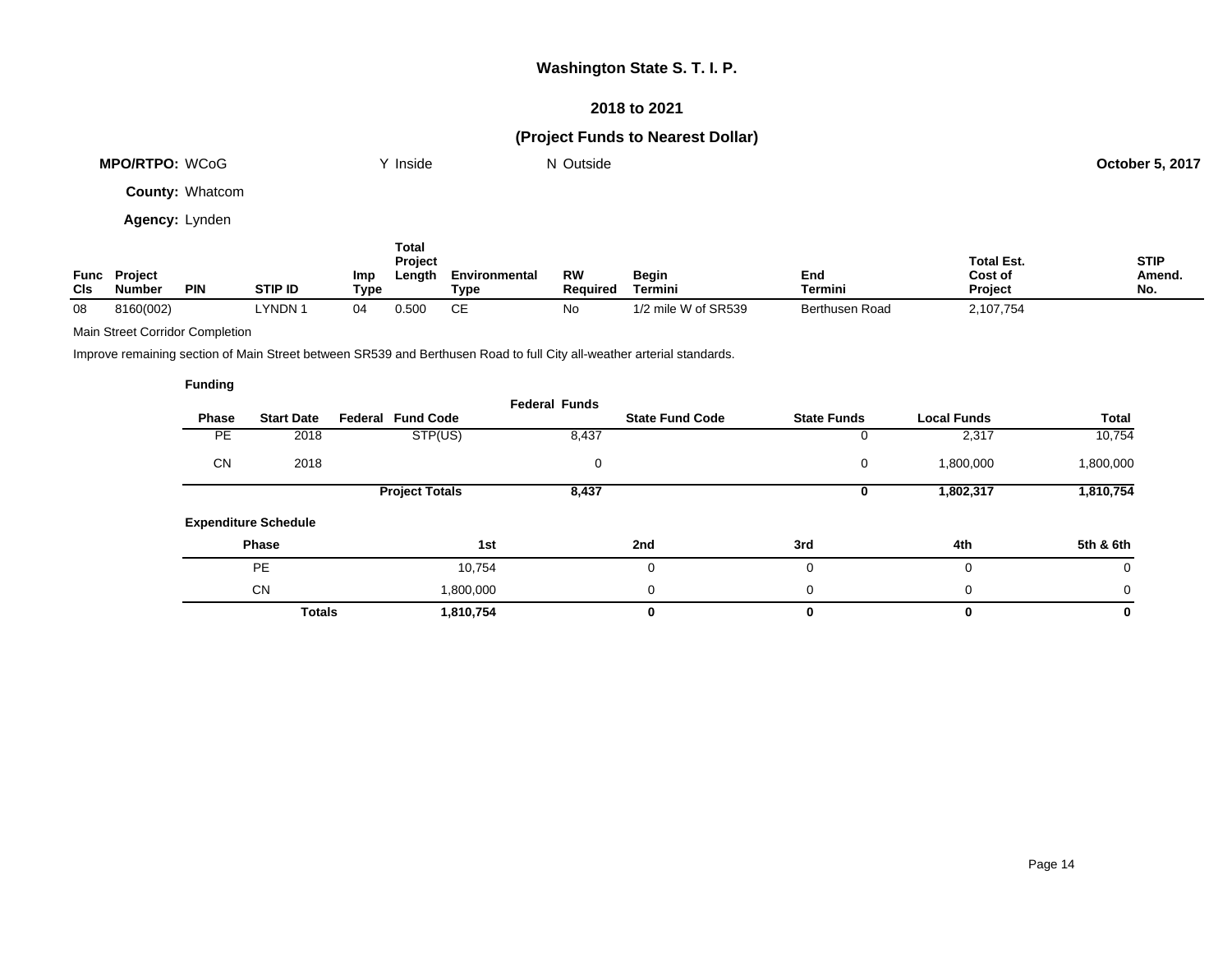### **2018 to 2021**

## **(Project Funds to Nearest Dollar)**

| <b>MPO/RTPO: WCoG</b>  | $\mathsf{v}$ Inside | N Outside | October 5, 2017 |
|------------------------|---------------------|-----------|-----------------|
| <b>County: Whatcom</b> |                     |           |                 |

**Agency:** Lynden

| <b>CIs</b> | <b>Func Project</b><br><b>Number</b> | <b>PIN</b> | <b>STIP ID</b> | Imp<br>Type | Total<br>Project<br>Length | Environmental<br>Type | <b>RW</b><br><b>Required</b> | Begin<br>Termini | End<br><b>Termini</b> | <b>Total Est.</b><br>Cost of<br><b>Project</b> | <b>STIP</b><br>Amend.<br>No. |
|------------|--------------------------------------|------------|----------------|-------------|----------------------------|-----------------------|------------------------------|------------------|-----------------------|------------------------------------------------|------------------------------|
| 16         | 8162(001)                            |            | LYNDEN 13      | 01          | 0.300                      | CЕ                    | Yes                          | 7th Street       | Hannegan Road         | 3,001,577                                      |                              |

Riverview Road Gap Elimination

New arterial road construction providing southeastern access to downtown Lynden and Historic Business District.

|              |                             |                          | <b>Federal Funds</b> |                        |                    |                    |              |
|--------------|-----------------------------|--------------------------|----------------------|------------------------|--------------------|--------------------|--------------|
| <b>Phase</b> | <b>Start Date</b>           | <b>Federal Fund Code</b> |                      | <b>State Fund Code</b> | <b>State Funds</b> | <b>Local Funds</b> | <b>Total</b> |
| <b>CN</b>    | 2019                        | STP(US)                  | 763,565              | <b>OTHER</b>           | 776,000            | 809,900            | 2,349,465    |
|              |                             | <b>Project Totals</b>    | 763,565              |                        | 776,000            | 809,900            | 2,349,465    |
|              | <b>Expenditure Schedule</b> |                          |                      |                        |                    |                    |              |
|              | <b>Phase</b>                |                          | 1st                  | 2nd                    | 3rd                | 4th                | 5th & 6th    |
|              | <b>CN</b>                   |                          | $\Omega$             | 2,349,465              | 0                  | 0                  | 0            |
|              | <b>Totals</b>               |                          | 0                    | 2,349,465              | 0                  | 0                  | 0            |
|              |                             |                          |                      |                        |                    |                    |              |
|              |                             |                          |                      |                        |                    |                    |              |

|                                 | Federal Funds |                    |             |              |
|---------------------------------|---------------|--------------------|-------------|--------------|
|                                 |               | <b>State Funds</b> | ocal Funds. | <b>Total</b> |
| <b>Agency Totals for Lynden</b> | 967,158       | ,067,000           | 2,820,661   | 4,854,819    |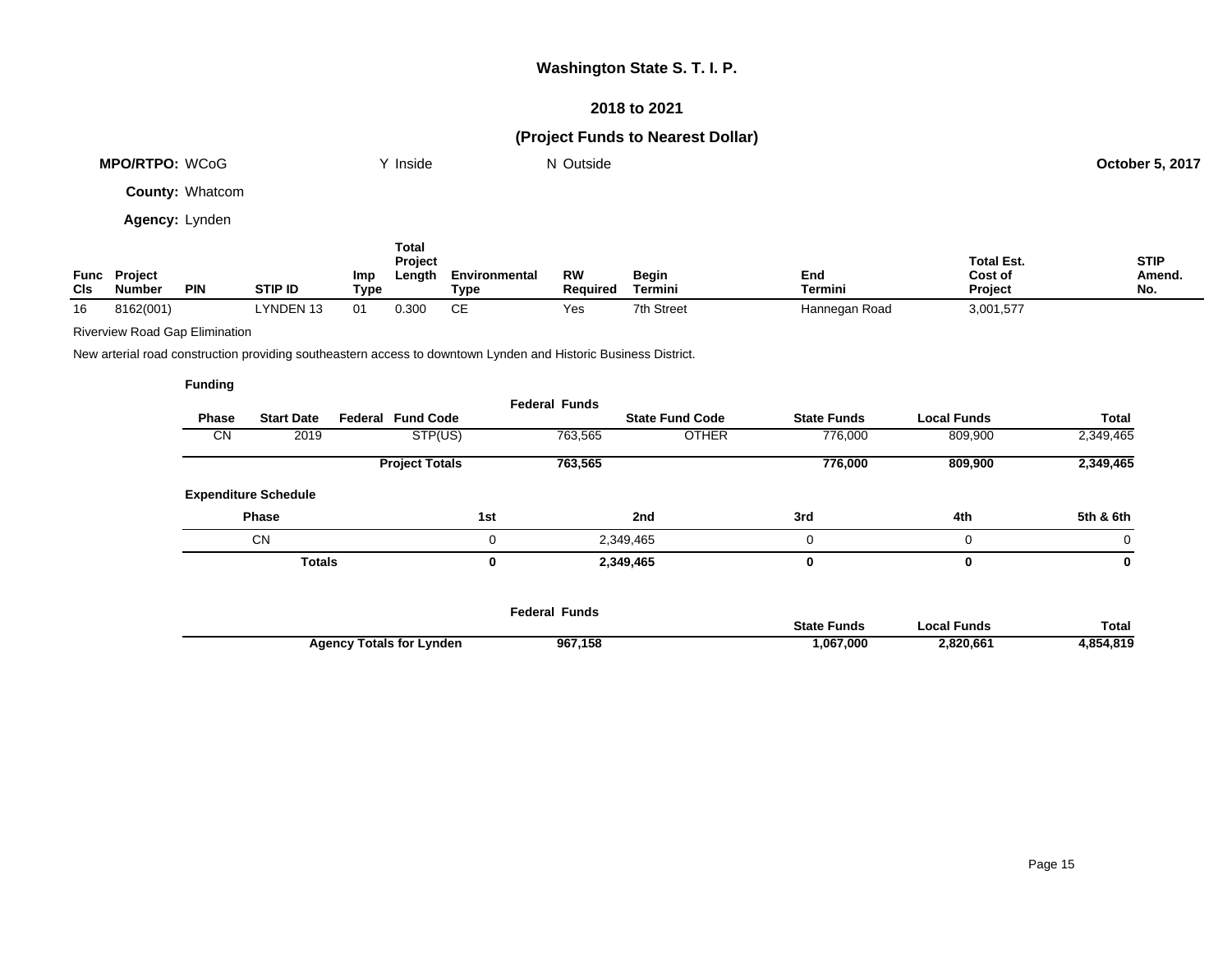### **2018 to 2021**

## **(Project Funds to Nearest Dollar)**

| <b>MPO/RTPO: WCoG</b> | <b>Inside</b> | N Outside | <b>October 5, 2017</b> |
|-----------------------|---------------|-----------|------------------------|
| County: Whatsom       |               |           |                        |

**County:** Whatcom

**Agency:** Whatcom Co.

| <b>CIs</b> | <b>Func Project</b><br><b>Number</b> | <b>PIN</b> | <b>STIP ID</b> | Imp<br>Type | Total<br><b>Project</b><br>Length | Environmental<br>Type | RW<br><b>Required</b> | <b>Begin</b><br>Termini | End<br>Termini | <b>Total Est.</b><br>Cost of<br><b>Project</b> | <b>STIP</b><br>Amend.<br>No. |
|------------|--------------------------------------|------------|----------------|-------------|-----------------------------------|-----------------------|-----------------------|-------------------------|----------------|------------------------------------------------|------------------------------|
| 07         | K370(003)                            |            | WHTCM 26       | <u>_</u>    | .580                              | CЕ                    | Yes                   | Lora Lane               | Cedar Avenue   | 11,450,000                                     |                              |

Birch Bay Drive & Pedestrian Facility

This project will construct a soft shore roadway protection berm and drainage upgrades from Lora Lane to Cedar Avenue – with the exception of a 900-ft long section between the Cottonwood parking areas. An American with Disability Act (ADA) compliant pedestrian path will be constructed between Lora Lane and Cottonwood Drive.

| <b>Funding</b> |                             |                          |                      |                        |                    |                    |             |
|----------------|-----------------------------|--------------------------|----------------------|------------------------|--------------------|--------------------|-------------|
| <b>Phase</b>   | <b>Start Date</b>           | <b>Federal Fund Code</b> | <b>Federal Funds</b> | <b>State Fund Code</b> | <b>State Funds</b> | <b>Local Funds</b> | Total       |
| <b>RW</b>      | 2018                        |                          |                      |                        | 0                  | 1,550,000          | 1,550,000   |
| <b>CN</b>      | 2019                        | STP(US)                  | 990,000              |                        | 0                  | 6,370,237          | 7,360,237   |
| <b>CN</b>      | 2019                        | TAP(US)                  | 620,000              |                        | 0                  | 96,763             | 716,763     |
|                |                             | <b>Project Totals</b>    | 1,610,000            |                        | 0                  | 8,017,000          | 9,627,000   |
|                | <b>Expenditure Schedule</b> |                          |                      |                        |                    |                    |             |
|                | Phase                       |                          | 1st                  | 2nd                    | 3rd                | 4th                | 5th & 6th   |
|                | <b>RW</b>                   | 1,550,000                |                      | 0                      | 0                  | 0                  | $\mathbf 0$ |
|                | <b>CN</b>                   |                          | 0                    | 7,900,000              | 0                  | 0                  | 0           |
|                | <b>Totals</b>               | 1,550,000                |                      | 7,900,000              | 0                  | 0                  | $\mathbf 0$ |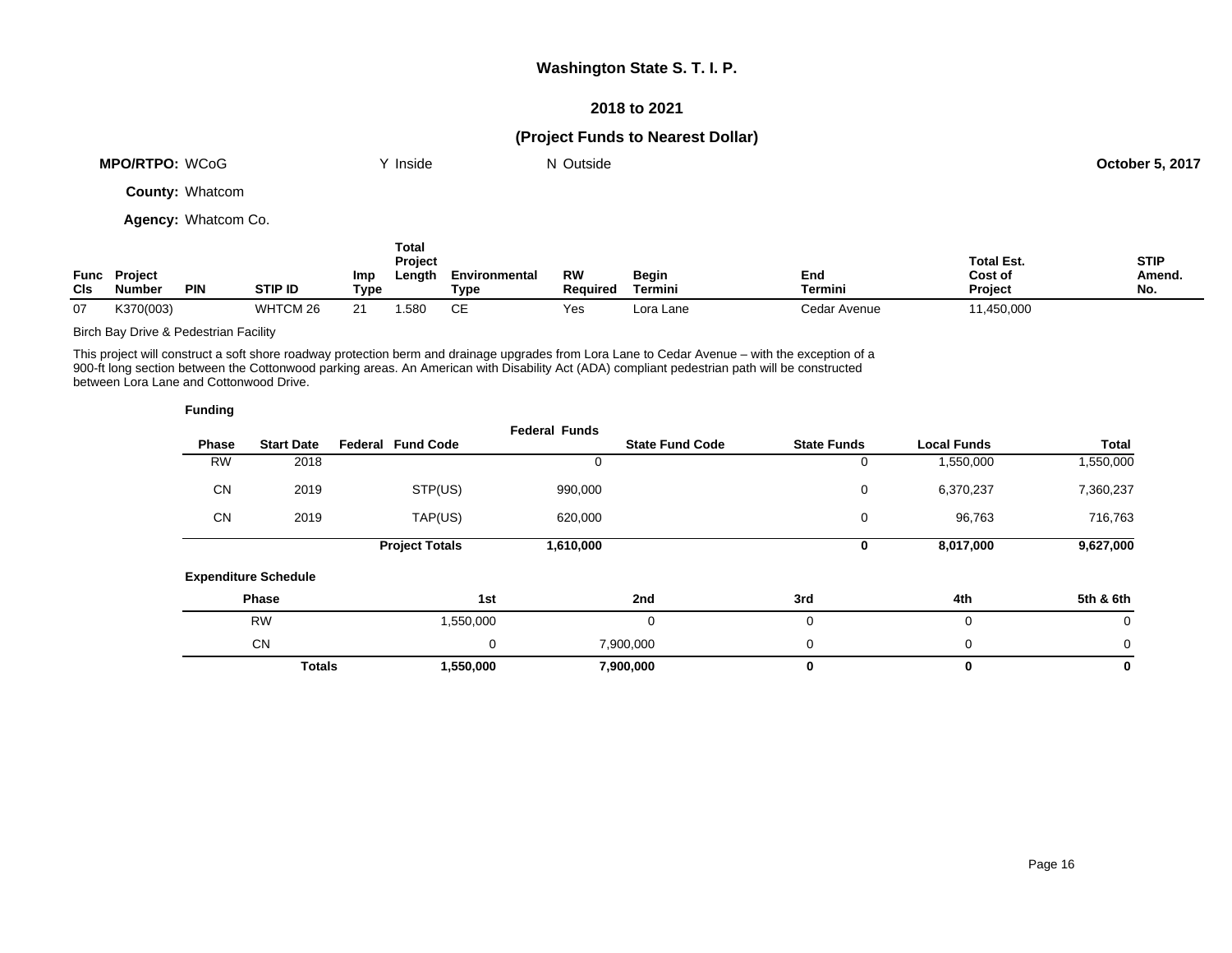### **2018 to 2021**

## **(Project Funds to Nearest Dollar)**

| <b>MPO/RTPO: WCoG</b>  |     | Y Inside                    |                      | N Outside |       |            |                              | <b>October 5, 2017</b> |
|------------------------|-----|-----------------------------|----------------------|-----------|-------|------------|------------------------------|------------------------|
| <b>County: Whatcom</b> |     |                             |                      |           |       |            |                              |                        |
| Agency: Whatcom Co.    |     |                             |                      |           |       |            |                              |                        |
| Func Project           | lmn | Total<br>Project<br>l enath | <b>Environmental</b> | <b>RW</b> | Regin | <b>Fnd</b> | <b>Total Est.</b><br>Cost of | <b>STIP</b><br>Amend   |

| Func<br>CIs | Proiect<br><b>Number</b> | PIN | STIP ID    | Imp<br>Type | Length | Environmental<br>Tvpe | RW<br><b>Required</b> | Begin<br>⊺ermini | End<br>Termini     | Cost of<br>Project | Amend.<br>NI.<br>IV. |
|-------------|--------------------------|-----|------------|-------------|--------|-----------------------|-----------------------|------------------|--------------------|--------------------|----------------------|
| 06          |                          |     | $-2$<br>WH | 03          | 0.200  | ~-                    | ರು                    | Hannegan Road    | Smith Road<br>Eas* | :,400,000          |                      |

E. Smith & Hannegan Road Intersection Improvements

This project will reconstruct intersection that will include: protected left-hand turn lanes on both legs of East Smith Road; conversion of both legs of Hannegan Road to protected left-hand turn lanes; increase turn radii; and storm-water management.

| <b>Funding</b> |                             |                          |                      |                        |                    |                    |              |
|----------------|-----------------------------|--------------------------|----------------------|------------------------|--------------------|--------------------|--------------|
| Phase          | <b>Start Date</b>           | <b>Federal Fund Code</b> | <b>Federal Funds</b> | <b>State Fund Code</b> | <b>State Funds</b> | <b>Local Funds</b> | Total        |
| <b>PE</b>      | 2018                        |                          |                      |                        | $\mathbf 0$        | 250,000            | 250,000      |
| <b>RW</b>      | 2020                        |                          | 0                    |                        | 0                  | 150,000            | 150,000      |
| <b>CN</b>      | 2021                        | STP(R)                   | 1,000,000            |                        | 0                  | 1,000,000          | 2,000,000    |
|                |                             | <b>Project Totals</b>    | 1,000,000            |                        | 0                  | 1,400,000          | 2,400,000    |
|                | <b>Expenditure Schedule</b> |                          |                      |                        |                    |                    |              |
|                | Phase                       |                          | 1st                  | 2nd                    | 3rd                | 4th                | 5th & 6th    |
|                | <b>PE</b>                   | 250,000                  |                      | 0                      | $\Omega$           | 0                  | 0            |
|                | <b>RW</b>                   |                          | 0                    | 0                      | 150,000            | 0                  | $\mathbf 0$  |
|                | <b>CN</b>                   |                          | 0                    | 0                      | 0                  | 2,000,000          | $\mathbf{0}$ |
|                | <b>Totals</b>               | 250,000                  |                      | 0                      | 150,000            | 2,000,000          | 0            |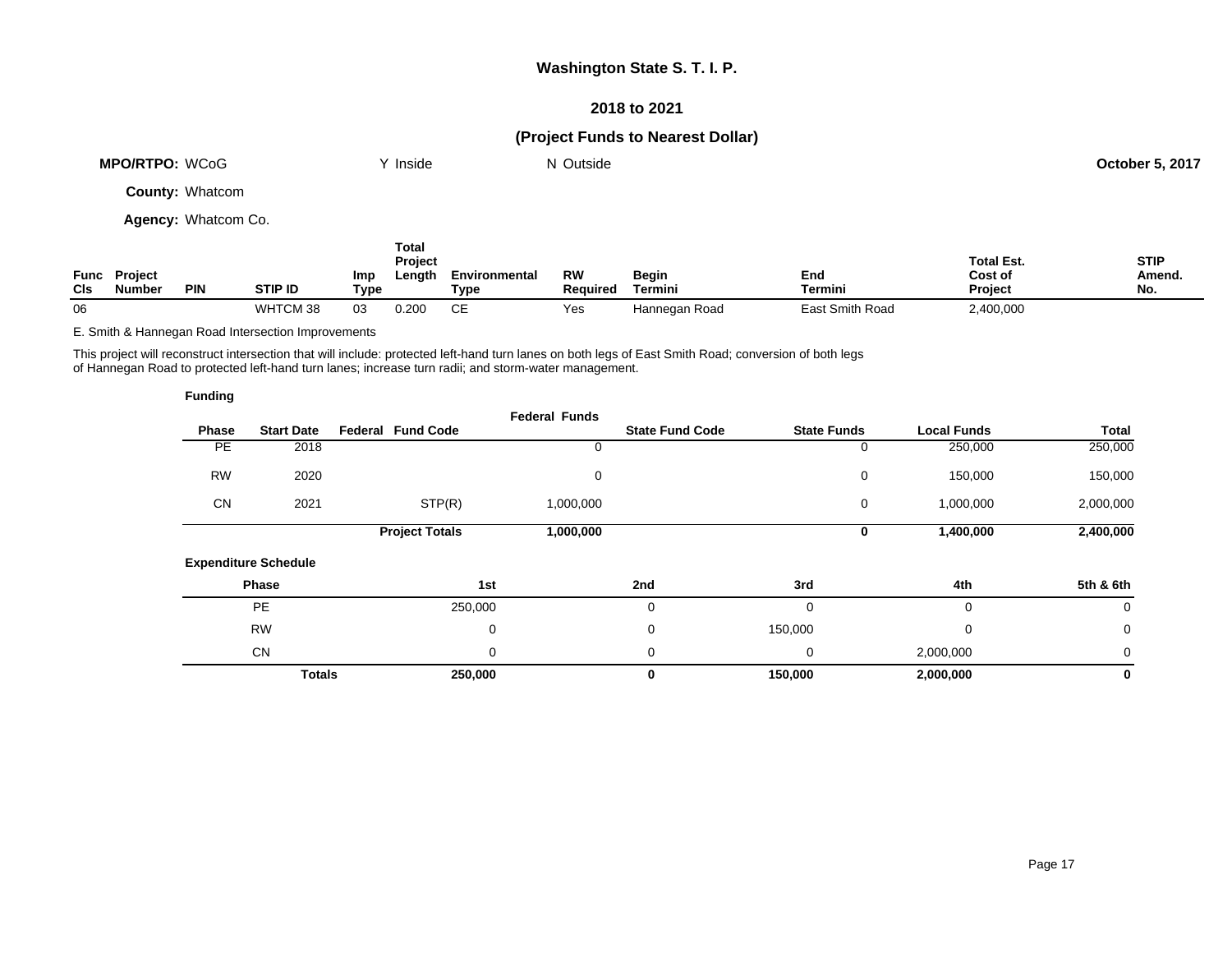### **2018 to 2021**

# **(Project Funds to Nearest Dollar)**

|                    | <b>MPO/RTPO: WCoG</b>                                             |                        |                |                    | Y Inside                   |                       | N Outside             |                         |                       |                                         | <b>October 5, 2017</b>       |  |
|--------------------|-------------------------------------------------------------------|------------------------|----------------|--------------------|----------------------------|-----------------------|-----------------------|-------------------------|-----------------------|-----------------------------------------|------------------------------|--|
|                    |                                                                   | <b>County: Whatcom</b> |                |                    |                            |                       |                       |                         |                       |                                         |                              |  |
|                    |                                                                   | Agency: Whatcom Co.    |                |                    |                            |                       |                       |                         |                       |                                         |                              |  |
| Func<br><b>CIs</b> | Project<br>Number                                                 | <b>PIN</b>             | <b>STIP ID</b> | <b>Imp</b><br>Type | Total<br>Project<br>Length | Environmental<br>Type | <b>RW</b><br>Required | <b>Begin</b><br>Termini | End<br><b>Termini</b> | <b>Total Est.</b><br>Cost of<br>Project | <b>STIP</b><br>Amend.<br>No. |  |
| 07                 | T371(010)                                                         |                        | WHTCM 36       | 10                 | 0.020                      | CE                    | No                    | 6.76                    | 6.78                  | 1,730,000                               |                              |  |
|                    | Hannegan Road / Ten Mile Creek Bridge No. 236 Replacement Project |                        |                |                    |                            |                       |                       |                         |                       |                                         |                              |  |

Replace existing bridge with new bridge structure.

|       |                             |                          | <b>Federal Funds</b> |                        |                    |             |              |
|-------|-----------------------------|--------------------------|----------------------|------------------------|--------------------|-------------|--------------|
| Phase | <b>Start Date</b>           | <b>Federal Fund Code</b> |                      | <b>State Fund Code</b> | <b>State Funds</b> | Local Funds | <b>Total</b> |
| CN    | 2018                        | STP(R)                   | 850,000              |                        | υ                  | 750,000     | 1,600,000    |
|       |                             | <b>Project Totals</b>    | 850,000              |                        | u                  | 750,000     | 1,600,000    |
|       | <b>Expenditure Schedule</b> |                          |                      |                        |                    |             |              |
|       | <b>Phase</b>                |                          | 1st                  | 2nd                    | 3rd                | 4th         | 5th & 6th    |
|       | <b>CN</b>                   | 1,600,000                |                      | 0                      | 0                  |             | $\Omega$     |
|       | <b>Totals</b>               | 1,600,000                |                      | 0                      | 0                  |             | 0            |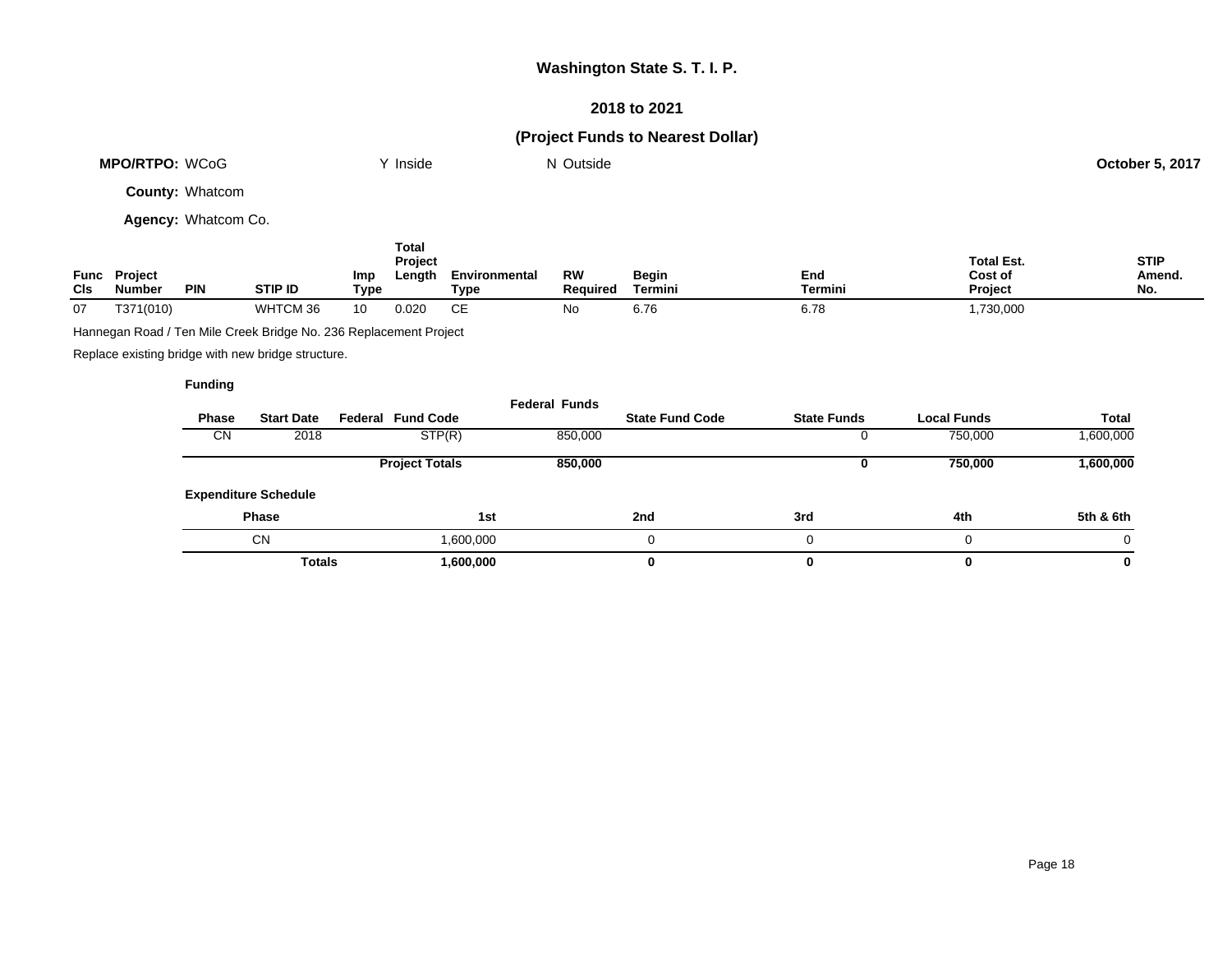### **2018 to 2021**

# **(Project Funds to Nearest Dollar)**

| <b>MPO/RTPO: WCoG</b>  | `' Inside | N Outside | <b>October 5, 2017</b> |
|------------------------|-----------|-----------|------------------------|
| <b>County: Whatcom</b> |           |           |                        |
| Agency: Whatcom Co.    |           |           |                        |
|                        | Total     |           |                        |

|      |                |            |                    | <b>Project</b> |               |          |              |         | <b>Total Est.</b> | <b>STIP</b> |
|------|----------------|------------|--------------------|----------------|---------------|----------|--------------|---------|-------------------|-------------|
| Func | <b>Project</b> |            |                    | ∟enath<br>Imp  | Environmental | RW       | <b>Begin</b> | End     | Cost of           | Amend.      |
| CIs  | Number         | <b>PIN</b> | <b>STIP ID</b>     | Type           | Type          | Reauired | Termini      | Termini | <b>Project</b>    | No.         |
| 00   | A373(001)      |            | WHTCM 3 $^{\circ}$ | 26             | ັ             | ΝO       | N/A          | N/A     | ,750,000          |             |

Lummi Island Dolphin and Breakwater Replacement

Replace existing timber pile dolphins and breakwater with steel pile supported structures.

| Phase<br><b>CN</b> | <b>Start Date</b><br>2019   | <b>Federal Fund Code</b><br><b>FBP</b> |     | <b>Federal Funds</b><br>1,210,759 | <b>State Fund Code</b> | <b>State Funds</b> |   | <b>Local Funds</b><br>489,241 | <b>Total</b><br>,700,000 |
|--------------------|-----------------------------|----------------------------------------|-----|-----------------------------------|------------------------|--------------------|---|-------------------------------|--------------------------|
|                    |                             | <b>Project Totals</b>                  |     | 1,210,759                         |                        |                    | U | 489,241                       | 1,700,000                |
|                    | <b>Expenditure Schedule</b> |                                        |     |                                   |                        |                    |   |                               |                          |
|                    | <b>Phase</b>                |                                        | 1st |                                   | 2nd                    | 3rd                |   | 4th                           | 5th & 6th                |
|                    | <b>CN</b>                   |                                        |     |                                   | 1,700,000              |                    |   | $\Omega$                      | 0                        |
|                    | <b>Totals</b>               |                                        | 0   |                                   | 1,700,000              |                    |   | 0                             | 0                        |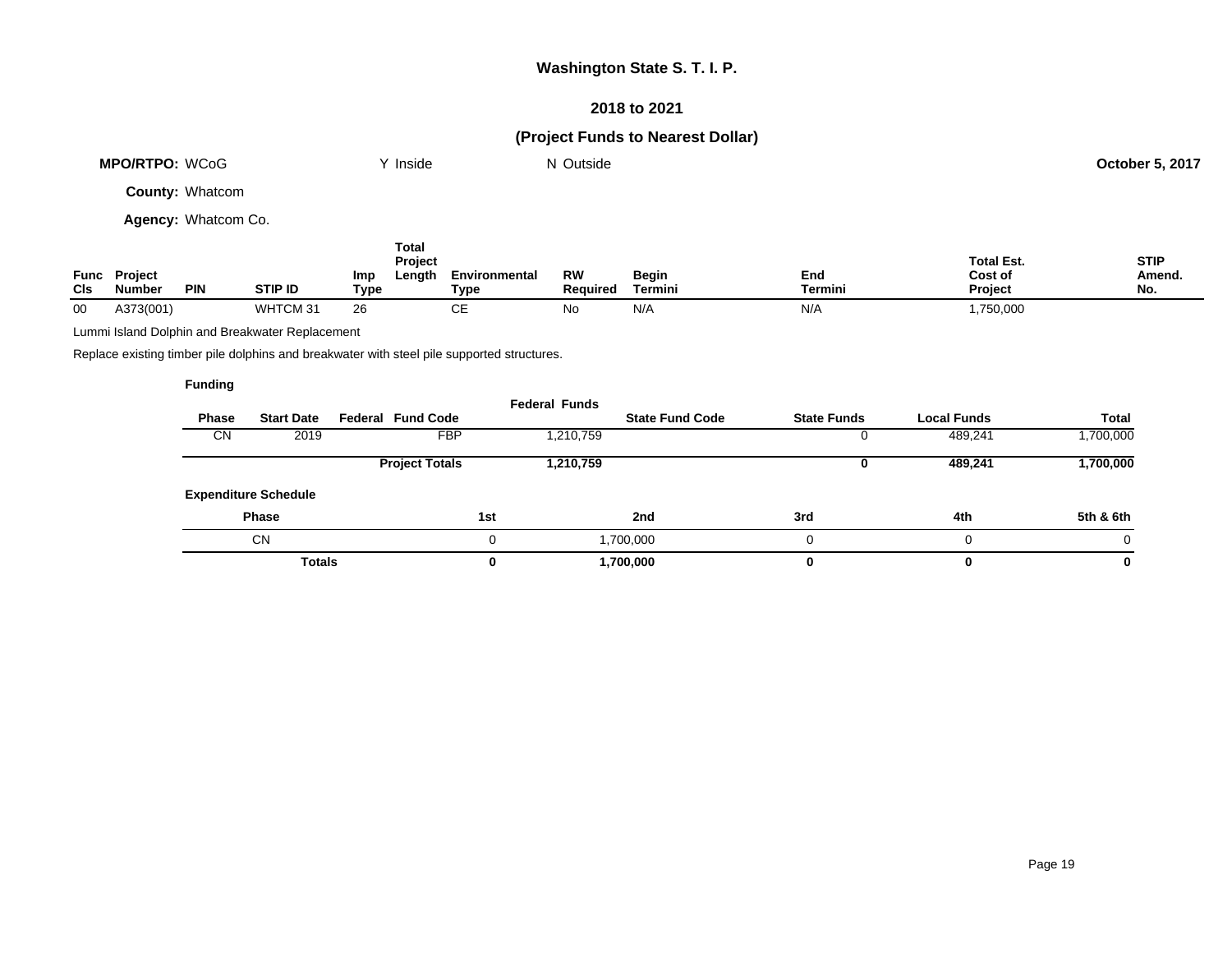### **2018 to 2021**

## **(Project Funds to Nearest Dollar)**

| <b>MPO/RTPO: WCoG</b>  | Inside | N Outside | <b>October 5, 2017</b> |
|------------------------|--------|-----------|------------------------|
| <b>County: Whatcom</b> |        |           |                        |

**Agency:** Whatcom Co.

| Func<br><b>CIs</b> | <b>Project</b><br><b>Number</b> | <b>PIN</b> | <b>STIP ID</b> | Imp<br>Type | Total<br>Project<br>Length | Environmental<br>Type | RW<br>Reauired | <b>Begin</b><br>Termini | End<br><b>Termini</b> | <b>Total Est.</b><br>Cost of<br><b>Project</b> | <b>STIP</b><br>Amend.<br>No. |
|--------------------|---------------------------------|------------|----------------|-------------|----------------------------|-----------------------|----------------|-------------------------|-----------------------|------------------------------------------------|------------------------------|
| 16                 |                                 |            | WHTCM 37       | 04          | 0.650                      | CЕ                    | Yes            | Locust Ave              | Alderwood Ave         | 2,200,000                                      |                              |

Marine Drive Reconstruction

This project will reconstruct the roadway and add pedestrian and bicycle facilities.

|              |                             |                          | <b>Federal Funds</b> |                        |                    |                    |           |
|--------------|-----------------------------|--------------------------|----------------------|------------------------|--------------------|--------------------|-----------|
| <b>Phase</b> | <b>Start Date</b>           | <b>Federal Fund Code</b> |                      | <b>State Fund Code</b> | <b>State Funds</b> | <b>Local Funds</b> | Total     |
| PE.          | 2018                        |                          |                      |                        | 0                  | 200,000            | 200,000   |
| <b>RW</b>    | 2018                        |                          | 0                    |                        | 0                  | 150,000            | 150,000   |
|              |                             | <b>Project Totals</b>    | 0                    |                        | 0                  | 350,000            | 350,000   |
|              | <b>Expenditure Schedule</b> |                          |                      |                        |                    |                    |           |
|              | Phase                       |                          | 1st                  | 2nd                    | 3rd                | 4th                | 5th & 6th |
|              | <b>PE</b>                   | 200,000                  |                      | 0                      | 0                  | 0                  | 0         |
|              | <b>RW</b>                   | 150,000                  |                      | 0                      | 0                  | $\mathbf 0$        | 0         |
|              | <b>CN</b>                   |                          | 0                    | 0                      | 0                  | 0                  | 1,850,000 |
|              | <b>Totals</b>               | 350,000                  |                      | 0                      | $\bf{0}$           | $\bf{0}$           | 1,850,000 |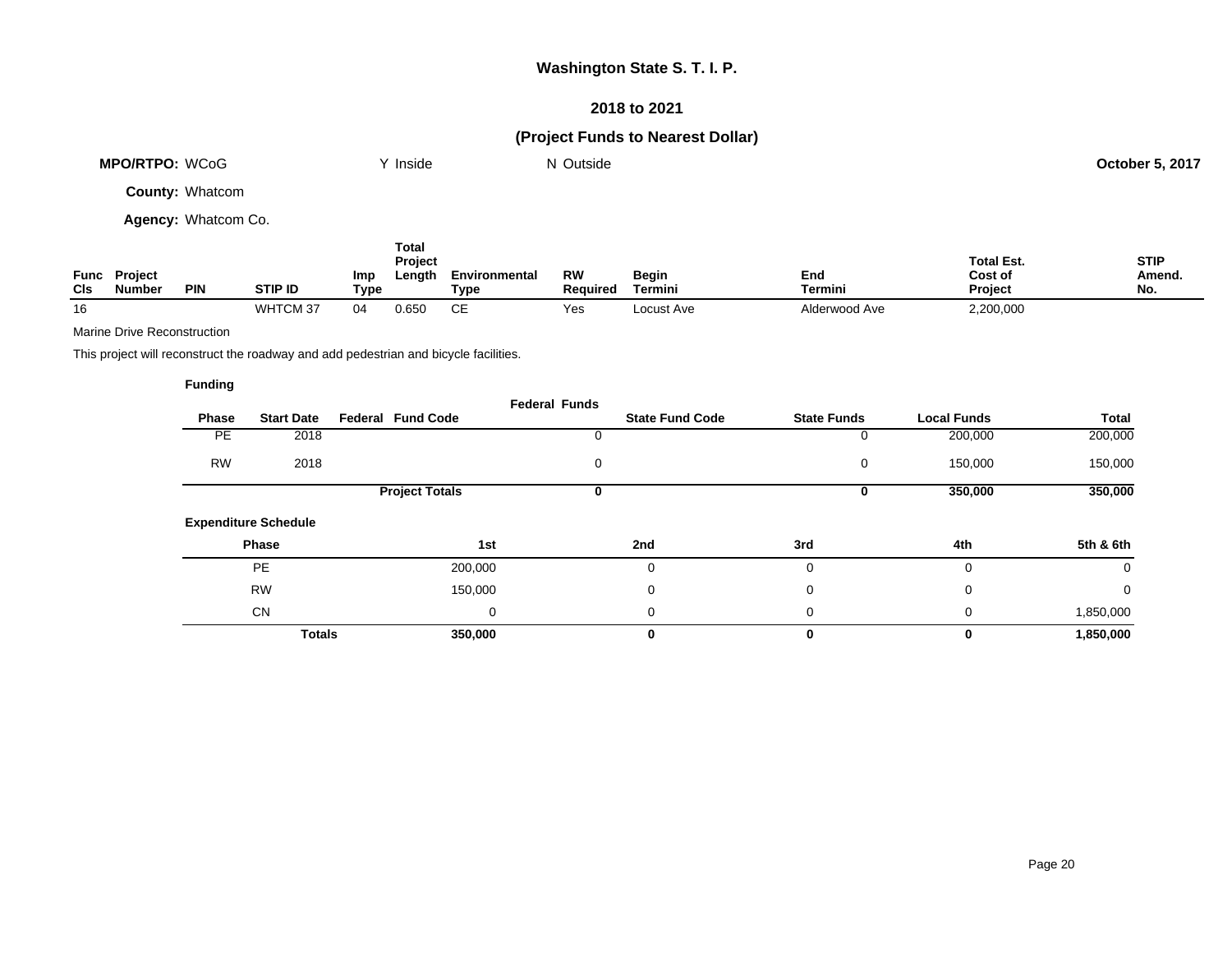## **2018 to 2021**

# **(Project Funds to Nearest Dollar)**

|             | <b>MPO/RTPO: WCoG</b>    |                        |                                                                |             | Y Inside                   |                              | N Outside                    |                         |                    |                                         | October 5, 2017              |
|-------------|--------------------------|------------------------|----------------------------------------------------------------|-------------|----------------------------|------------------------------|------------------------------|-------------------------|--------------------|-----------------------------------------|------------------------------|
|             |                          | <b>County: Whatcom</b> |                                                                |             |                            |                              |                              |                         |                    |                                         |                              |
|             |                          | Agency: Whatcom Co.    |                                                                |             |                            |                              |                              |                         |                    |                                         |                              |
| Func<br>CIs | Project<br><b>Number</b> | <b>PIN</b>             | <b>STIP ID</b>                                                 | Imp<br>Type | Total<br>Project<br>Length | Environmental<br><b>Type</b> | <b>RW</b><br><b>Required</b> | <b>Begin</b><br>Termini | End<br>Termini     | <b>Total Est.</b><br>Cost of<br>Project | <b>STIP</b><br>Amend.<br>No. |
| 00          | 2037(106)                |                        | WHTCM 33                                                       | 14          | 0.020                      | <b>CE</b>                    | Yes                          | .21                     | .23                | 2,026,460                               |                              |
|             |                          |                        | Roberts Road/Anderson Creek Bridge No. 249 Replacement Project |             |                            |                              |                              |                         |                    |                                         |                              |
|             |                          |                        | Replace existing bridge with new bridge structure              |             |                            |                              |                              |                         |                    |                                         |                              |
|             |                          | <b>Funding</b>         |                                                                |             |                            |                              |                              |                         |                    |                                         |                              |
|             |                          |                        |                                                                |             |                            |                              | <b>Federal Funds</b>         |                         |                    |                                         |                              |
|             |                          | Phase                  | <b>Start Date</b>                                              |             | <b>Federal Fund Code</b>   |                              |                              | <b>State Fund Code</b>  | <b>State Funds</b> | <b>Local Funds</b>                      | <b>Total</b>                 |
|             |                          | <b>CN</b>              | 2018                                                           |             | STP(BR)                    |                              | 1,246,010                    |                         | 0                  | 604,000                                 | 1,850,010                    |
|             |                          |                        |                                                                |             | <b>Project Totals</b>      |                              | 1,246,010                    |                         | 0                  | 604,000                                 | 1,850,010                    |
|             |                          |                        | <b>Expenditure Schedule</b>                                    |             |                            |                              |                              |                         |                    |                                         |                              |
|             |                          | <b>Phase</b>           |                                                                | 1st         |                            | 2nd                          | 3rd                          | 4th                     | 5th & 6th          |                                         |                              |
|             |                          |                        | <b>CN</b>                                                      |             |                            | 185,010                      |                              | 0                       | 0                  | 0                                       | 0                            |

**Totals 185,010 0 0 0 0**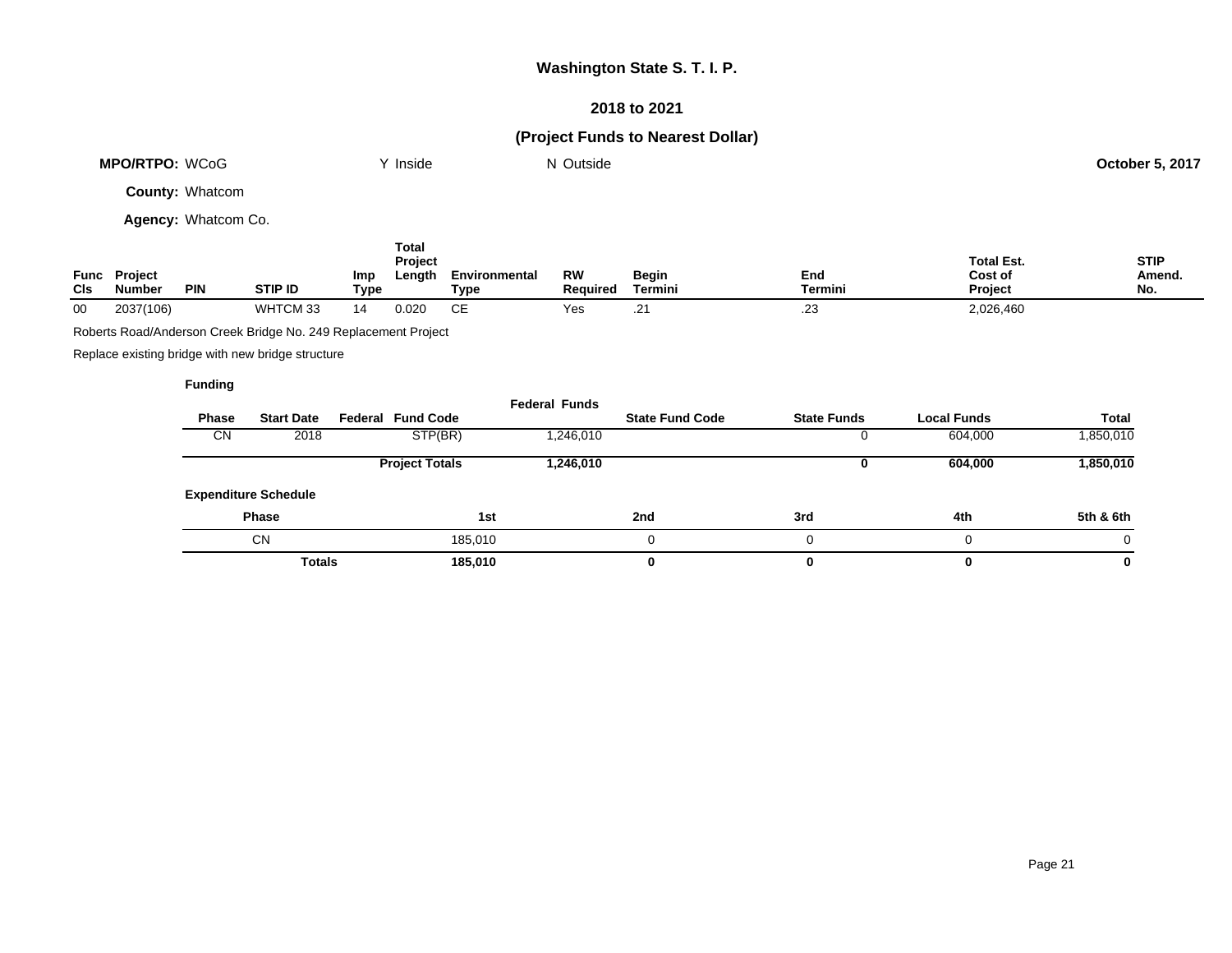### **2018 to 2021**

# **(Project Funds to Nearest Dollar)**

| <b>MPO/RTPO: WCoG</b>  | ∨ Inside | N Outside | <b>October 5, 2017</b> |
|------------------------|----------|-----------|------------------------|
| <b>County: Whatcom</b> |          |           |                        |

**Agency:** Whatcom Co.

| Func<br><b>CIs</b> | <b>Project</b><br><b>Number</b> | <b>PIN</b> | <b>STIP ID</b> | Imp<br>Type | Total<br>Project<br>Length | Environmental<br>Type | RW<br><b>Reauired</b> | <b>Begin</b><br>Termini | End<br><b>Termini</b> | <b>Total Est.</b><br>Cost of<br><b>Project</b> | <b>STIP</b><br>Amend.<br>No. |
|--------------------|---------------------------------|------------|----------------|-------------|----------------------------|-----------------------|-----------------------|-------------------------|-----------------------|------------------------------------------------|------------------------------|
| 07                 | 2037(107)                       |            | WHTCM 32       | 14          | 0.020                      | CЕ                    | Yes                   | 4.86                    | 4.88                  | ,807,509                                       |                              |

West Badger Rd/Bertrand Creek Bridge No. 50 Replacement Project

Replace existing bridge with new bridge structure

|              |                             |                          | <b>Federal Funds</b> |                        |                    |                    |           |
|--------------|-----------------------------|--------------------------|----------------------|------------------------|--------------------|--------------------|-----------|
| <b>Phase</b> | <b>Start Date</b>           | <b>Federal Fund Code</b> |                      | <b>State Fund Code</b> | <b>State Funds</b> | <b>Local Funds</b> | Total     |
| <b>RW</b>    | 2018                        |                          |                      |                        | 0                  | 20,000             | 20,000    |
| <b>CN</b>    | 2019                        | STP(BR)                  | 1,254,938            |                        | 0                  | 313,734            | 1,568,672 |
|              |                             | <b>Project Totals</b>    | 1,254,938            |                        | 0                  | 333,734            | 1,588,672 |
|              | <b>Expenditure Schedule</b> |                          |                      |                        |                    |                    |           |
|              | Phase                       | 1st                      |                      | 2nd                    | 3rd                | 4th                | 5th & 6th |
|              | <b>RW</b>                   | 20,000                   |                      | 0                      | $\mathbf 0$        | 0                  | 0         |
|              | <b>CN</b>                   |                          | 0                    | 1,568,672              | 0                  | 0                  | 0         |
|              | <b>Totals</b>               | 20,000                   |                      | 1,568,672              | $\bf{0}$           | 0                  | 0         |
|              |                             |                          |                      |                        |                    |                    |           |

|                                      | Federal Funds |                    |            |              |
|--------------------------------------|---------------|--------------------|------------|--------------|
|                                      |               | <b>State Funds</b> | ocal Funds | <b>Total</b> |
| <b>Agency Totals for Whatcom Co.</b> | 171,707,      |                    | 11.943.975 | 5,682        |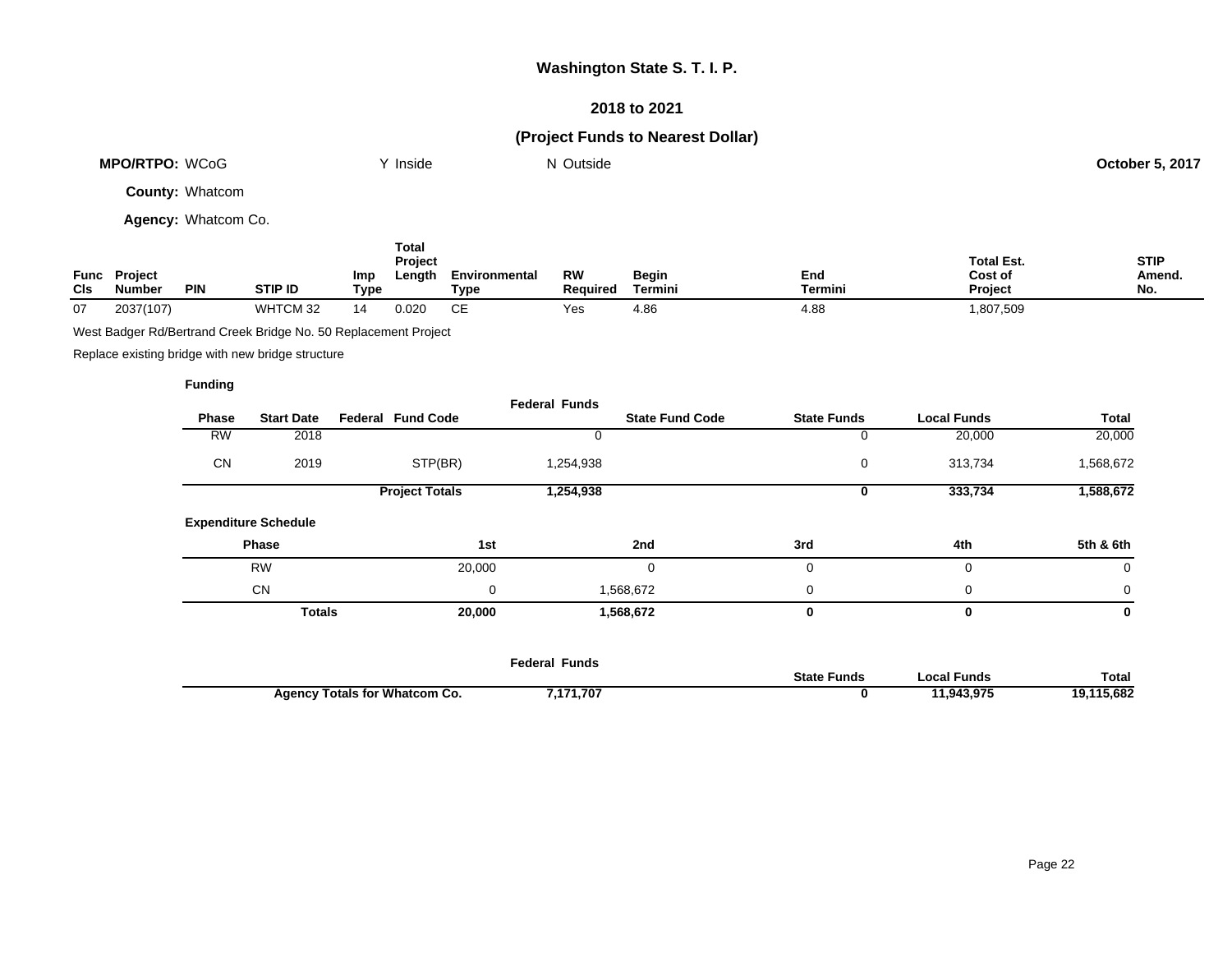## **2018 to 2021**

# **(Project Funds to Nearest Dollar)**

|     | <b>MPO/RTPO: WCoG</b>                      |                                      |                                            |                    | Y Inside                          |                              | N Outside             |                         |                       |                                         | October 5, 2017              |
|-----|--------------------------------------------|--------------------------------------|--------------------------------------------|--------------------|-----------------------------------|------------------------------|-----------------------|-------------------------|-----------------------|-----------------------------------------|------------------------------|
|     |                                            | County: Whatcom                      |                                            |                    |                                   |                              |                       |                         |                       |                                         |                              |
|     |                                            | Agency: Whatcom Transp.<br>Authority |                                            |                    |                                   |                              |                       |                         |                       |                                         |                              |
| CIs | Func Project<br><b>Number</b>              | <b>PIN</b>                           | <b>STIP ID</b>                             | Imp<br><b>Type</b> | <b>Total</b><br>Project<br>Length | Environmental<br><b>Type</b> | <b>RW</b><br>Required | <b>Begin</b><br>Termini | End<br><b>Termini</b> | <b>Total Est.</b><br>Cost of<br>Project | <b>STIP</b><br>Amend.<br>No. |
| 00  |                                            |                                      | WTA82                                      | 23                 |                                   | CE                           | No                    |                         |                       | 750,000                                 |                              |
|     |                                            |                                      | REPLACE (APPROX. 6) PARATRANSIT MINI BUSES |                    |                                   |                              |                       |                         |                       |                                         |                              |
|     | Replace (approx. 6) paratransit mini buses |                                      |                                            |                    |                                   |                              |                       |                         |                       |                                         |                              |
|     |                                            | <b>Funding</b>                       |                                            |                    |                                   |                              |                       |                         |                       |                                         |                              |
|     |                                            |                                      |                                            |                    |                                   |                              | <b>Federal Funds</b>  |                         |                       |                                         |                              |
|     |                                            | Phase                                | <b>Start Date</b>                          |                    | <b>Federal Fund Code</b>          |                              |                       | <b>State Fund Code</b>  | <b>State Funds</b>    | <b>Local Funds</b>                      | <b>Total</b>                 |
|     |                                            | <b>ALL</b>                           | 2018                                       |                    |                                   | 5307                         | 637,500               |                         | 0                     | 112,500                                 | 750,000                      |
|     |                                            |                                      |                                            |                    | <b>Project Totals</b>             |                              | 637,500               |                         | 0                     | 112,500                                 | 750,000                      |
|     |                                            |                                      | <b>Expenditure Schedule</b>                |                    |                                   |                              |                       |                         |                       |                                         |                              |
|     |                                            |                                      | Phase                                      |                    |                                   | 1st                          |                       | 2nd                     | 3rd                   | 4th                                     | 5th & 6th                    |
|     |                                            |                                      | <b>ALL</b>                                 |                    |                                   | 750,000                      |                       | 0                       | 0                     | 0                                       | 0                            |
|     |                                            |                                      | <b>Totals</b>                              |                    |                                   | 750,000                      |                       | $\bf{0}$                | $\mathbf 0$           | 0                                       | $\mathbf 0$                  |
|     |                                            |                                      |                                            |                    |                                   |                              | <b>Federal Funds</b>  |                         | <b>State Funds</b>    | <b>Local Funds</b>                      | <b>Total</b>                 |
|     |                                            |                                      | <b>Agency Totals for Whatcom Transp.</b>   |                    | <b>Authority</b>                  |                              | 637,500               |                         | 0                     | 112,500                                 | 750,000                      |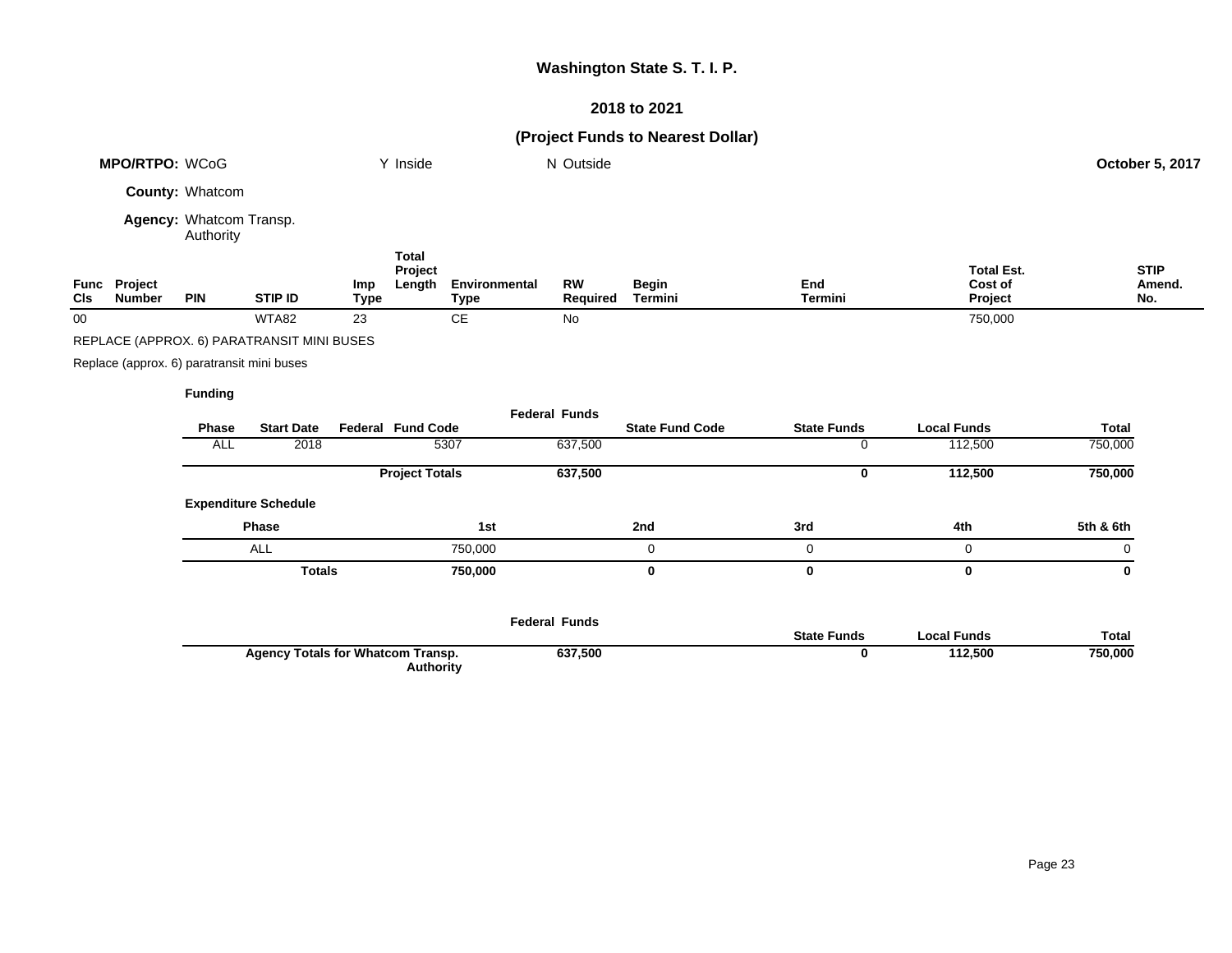### **2018 to 2021**

## **(Project Funds to Nearest Dollar)**

| : WCoG<br><b>MPO/RTPO:</b> | Inside | <sup>'</sup> ' Outside<br>N | : 5. 2017<br>October 5 |
|----------------------------|--------|-----------------------------|------------------------|
|                            |        |                             |                        |

**County:**

**Agency:** WSDOT - NW

| <b>CIs</b> | <b>Func Project</b><br><b>Number</b> | PIN           | <b>STIP ID</b> | Imp<br>Type | Total<br>Project<br>Length | Environmental<br>Type | RW<br><b>Required</b> | Begin<br>Termini | End<br><b>Termini</b> | <b>Total Est.</b><br>Cost of<br><b>Project</b> | <b>STIP</b><br>Amend.<br>No. |
|------------|--------------------------------------|---------------|----------------|-------------|----------------------------|-----------------------|-----------------------|------------------|-----------------------|------------------------------------------------|------------------------------|
| 00         |                                      | <b>BPWCOG</b> | WA-08598       | 06          | 0.000                      | CЕ                    | No                    | MP 0.00          | MP 0.00               | 19,910,110                                     |                              |

Asphalt/Chip Seal Preservation Whatcom Council of Governments

Resurface the roadway with chip seal or hot mix asphalt to preserve the structural integrity of the roadway and extend the service life of the pavement.

|           |                   |                          | <b>Federal Funds</b> |                        |                    |                    |            |
|-----------|-------------------|--------------------------|----------------------|------------------------|--------------------|--------------------|------------|
| Phase     | <b>Start Date</b> | <b>Federal Fund Code</b> |                      | <b>State Fund Code</b> | <b>State Funds</b> | <b>Local Funds</b> | Total      |
| PE        | 2018              | <b>STP</b>               | 65,058               |                        | 0                  | 468,813            | 533,871    |
| PE        | 2019              | <b>NHPP</b>              | 706,471              |                        | 0                  | 81,678             | 788,149    |
| <b>PE</b> | 2020              | <b>NHPP</b>              | 241,218              |                        | 0                  | 49,889             | 291,107    |
| <b>PE</b> | 2021              |                          | 0                    |                        | 0                  | 13,040             | 13,040     |
| CN        | 2018              | <b>STP</b>               | 2,337,902            |                        | 0                  | 2,494,364          | 4,832,266  |
| CN        | 2019              | <b>STP</b>               | 452,015              |                        | 0                  | 289,489            | 741,504    |
| CN        | 2020              | <b>NHPP</b>              | 3,659,778            |                        | 0                  | 285,625            | 3,945,403  |
| CN        | 2020              | <b>STP</b>               | 58,425               |                        | 0                  | 0                  | 58,425     |
| <b>CN</b> | 2021              | <b>NHPP</b>              | 1,761,743            |                        | 0                  | 149,238            | 1,910,981  |
| CN        | 2021              | <b>STP</b>               | 2,277,208            |                        | 0                  | 0                  | 2,277,208  |
|           |                   | <b>Project Totals</b>    | 11,559,818           |                        | 0                  | 3,832,136          | 15,391,954 |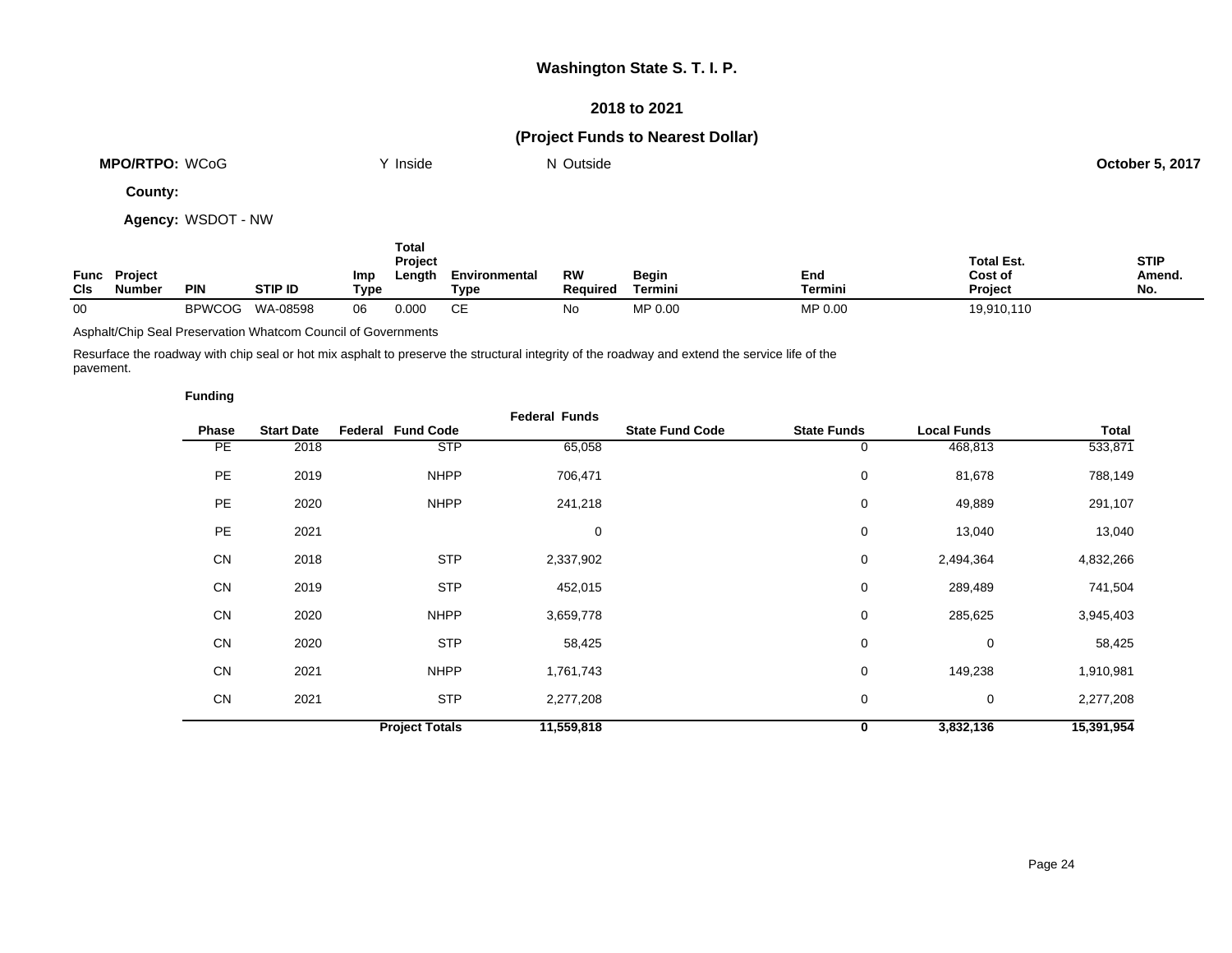## **2018 to 2021**

# **(Project Funds to Nearest Dollar)**

| MPO/RTPO: WCoG              | Y Inside  | N Outside |           |           | October 5, 2017 |
|-----------------------------|-----------|-----------|-----------|-----------|-----------------|
| County:                     |           |           |           |           |                 |
| Agency: WSDOT - NW          |           |           |           |           |                 |
| <b>Expenditure Schedule</b> |           |           |           |           |                 |
| <b>Phase</b>                | 1st       | 2nd       | 3rd       | 4th       | 5th & 6th       |
| PE                          | 533,871   | 788,149   | 291,107   | 13,040    | 119,359         |
| <b>CN</b>                   | 4,832,266 | 741,504   | 4,003,828 | 4,188,189 | 4,398,797       |
| <b>Totals</b>               | 5,366,137 | 1,529,653 | 4,294,935 | 4,201,229 | 4,518,156       |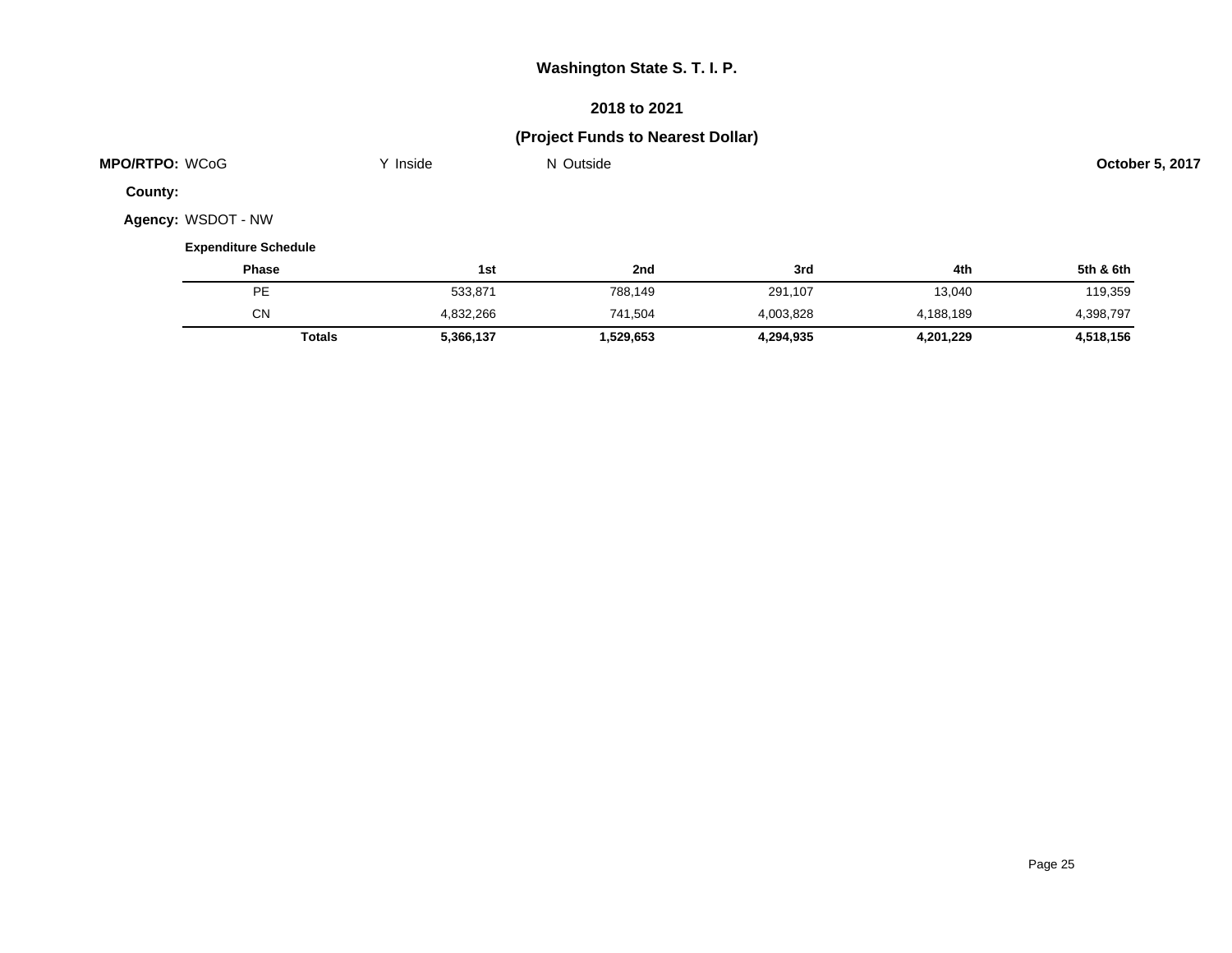### **2018 to 2021**

## **(Project Funds to Nearest Dollar)**

| <b>MPO/RTPO:</b><br>WCoG | Inside | Outside<br>NL | <b>October 5, 2017</b> |
|--------------------------|--------|---------------|------------------------|
| $\overline{\phantom{a}}$ |        |               |                        |

**County:**

**Agency:** WSDOT - NW

| CIs | <b>Func Project</b><br>Number | <b>PIN</b> | <b>STIP ID</b> | Imp<br>Type | Total<br>Project<br>Length | Environmental<br>Type | RW<br><b>Required</b> | Begin<br>Termini | End<br>Termini | <b>Total Est.</b><br>Cost of<br>Project | <b>STIP</b><br>Amend.<br>No. |
|-----|-------------------------------|------------|----------------|-------------|----------------------------|-----------------------|-----------------------|------------------|----------------|-----------------------------------------|------------------------------|
| 11  |                               | 100591R    | WA-08546       | 03          | 0.850                      | <b>CE</b>             | Yes                   | MP 257.65        | MP 258.50      | 10,000,000                              |                              |

I-5/Northbound On-Ramp at Bakerview - Improvements

**Funding**

The overcrossing at I-5 and Bakerview Rd. experiences significant congestion. This project will construct a northbound on-ramp on the east side of I-5 to address congestion, enhance regional multimodal transportation circulation and support economic development in northwestern Bellingham.

| --------  |                             |                          |                      |                        |                    |                    |              |
|-----------|-----------------------------|--------------------------|----------------------|------------------------|--------------------|--------------------|--------------|
| Phase     | <b>Start Date</b>           | <b>Federal Fund Code</b> | <b>Federal Funds</b> | <b>State Fund Code</b> | <b>State Funds</b> | <b>Local Funds</b> | <b>Total</b> |
| <b>RW</b> | 2018                        |                          |                      | <b>CWA</b>             | 1,000,000          | 0                  | 1,000,000    |
| <b>CN</b> | 2019                        |                          | 0                    | <b>CWA</b>             | 7,500,000          | 0                  | 7,500,000    |
|           |                             | <b>Project Totals</b>    | 0                    |                        | 8,500,000          | 0                  | 8,500,000    |
|           | <b>Expenditure Schedule</b> |                          |                      |                        |                    |                    |              |
|           | <b>Phase</b>                | 1st                      |                      | 2nd                    | 3rd                | 4th                | 5th & 6th    |
|           | <b>RW</b>                   | 20,000                   |                      | 980,000                | 0                  | $\Omega$           | 0            |
|           | <b>CN</b>                   | 0                        |                      | 74,155                 | 5,219,214          | 2,206,631          | 0            |
|           | <b>Totals</b>               | 20,000                   |                      | 1,054,155              | 5,219,214          | 2,206,631          | 0            |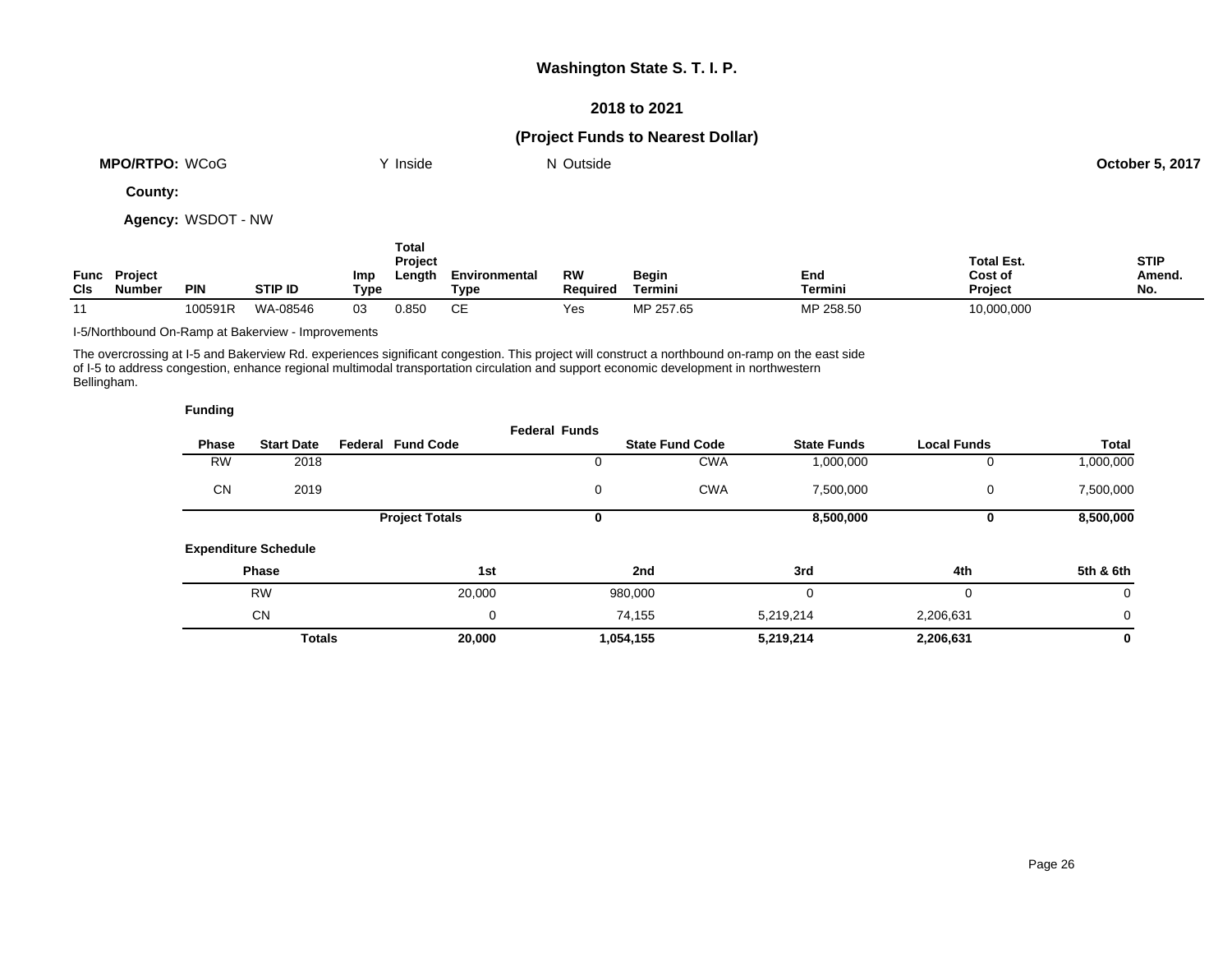### **2018 to 2021**

# **(Project Funds to Nearest Dollar)**

| <b>MPO/RTPO: WCoG</b> | $\cdot$ $\cdot$<br>Inside | Outside<br>. | 5,2017<br>October 5, |
|-----------------------|---------------------------|--------------|----------------------|
|                       |                           |              |                      |

**County:**

**Agency:** WSDOT - NW

|             |                                 |            |          |             | Total<br>Project |                       |                |                         |                | <b>Total Est.</b>         | <b>STIP</b>   |
|-------------|---------------------------------|------------|----------|-------------|------------------|-----------------------|----------------|-------------------------|----------------|---------------------------|---------------|
| Func<br>CIS | <b>Project</b><br><b>Number</b> | <b>PIN</b> | STIP ID  | Imp<br>Type | Length           | Environmental<br>Type | RW<br>Required | <b>Begin</b><br>Termini | End<br>Termini | Cost of<br><b>Project</b> | Amend.<br>No. |
| 44          |                                 | 100598K    | WA-08552 | 03          | .00C             | CЕ                    | Yes            | MP 259.80               | MP 260.80      | 21,100,000                |               |

I-5/Slater Road Interchange - Improvements

Interchange improvements.

|           |                             |                          | <b>Federal Funds</b> |                        |                    |                    |           |
|-----------|-----------------------------|--------------------------|----------------------|------------------------|--------------------|--------------------|-----------|
| Phase     | <b>Start Date</b>           | <b>Federal Fund Code</b> |                      | <b>State Fund Code</b> | <b>State Funds</b> | <b>Local Funds</b> | Total     |
| PE        | 2019                        |                          | U                    | <b>CWA</b>             | 4,100,000          | U                  | 4,100,000 |
| <b>RW</b> | 2021                        |                          | 0                    | <b>CWA</b>             | 3,200,000          | 0                  | 3,200,000 |
|           |                             | <b>Project Totals</b>    | 0                    |                        | 7,300,000          | 0                  | 7,300,000 |
|           | <b>Expenditure Schedule</b> |                          |                      |                        |                    |                    |           |
|           | Phase                       |                          | 1st                  | 2nd                    | 3rd                | 4th                | 5th & 6th |
|           | <b>PE</b>                   |                          | 0                    | 323,814                | 1,188,040          | 1,422,166          | 1,165,980 |
|           | <b>RW</b>                   |                          | 0                    | 0                      | 0                  | 1,131,021          | 2,068,979 |
|           | <b>CN</b>                   |                          | 0                    | 0                      | 0                  | 0                  | 6,430,076 |
|           | <b>Totals</b>               |                          | 0                    | 323,814                | 1,188,040          | 2,553,187          | 9,665,035 |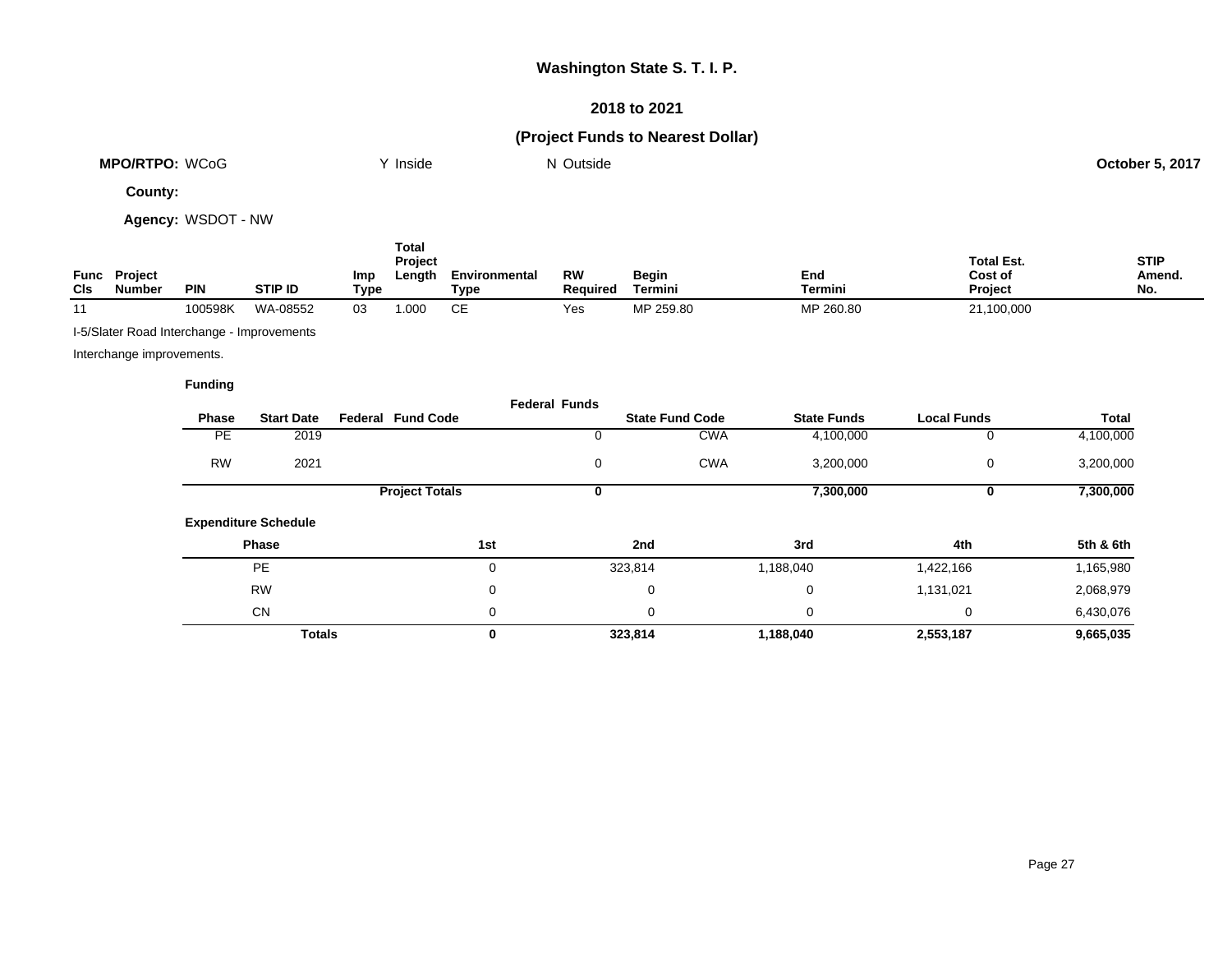### **2018 to 2021**

## **(Project Funds to Nearest Dollar)**

| <b>MPO/RTPO: WCoG</b> | Inside | ' Outside<br>N | $-5.2017$<br>October 5<br>. |
|-----------------------|--------|----------------|-----------------------------|
|                       |        |                |                             |

**County:**

**Agency:** WSDOT - NW

| Func<br>CIS | <b>Project</b><br><b>Number</b> | <b>PIN</b> | <b>STIP ID</b> | Imp<br>Type | Total<br>Project<br>∟ength | Environmental<br>Type | RW<br><b>Reauired</b> | <b>Begin</b><br>Termini | End<br>Termini | <b>Total Est.</b><br>Cost of<br><b>Project</b> | <b>STIP</b><br>Amend.<br>No. |
|-------------|---------------------------------|------------|----------------|-------------|----------------------------|-----------------------|-----------------------|-------------------------|----------------|------------------------------------------------|------------------------------|
| 01          |                                 | 100596K    | WA-09803       | 20          | 0.200                      | DCE                   | Yes                   | MP 268.63               | MP 268.83      | 3,958,450                                      |                              |

I-5/Tributary to California Creek - Fish Passage

Remove the existing fish passage barrier and replace it with a fish passable structure.

|              |                             |                          | <b>Federal Funds</b> |                        |                    |                    |           |
|--------------|-----------------------------|--------------------------|----------------------|------------------------|--------------------|--------------------|-----------|
| <b>Phase</b> | <b>Start Date</b>           | <b>Federal Fund Code</b> |                      | <b>State Fund Code</b> | <b>State Funds</b> | <b>Local Funds</b> | Total     |
| <b>RW</b>    | 2018                        | <b>NHPP</b>              | 77,293               |                        | U                  | 1,577              | 78,870    |
| <b>CN</b>    | 2021                        | <b>NHPP</b>              | 3,175,376            |                        | 0                  | 64,804             | 3,240,180 |
|              |                             | <b>Project Totals</b>    | 3,252,669            |                        | U                  | 66,381             | 3,319,050 |
|              | <b>Expenditure Schedule</b> |                          |                      |                        |                    |                    |           |
|              | <b>Phase</b>                | 1st                      |                      | 2nd                    | 3rd                | 4th                | 5th & 6th |
|              | <b>RW</b>                   | 24,014                   |                      | 24,589                 | 24,014             | 6,253              | 0         |
|              | <b>CN</b>                   |                          | 0                    | 0                      | 0                  | 2,713,797          | 526,383   |
|              | <b>Totals</b>               | 24,014                   |                      | 24,589                 | 24.014             | 2,720,050          | 526,383   |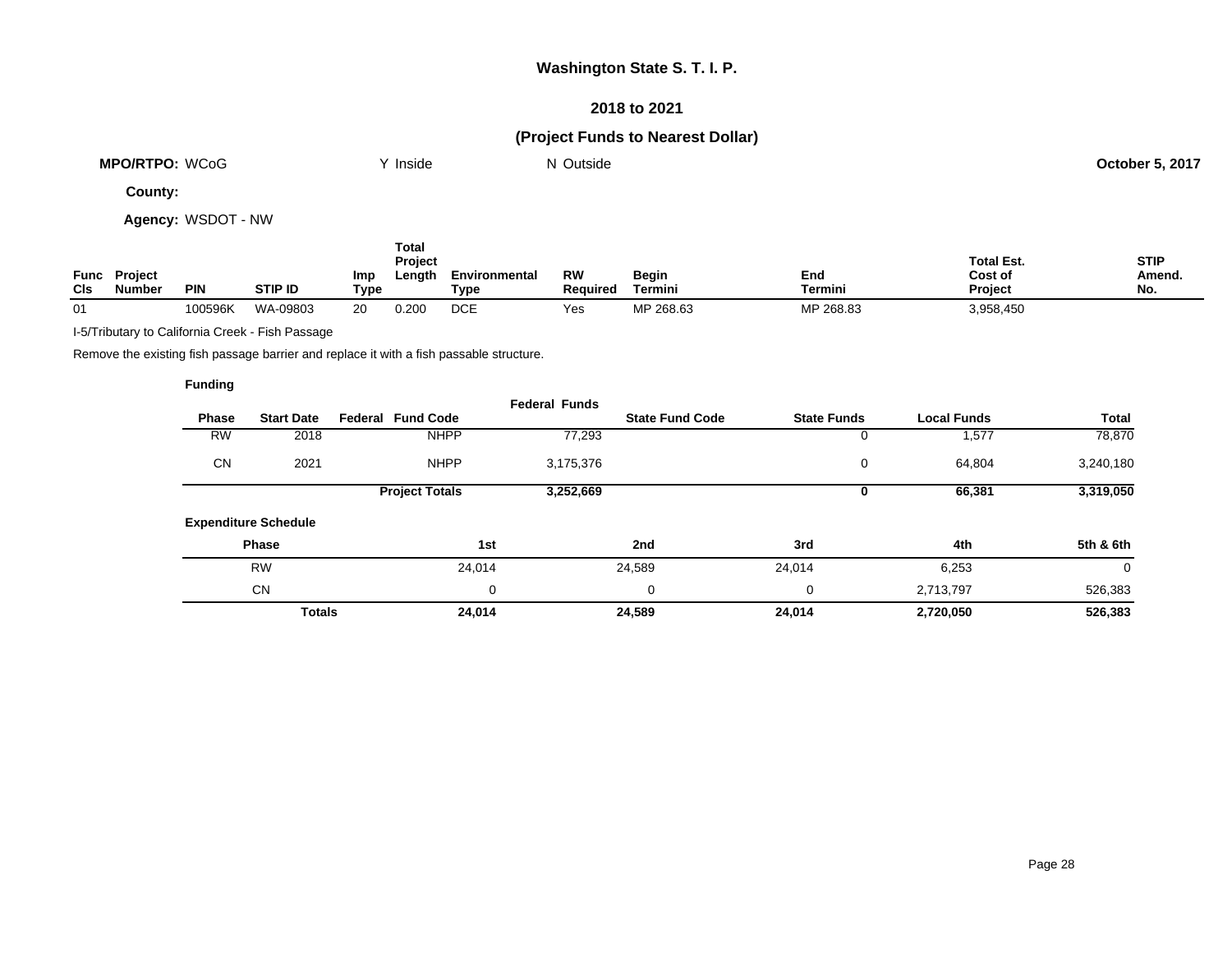### **2018 to 2021**

## **(Project Funds to Nearest Dollar)**

| <b>WCoG</b><br><b>MPO/RTPO:</b> | 'nside | Outside<br>w | $5.201$ <sup>-</sup><br>October F |
|---------------------------------|--------|--------------|-----------------------------------|
|                                 |        |              |                                   |

**County:**

**Agency:** WSDOT - NW

| Func<br>CIS | <b>Project</b><br>Number | <b>PIN</b> | <b>STIP ID</b> | Imp<br>Type | Total<br>Project<br>Length | Environmental<br>Type | <b>RW</b><br><b>Required</b> | <b>Begin</b><br>Termini | End<br>Termini | <b>Total Est.</b><br>Cost of<br><b>Project</b> | <b>STIP</b><br>Amend.<br>No. |
|-------------|--------------------------|------------|----------------|-------------|----------------------------|-----------------------|------------------------------|-------------------------|----------------|------------------------------------------------|------------------------------|
| 06          |                          | 102070B    | WA-08548       | ົ           | 12.730                     | ∼⊏                    | No                           | MP 106.68               | MP 119.41      | 218,831                                        |                              |

SR 20/Cascade Rd Vic to Goodell Creek Campground - Rumblestrip

Reduce the risk of crossover and run off the road incidents by the installation of centerline rumblestrips. This project is within the boundaries of SCOG and WCOG; the total shown is for WCOG only.

| <b>Funding</b> |                             |                          |                      |                        |                    |                    |             |
|----------------|-----------------------------|--------------------------|----------------------|------------------------|--------------------|--------------------|-------------|
| <b>Phase</b>   | <b>Start Date</b>           | <b>Federal Fund Code</b> | <b>Federal Funds</b> | <b>State Fund Code</b> | <b>State Funds</b> | <b>Local Funds</b> | Total       |
| PE             | 2018                        | <b>HSIP</b>              | 36,603               |                        | 0                  | 525, ا             | 38,128      |
| <b>CN</b>      | 2019                        | <b>HSIP</b>              | 177,089              |                        | 0                  | 3,614              | 180,703     |
|                |                             | <b>Project Totals</b>    | 213,692              |                        | 0                  | 5,139              | 218,831     |
|                | <b>Expenditure Schedule</b> |                          |                      |                        |                    |                    |             |
|                | Phase                       |                          | 1st                  | 2nd                    | 3rd                | 4th                | 5th & 6th   |
|                | <b>PE</b>                   |                          | 32,458               | 5,671                  | $\Omega$           | 0                  | $\mathbf 0$ |
|                | <b>CN</b>                   |                          | 0                    | 167,314                | 13,388             | 0                  | $\mathbf 0$ |
|                | <b>Totals</b>               |                          | 32,458               | 172,985                | 13,388             | 0                  | 0           |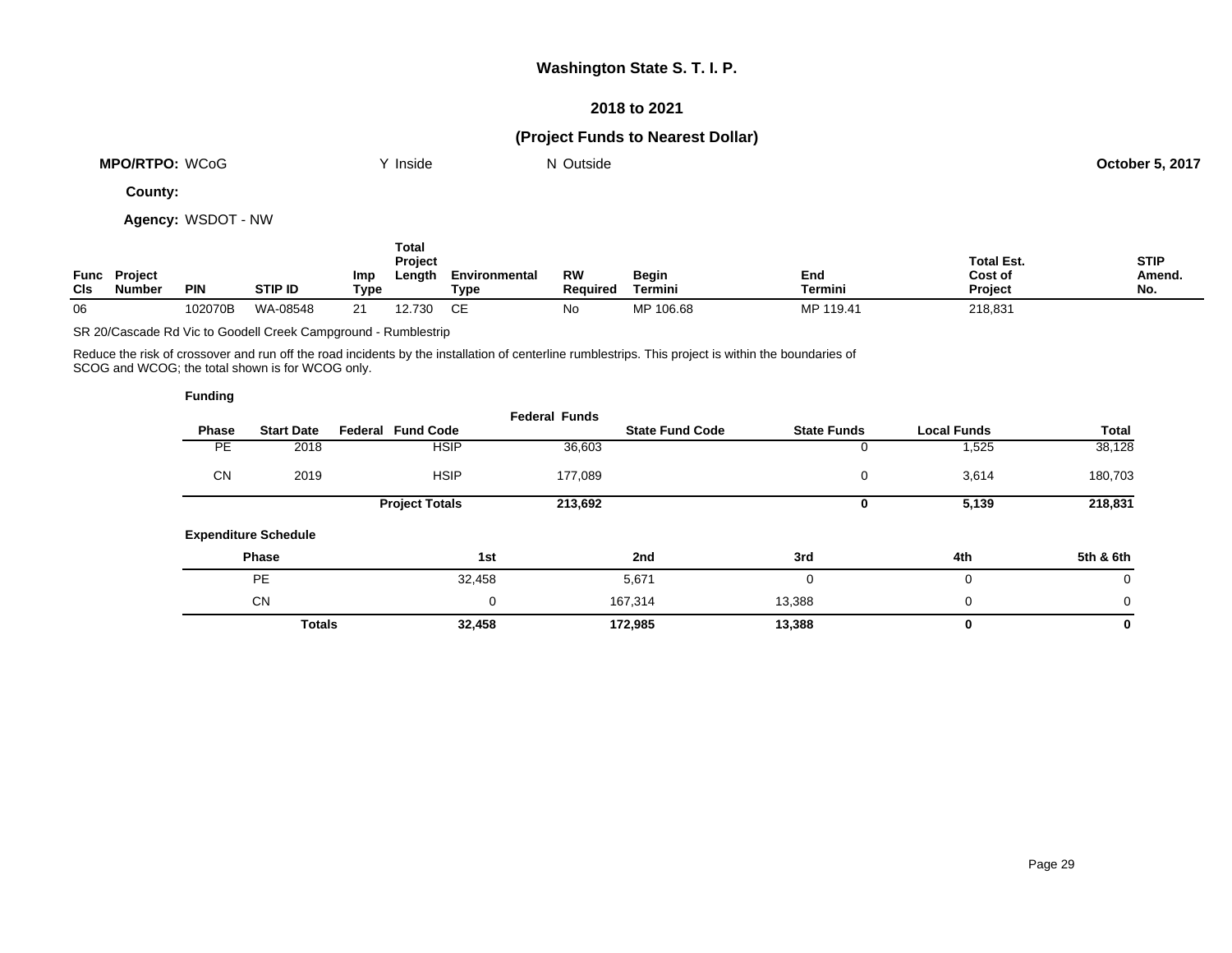### **2018 to 2021**

## **(Project Funds to Nearest Dollar)**

| <b>MPO/RTPO:</b><br><b>WCoG</b> | Inside | Outside<br>IM. | 5.201<br>October 5 |
|---------------------------------|--------|----------------|--------------------|
|                                 |        |                |                    |

**County:**

**Agency:** WSDOT - NW

| Func<br><b>CIs</b> | <b>Project</b><br>Number | <b>PIN</b> | <b>STIP ID</b> | Imp<br>Type | Total<br>Project<br>Length | Environmental<br>Type | RW<br><b>Required</b> | <b>Begin</b><br>Termini | End<br>Termini | <b>Total Est.</b><br>Cost of<br><b>Project</b> | <b>STIP</b><br>Amend.<br>No. |
|--------------------|--------------------------|------------|----------------|-------------|----------------------------|-----------------------|-----------------------|-------------------------|----------------|------------------------------------------------|------------------------------|
| 06                 |                          | 102080A    | WA-08550       |             | 770. ا                     | ∼⊏                    | No                    | MP 136.31               | MP 148.08      | 669,774                                        |                              |

SR 20/Lillian Creek to Granite Creek - Rumblestrip Installation

Reduce the risk of crossover and run off the road incidents by the installation of centerline and shoulder rumblestrips. This project is within the boundaries of SCOG and WCOG; the total shown is for WCOG only.

|              |                             |                          | <b>Federal Funds</b> |                        |                    |                    |           |
|--------------|-----------------------------|--------------------------|----------------------|------------------------|--------------------|--------------------|-----------|
| <b>Phase</b> | <b>Start Date</b>           | <b>Federal Fund Code</b> |                      | <b>State Fund Code</b> | <b>State Funds</b> | <b>Local Funds</b> | Total     |
| <b>PE</b>    | 2018                        | <b>HSIP</b>              | 127,552              |                        | 0                  | 5,315              | 132,867   |
| <b>CN</b>    | 2019                        | <b>HSIP</b>              | 526,169              |                        | 0                  | 10,738             | 536,907   |
|              |                             | <b>Project Totals</b>    | 653,721              |                        | 0                  | 16,053             | 669,774   |
|              | <b>Expenditure Schedule</b> |                          |                      |                        |                    |                    |           |
|              | Phase                       |                          | 1st                  | 2nd                    | 3rd                | 4th                | 5th & 6th |
|              | PE                          | 113,106                  |                      | 19,761                 | 0                  | 0                  | 0         |
|              | CN                          |                          | 0                    | 497,124                | 39.783             | 0                  | 0         |
|              | <b>Totals</b>               | 113,106                  |                      | 516,885                | 39,783             | 0                  | 0         |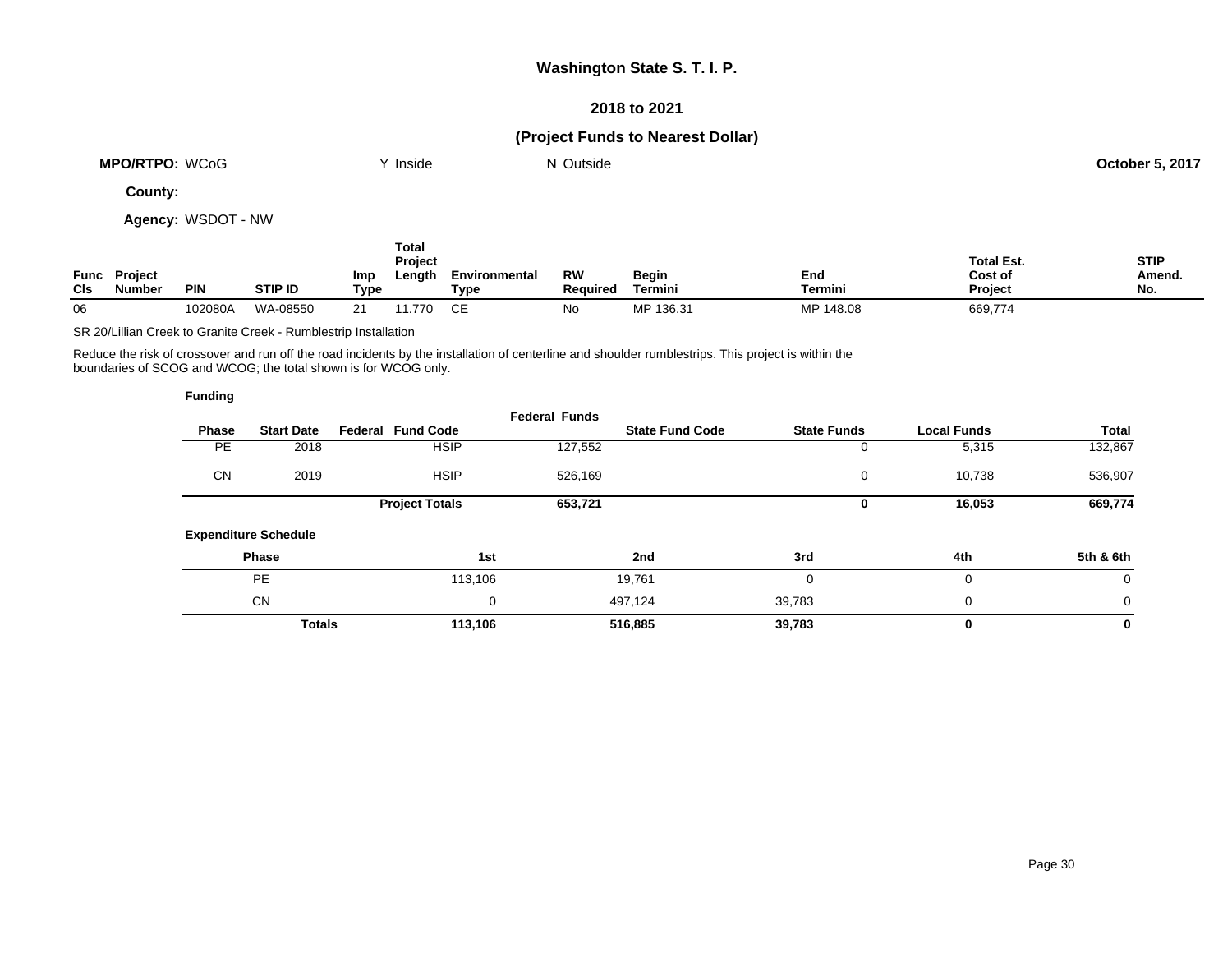### **2018 to 2021**

## **(Project Funds to Nearest Dollar)**

| <b>MPO/RTPO: WCoG</b> | .<br>Inside | <sup>1</sup> Outside | <b>October 5, 2017</b> |
|-----------------------|-------------|----------------------|------------------------|
|                       |             |                      |                        |

**County:**

**Agency:** WSDOT - NW

| Func<br>CIS | <b>Project</b><br>Number | <b>PIN</b> | <b>STIP ID</b> | Imp<br>Type | Total<br><b>Project</b><br>Length | Environmental<br>Type | <b>RW</b><br><b>Required</b> | <b>Begin</b><br>Termini | End<br>Termini | <b>Total Est.</b><br>Cost of<br><b>Project</b> | <b>STIP</b><br>Amend.<br>No. |
|-------------|--------------------------|------------|----------------|-------------|-----------------------------------|-----------------------|------------------------------|-------------------------|----------------|------------------------------------------------|------------------------------|
| 06          |                          | 102078A    | WA-08551       | ິ           | 15.360                            | ∼⊏                    | No                           | MP 120.95               | MP 136.31      | ,130,619                                       |                              |

SR 20/Newhalem to Lillian Creek - Rumblestrip Installation

Reduce the risk of crossover and run off the road incidents by the installation of centerline rumblestrips.

|           |                    |                    |                        | <b>Federal Funds</b> |                          |                             |           |
|-----------|--------------------|--------------------|------------------------|----------------------|--------------------------|-----------------------------|-----------|
| Total     | <b>Local Funds</b> | <b>State Funds</b> | <b>State Fund Code</b> |                      | <b>Federal Fund Code</b> | <b>Start Date</b>           | Phase     |
| 196,875   | 7,875              | U                  |                        | 189,000              | <b>HSIP</b>              | 2018                        | <b>PE</b> |
| 933,744   | 18,675             | 0                  |                        | 915,069              | <b>STP</b>               | 2019                        | <b>CN</b> |
| 1,130,619 | 26,550             | υ                  |                        | 1,104,069            | <b>Project Totals</b>    |                             |           |
|           |                    |                    |                        |                      |                          | <b>Expenditure Schedule</b> |           |
| 5th & 6th | 4th                | 3rd                | 2nd                    | 1st                  |                          | <b>Phase</b>                |           |
| 0         | $\mathbf 0$        | 0                  | 29,281                 |                      | 167,594                  | PE                          |           |
| 0         | $\mathbf 0$        | 69,184             | 864,560                | 0                    |                          | <b>CN</b>                   |           |
| 0         | 0                  | 69,184             | 893,841                |                      | 167,594                  | <b>Totals</b>               |           |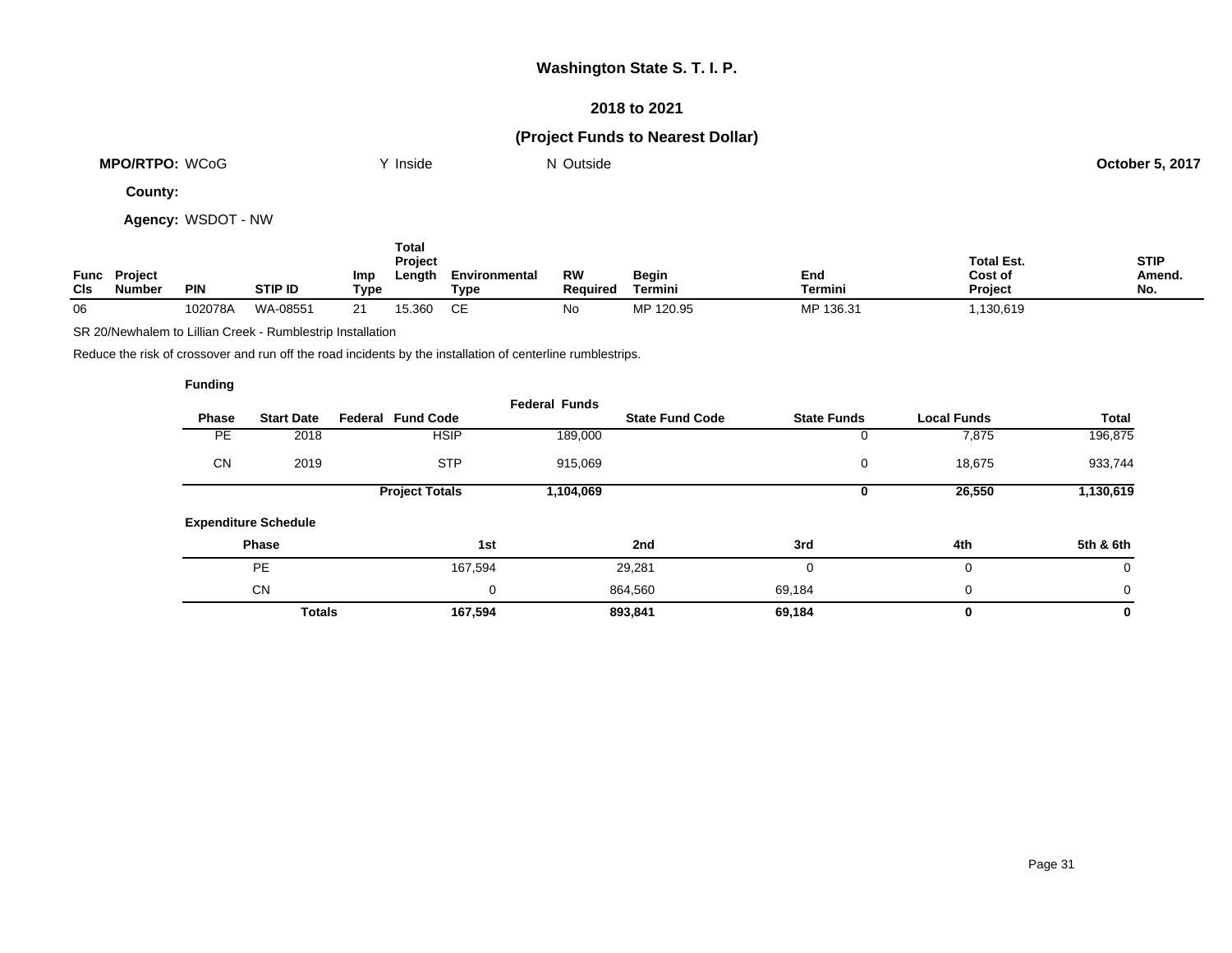### **2018 to 2021**

## **(Project Funds to Nearest Dollar)**

| <b>MPO/RTPO:</b><br>WCoG | Inside | <sup>1</sup> Outside | $.5.201$ $^{\circ}$<br>October 5. |
|--------------------------|--------|----------------------|-----------------------------------|
|                          |        |                      |                                   |

**County:**

**Agency:** WSDOT - NW

| Func<br>CIS | <b>Project</b><br>Number | <b>PIN</b> | <b>STIP ID</b> | Imp<br>Type | Total<br>Project<br>Length | Environmental<br>Type | RW<br>Reauired | Begin<br>Termini | End<br>Termini | <b>Total Est.</b><br>Cost of<br><b>Project</b> | <b>STIP</b><br>Amend.<br>No. |
|-------------|--------------------------|------------|----------------|-------------|----------------------------|-----------------------|----------------|------------------|----------------|------------------------------------------------|------------------------------|
| 02          |                          | 153910F    | WA-09485       | 21          | 2.170                      |                       | No             | MP 10.40         | MP 12.57       | ,270,695                                       |                              |

SR 539/Bay-Lyn Dr to SR 546 - ADA Compliance

This project will evaluate and improve pedestrian safety by upgrading ADA sidewalk ramps within the project limits.

|           |                             |                          | <b>Federal Funds</b> |                        |                    |                    |           |
|-----------|-----------------------------|--------------------------|----------------------|------------------------|--------------------|--------------------|-----------|
| Phase     | <b>Start Date</b>           | <b>Federal Fund Code</b> |                      | <b>State Fund Code</b> | <b>State Funds</b> | <b>Local Funds</b> | Total     |
| <b>PE</b> | 2019                        | <b>NHPP</b>              | 177,207              |                        | 0                  | 7,384              | 184,591   |
| <b>CN</b> | 2020                        | <b>NHPP</b>              | 1,064,382            |                        | 0                  | 21,722             | 1,086,104 |
|           |                             | <b>Project Totals</b>    | 1,241,589            |                        | 0                  | 29,106             | 1,270,695 |
|           | <b>Expenditure Schedule</b> |                          |                      |                        |                    |                    |           |
|           | Phase                       |                          | 1st                  | 2nd                    | 3rd                | 4th                | 5th & 6th |
|           | PE                          |                          | 0                    | 49,362                 | 135,229            | 0                  | 0         |
|           | <b>CN</b>                   |                          | 0                    | 0                      | 2,494              | 1,032,364          | 51,246    |
|           | <b>Totals</b>               |                          | 0                    | 49,362                 | 137,723            | 1,032,364          | 51,246    |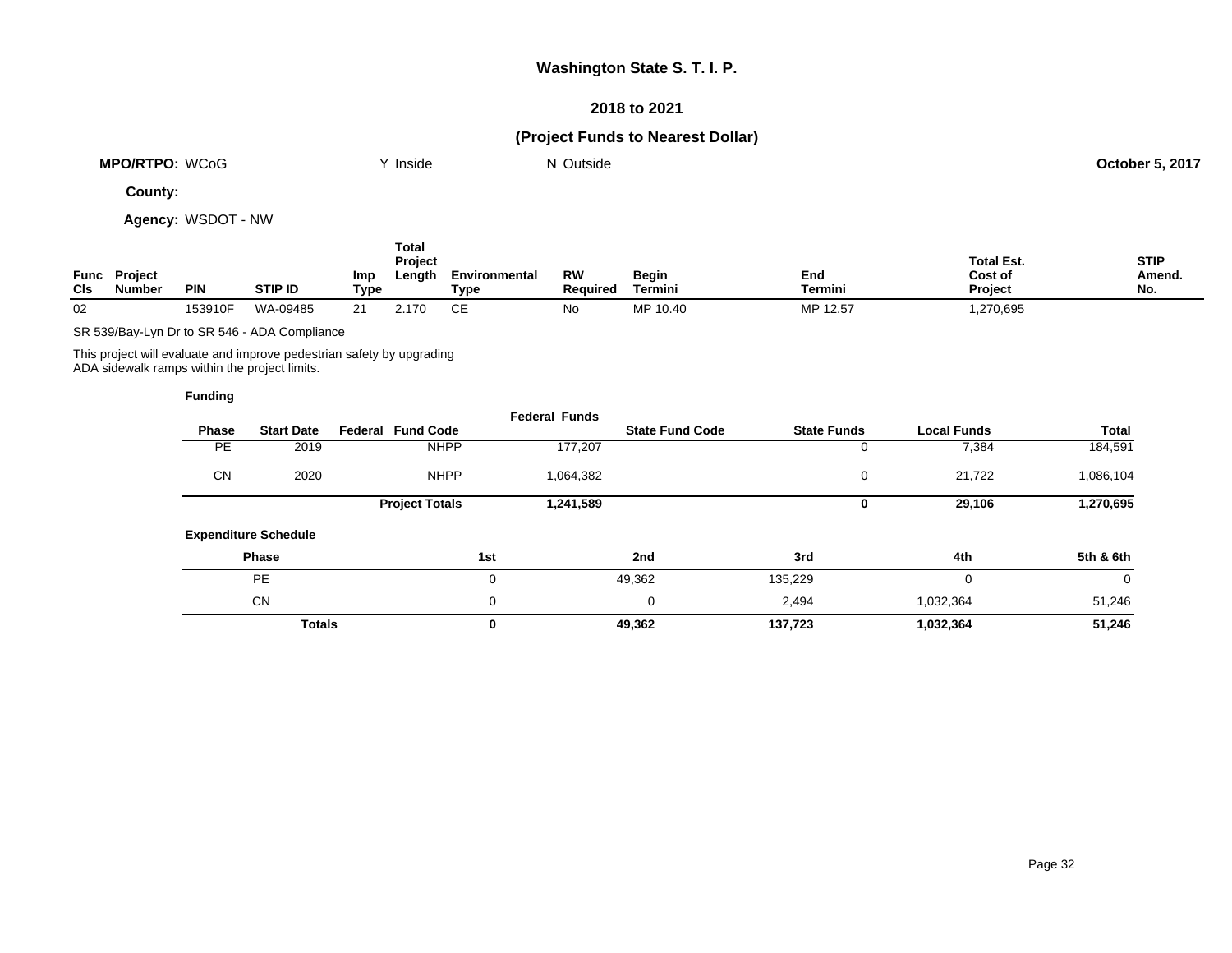### **2018 to 2021**

## **(Project Funds to Nearest Dollar)**

| <b>MPO/RTPO:</b><br><b>WCoG</b> | Inside | Outside<br>IM. | 5.201<br>October 5 |
|---------------------------------|--------|----------------|--------------------|
|                                 |        |                |                    |

**County:**

**Agency:** WSDOT - NW

| <b>CIs</b> | <b>Func Project</b><br><b>Number</b> | PIN     | <b>STIP ID</b> | Imp<br>Type | Total<br>Project<br>Length | Environmental<br>Type | RW<br><b>Required</b> | Begin<br>Termini | End<br><b>Termini</b> | <b>Total Est.</b><br>Cost of<br><b>Project</b> | <b>STIP</b><br>Amend.<br>No. |
|------------|--------------------------------------|---------|----------------|-------------|----------------------------|-----------------------|-----------------------|------------------|-----------------------|------------------------------------------------|------------------------------|
| 14         |                                      | 153900R | WA-07630       | 21          | 0.550                      | CЕ                    | No                    | MP 0.12          | MP 0.67               | 481,425                                        |                              |

SR 539/Telegraph Road to Westerly Road - ADA Compliance

This project will improve pedestrian safety by upgrading ADA sidewalk ramps within the project limits.

|              |                             |                          | <b>Federal Funds</b> |                        |                    |                    |           |
|--------------|-----------------------------|--------------------------|----------------------|------------------------|--------------------|--------------------|-----------|
| <b>Phase</b> | <b>Start Date</b>           | <b>Federal Fund Code</b> |                      | <b>State Fund Code</b> | <b>State Funds</b> | <b>Local Funds</b> | Total     |
| <b>PE</b>    | 2019                        | <b>NHPP</b>              | 62,093               |                        |                    | 2,587              | 64,680    |
| <b>CN</b>    | 2021                        | <b>NHPP</b>              | 408,410              |                        | 0                  | 8,335              | 416,745   |
|              |                             | <b>Project Totals</b>    | 470,503              |                        | U                  | 10,922             | 481,425   |
|              | <b>Expenditure Schedule</b> |                          |                      |                        |                    |                    |           |
|              | Phase                       |                          | 1st                  | 2nd                    | 3rd                | 4th                | 5th & 6th |
|              | <b>PE</b>                   |                          | 0                    | 3,511                  | 57,885             | 3,284              | 0         |
|              | <b>CN</b>                   |                          | 0                    | 0                      | 0                  | 397,012            | 19,733    |
|              | <b>Totals</b>               |                          | 0                    | 3,511                  | 57,885             | 400,296            | 19,733    |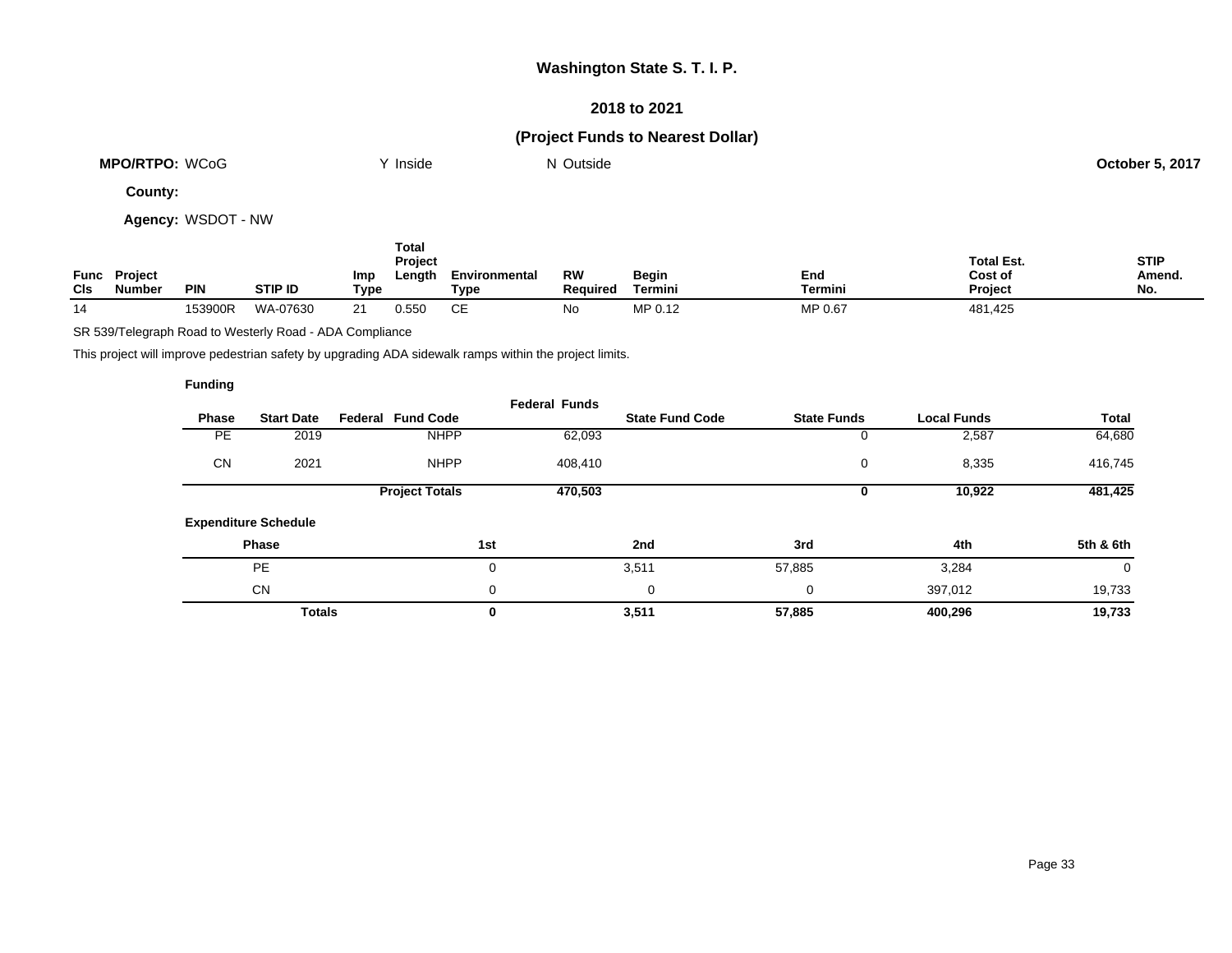### **2018 to 2021**

## **(Project Funds to Nearest Dollar)**

| <b>MPO/RTPO: WCoG</b> | Inside | ' Outside<br>N | 5,2017<br>October : |
|-----------------------|--------|----------------|---------------------|
|                       |        |                |                     |

**County:**

**Agency:** WSDOT - NW

| CIs | <b>Func Project</b><br>Numbeı | <b>PIN</b> | <b>STIP ID</b> | Imp<br>Type | Total<br><b>Project</b><br>Length | Environmental<br>Tvpe | <b>RW</b><br><b>Required</b> | <b>Begin</b><br>Termini | End<br>Termini | <b>Total Est.</b><br>Cost of<br>Project | <b>STIP</b><br>Amend.<br>No. |
|-----|-------------------------------|------------|----------------|-------------|-----------------------------------|-----------------------|------------------------------|-------------------------|----------------|-----------------------------------------|------------------------------|
| 16  | 0542(047)                     | 154202S    | WA-07787       | 21          | 0.200                             | CЕ                    | No                           | MP 2.01                 | MP 2.21        | 291,998                                 |                              |

SR 542/Dewey Rd Vic - Culvert Replacement

The culvert run transitions from a 30" culvert to a 18" culvert midway thru the run, causing debris to block the water flow. This project will replace the existing culvert with an 18" culvert.

|              |                    |                    |                        | <b>Federal Funds</b> |                          |               |                             |           |
|--------------|--------------------|--------------------|------------------------|----------------------|--------------------------|---------------|-----------------------------|-----------|
| <b>Total</b> | <b>Local Funds</b> | <b>State Funds</b> | <b>State Fund Code</b> |                      | <b>Federal Fund Code</b> |               | <b>Start Date</b>           | Phase     |
| 171,876      | 3,437              |                    |                        | 168,439              | <b>STP</b>               |               | 2018                        | <b>CN</b> |
| 171,876      | 3,437              | U                  |                        | 168,439              | <b>Project Totals</b>    |               |                             |           |
|              |                    |                    |                        |                      |                          |               | <b>Expenditure Schedule</b> |           |
| 5th & 6th    | 4th                | 3rd                | 2nd                    |                      | 1st                      |               | <b>Phase</b>                |           |
| 0            | $\Omega$           | 0                  | 8.018                  |                      | 163,858                  |               | CN                          |           |
| 0            | 0                  | 0                  | 8,018                  |                      | 163,858                  | <b>Totals</b> |                             |           |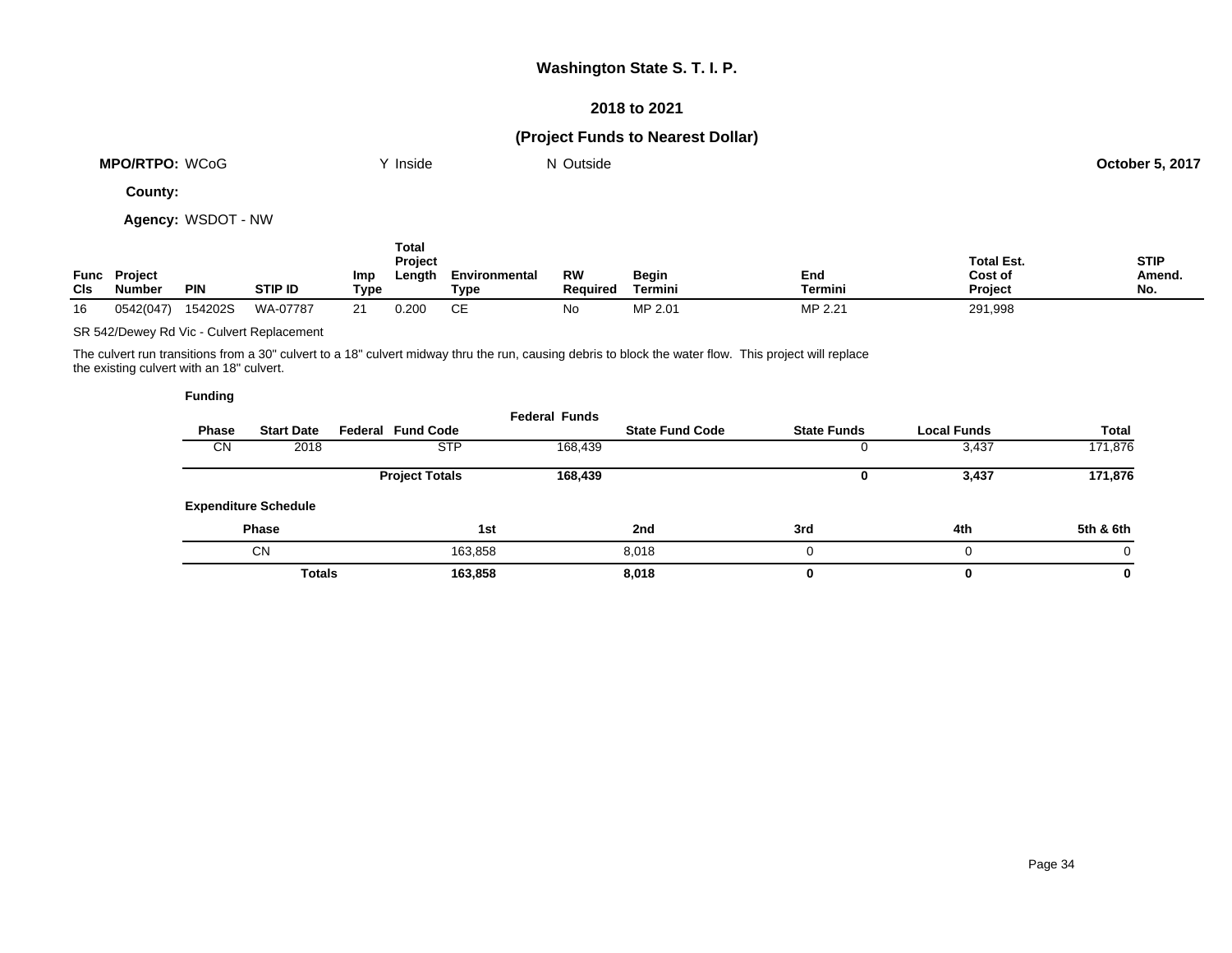### **2018 to 2021**

## **(Project Funds to Nearest Dollar)**

| <b>MPO/RTPO:</b><br><b>WCoG</b> | Inside | $\sim$<br>Outside<br>IM. | $.5.201$ $^{-}$<br>October 5. |
|---------------------------------|--------|--------------------------|-------------------------------|
|                                 |        |                          |                               |

**County:**

**Agency:** WSDOT - NW

| Func<br><b>CIs</b> | <b>Project</b><br>Numbeı | <b>PIN</b> | STIP ID  | <b>Imp</b><br>Type | Total<br><b>Project</b><br>Length | Environmental<br>Type | <b>RW</b><br><b>Required</b> | Begin<br>Termini | End<br>Termini | <b>Total Est.</b><br>Cost of<br><b>Project</b> | <b>STIP</b><br><b>Amend</b><br>No. |
|--------------------|--------------------------|------------|----------|--------------------|-----------------------------------|-----------------------|------------------------------|------------------|----------------|------------------------------------------------|------------------------------------|
| 16                 | 0542(047)                | 154201F    | WA-07785 | 21                 | 0.890                             | СE                    | No                           | MP 0.06          | MP 0.95        | 879,671                                        |                                    |

SR 542/I-5 to Hannegan Road Vicinity - ADA Compliance

This project will evaluate and improve pedestrian safety by upgrading ADA sidewalk ramps within the project limits.

|              |                             |                          | <b>Federal Funds</b> |                        |                    |                    |              |
|--------------|-----------------------------|--------------------------|----------------------|------------------------|--------------------|--------------------|--------------|
| <b>Phase</b> | <b>Start Date</b>           | <b>Federal Fund Code</b> |                      | <b>State Fund Code</b> | <b>State Funds</b> | <b>Local Funds</b> | <b>Total</b> |
| <b>CN</b>    | 2018                        | <b>STP</b>               | 714,882              |                        | υ                  | 14,590             | 729,472      |
|              |                             | <b>Project Totals</b>    | 714,882              |                        | 0                  | 14,590             | 729,472      |
|              | <b>Expenditure Schedule</b> |                          |                      |                        |                    |                    |              |
|              | <b>Phase</b>                |                          | 1st                  | 2nd                    | 3rd                | 4th                | 5th & 6th    |
|              | <b>CN</b>                   | 695,442                  |                      | 34,029                 | 0                  | 0                  | 0            |
|              | <b>Totals</b>               | 695,442                  |                      | 34,029                 | 0                  | 0                  | 0            |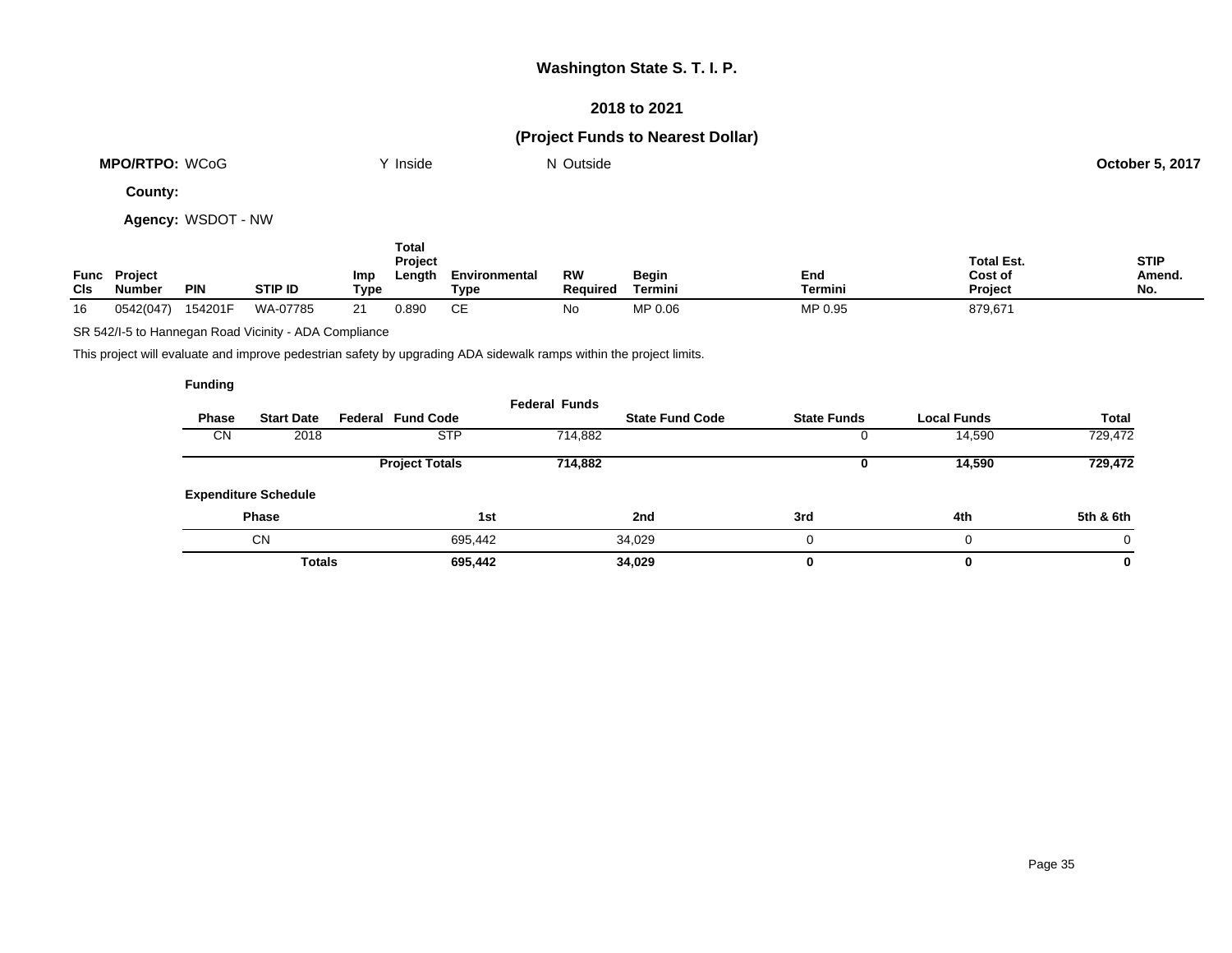### **2018 to 2021**

## **(Project Funds to Nearest Dollar)**

| <b>MPO/RTPO: WCoG</b> | Inside | ' Outside | <b>October 5, 2017</b> |
|-----------------------|--------|-----------|------------------------|
|                       |        |           |                        |

**County:**

**Agency:** WSDOT - NW

| CIs | <b>Func Project</b><br><b>Number</b> | <b>PIN</b> | <b>STIP ID</b> | <b>Imp</b><br>Type | Total<br>Project<br>Length | Environmental<br>Туре | RW<br><b>Required</b> | Begin<br>Termini | End<br>Termini | <b>Total Est.</b><br>Cost of<br><b>Project</b> | <b>STIP</b><br>Amend.<br>No. |
|-----|--------------------------------------|------------|----------------|--------------------|----------------------------|-----------------------|-----------------------|------------------|----------------|------------------------------------------------|------------------------------|
| 06  | 0542(045)                            | 154214F    | WA-08544       | 21                 | 0.200                      | СE                    | No                    | MP 14.26         | MP 14.67       | 1,540,845                                      |                              |

SR 542/SR 9 East Junctiion - Intersection Improvements

This project will install a single lane roundabout at the intersection of SR 542 and the SR 9 East Junction. Illumination will be provided on all legs into the roundabout. A single driveway entrance from the roundabout will be provided for the property on the North side of the intersection.

| Fundina |
|---------|
|---------|

|              |                             |                          | <b>Federal Funds</b> |                        |                    |                    |           |
|--------------|-----------------------------|--------------------------|----------------------|------------------------|--------------------|--------------------|-----------|
| <b>Phase</b> | <b>Start Date</b>           | <b>Federal Fund Code</b> |                      | <b>State Fund Code</b> | <b>State Funds</b> | <b>Local Funds</b> | Total     |
| CN           | 2018                        | CBI                      | 1,169,273            |                        |                    | 23,863             | 1,193,136 |
|              |                             | <b>Project Totals</b>    | 1,169,273            |                        |                    | 23,863             | 1,193,136 |
|              | <b>Expenditure Schedule</b> |                          |                      |                        |                    |                    |           |
|              | <b>Phase</b>                | 1st                      |                      | 2nd                    | 3rd                | 4th                | 5th & 6th |
|              | <b>CN</b>                   | 916,050                  |                      | 277,086                |                    | 0                  |           |
|              | <b>Totals</b>               | 916,050                  |                      | 277,086                |                    | $\bf{0}$           | 0         |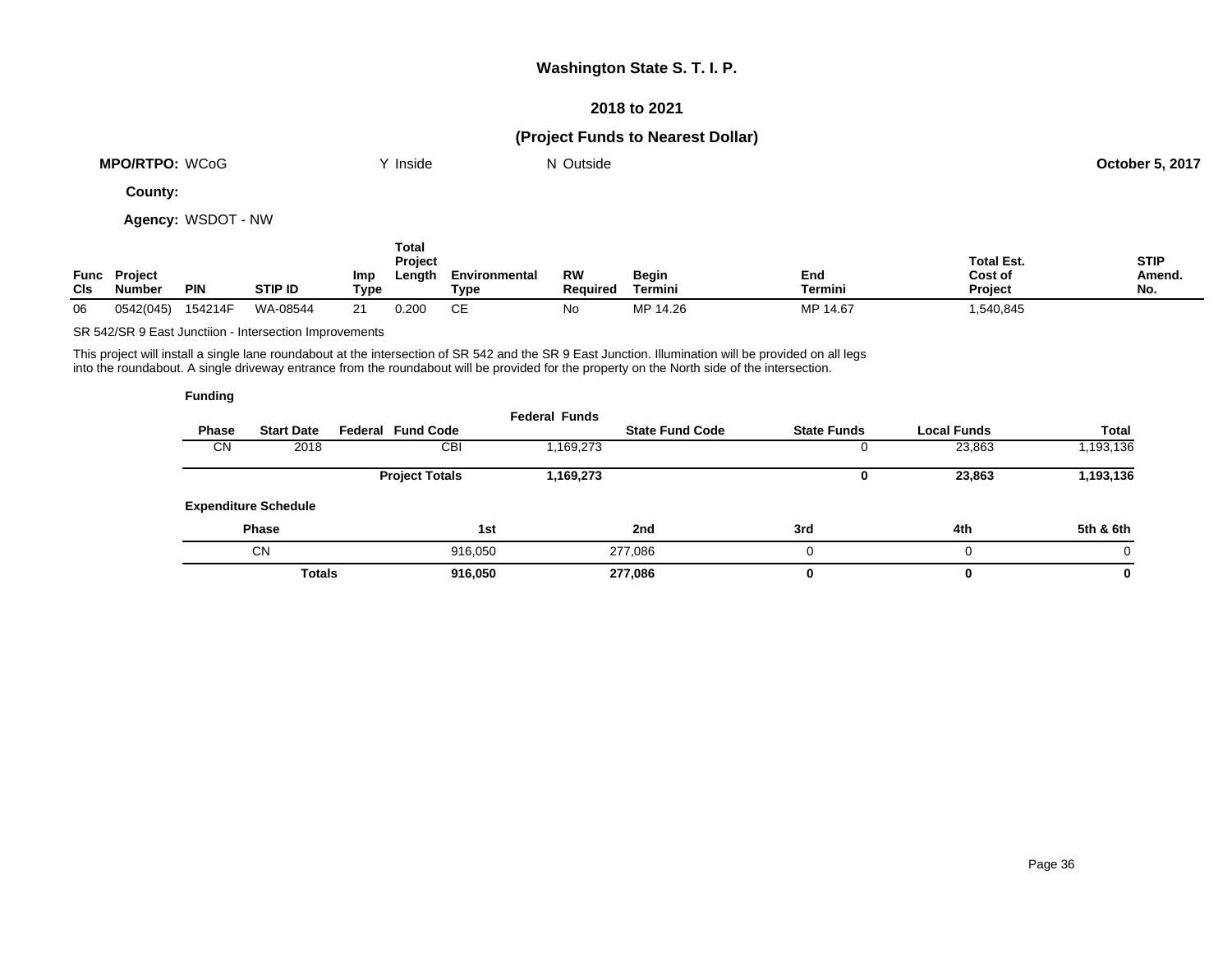### **2018 to 2021**

## **(Project Funds to Nearest Dollar)**

| <b>MPO/RTPO:</b><br>WCoG | 'nside | Outside | 5.2017<br>October 5<br>- - - - - - |
|--------------------------|--------|---------|------------------------------------|
|                          |        |         |                                    |

**County:**

**Agency:** WSDOT - NW

| Func<br>CIS | <b>Project</b><br>Numbeı | <b>PIN</b> | <b>STIP ID</b> | Imp<br>Type | Total<br>Project<br>Length | Environmental<br>Type | <b>RW</b><br><b>Required</b> | <b>Begin</b><br>Termini | End<br>Termini | <b>Total Est.</b><br>Cost of<br><b>Project</b> | <b>STIP</b><br>Amend.<br>No. |
|-------------|--------------------------|------------|----------------|-------------|----------------------------|-----------------------|------------------------------|-------------------------|----------------|------------------------------------------------|------------------------------|
| 07          | 0548(011)                | 154813B    | WA-08538       | 21          | 0.200                      | CЕ                    | Yes                          | MP 4.81                 | MP 5.05        | .494,646,                                      |                              |

SR 548/Kickerville Rd - Intersection Improvements

The intersection of SR 548 and Kickerville Rd has been identified as having a high number of collisions. Installing a single lane roundabout at this location will improve mobility and reduce the risk of collisions.

|           |                             |                          | <b>Federal Funds</b> |                        |                    |                    |              |
|-----------|-----------------------------|--------------------------|----------------------|------------------------|--------------------|--------------------|--------------|
| Phase     | <b>Start Date</b>           | <b>Federal Fund Code</b> |                      | <b>State Fund Code</b> | <b>State Funds</b> | <b>Local Funds</b> | <b>Total</b> |
| <b>CN</b> | 2018                        | <b>HSIP</b>              | 834,642              |                        |                    | 35,461             | 870,103      |
|           |                             | <b>Project Totals</b>    | 834,642              |                        | υ                  | 35,461             | 870,103      |
|           | <b>Expenditure Schedule</b> |                          |                      |                        |                    |                    |              |
|           | <b>Phase</b>                |                          | 1st                  | 2nd                    | 3rd                | 4th                | 5th & 6th    |
|           | <b>CN</b>                   | 870,103                  |                      |                        | 0                  | 0                  | $\Omega$     |
|           | <b>Totals</b>               | 870,103                  |                      | 0                      |                    | $\bf{0}$           | 0            |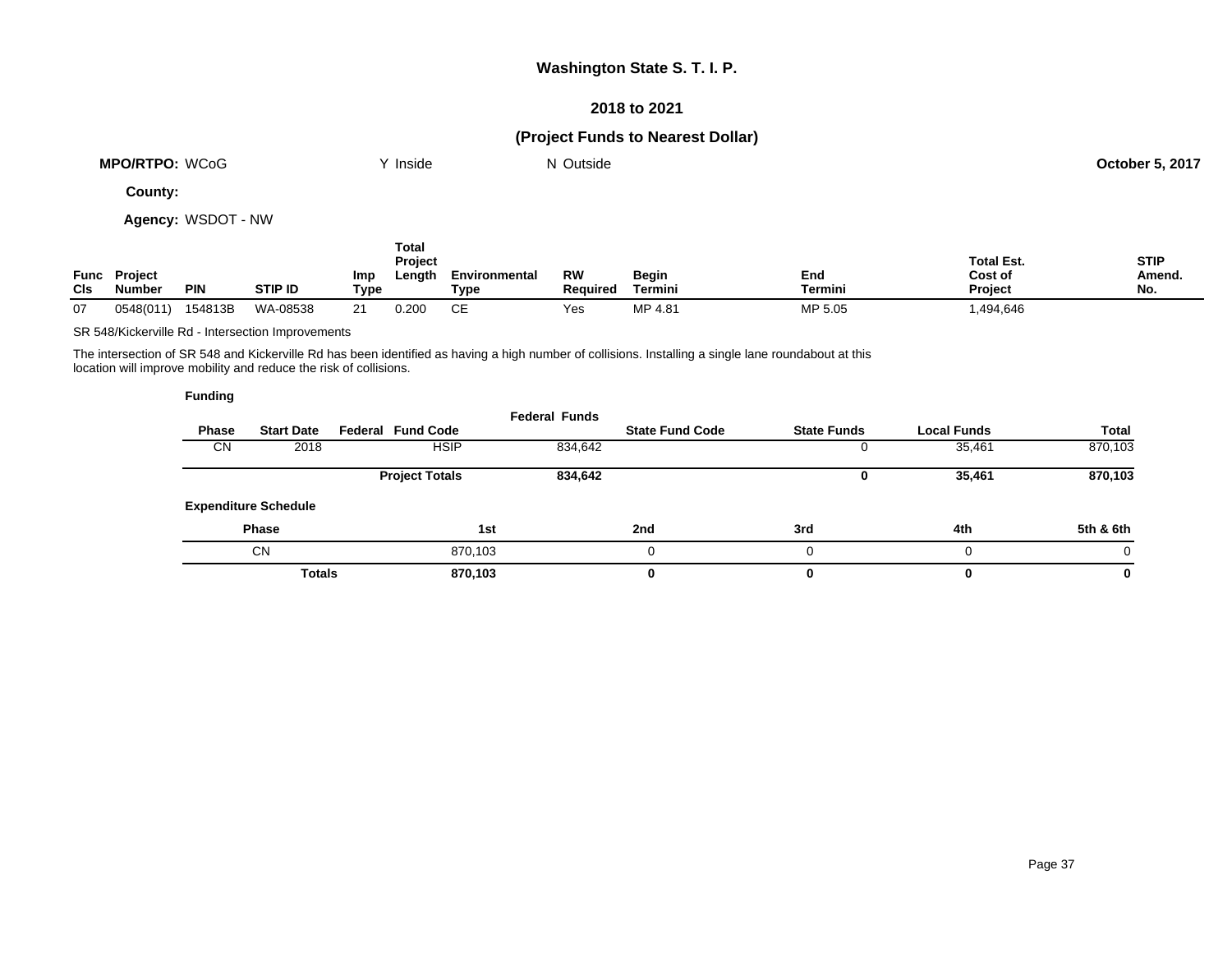### **2018 to 2021**

## **(Project Funds to Nearest Dollar)**

| WCoG<br><b>MPO/RTPO:</b> | .<br><b>Inside</b> | Outside | 5, 201<br>October |
|--------------------------|--------------------|---------|-------------------|
|                          |                    |         |                   |

**County:**

**Agency:** WSDOT - NW

| Func<br>CIS | <b>Project</b><br>Numbeı | <b>PIN</b> | <b>STIP ID</b> | Imp<br>Type | Total<br>Project<br>Length | Environmental<br>Type | <b>RW</b><br><b>Required</b> | Begin<br>Termini | End<br>Termini | <b>Total Est.</b><br>Cost of<br><b>Project</b> | <b>STIP</b><br>Amend.<br>No. |
|-------------|--------------------------|------------|----------------|-------------|----------------------------|-----------------------|------------------------------|------------------|----------------|------------------------------------------------|------------------------------|
| 07          | 0009(073)                | 100948K    | WA-05986       | 20          | 0.500                      | <b>DCE</b>            | Yes                          | MP 77.69         | MP 78.19       | 2,603,641                                      |                              |

SR 9/Tawes Creek - Fish Passage

Remove the existing fish passage barrier and replace it with a fish passable structure.

|              |                             |                          | <b>Federal Funds</b> |           |                        |                    |                    |              |
|--------------|-----------------------------|--------------------------|----------------------|-----------|------------------------|--------------------|--------------------|--------------|
| <b>Phase</b> | <b>Start Date</b>           | <b>Federal Fund Code</b> |                      |           | <b>State Fund Code</b> | <b>State Funds</b> | <b>Local Funds</b> | <b>Total</b> |
| CΝ           | 2018                        |                          |                      |           | <b>CWA</b>             | 1,787,823          |                    | 1,787,823    |
|              |                             | <b>Project Totals</b>    |                      |           |                        | 1,787,823          |                    | 1,787,823    |
|              | <b>Expenditure Schedule</b> |                          |                      |           |                        |                    |                    |              |
|              | <b>Phase</b>                |                          | 1st                  | 2nd       |                        | 3rd                | 4th                | 5th & 6th    |
|              | CN                          |                          | 17,691               | 1,265,540 |                        | 504,592            |                    | $\Omega$     |
|              | <b>Totals</b>               |                          | 17,691               | 1,265,540 |                        | 504,592            | 0                  | 0            |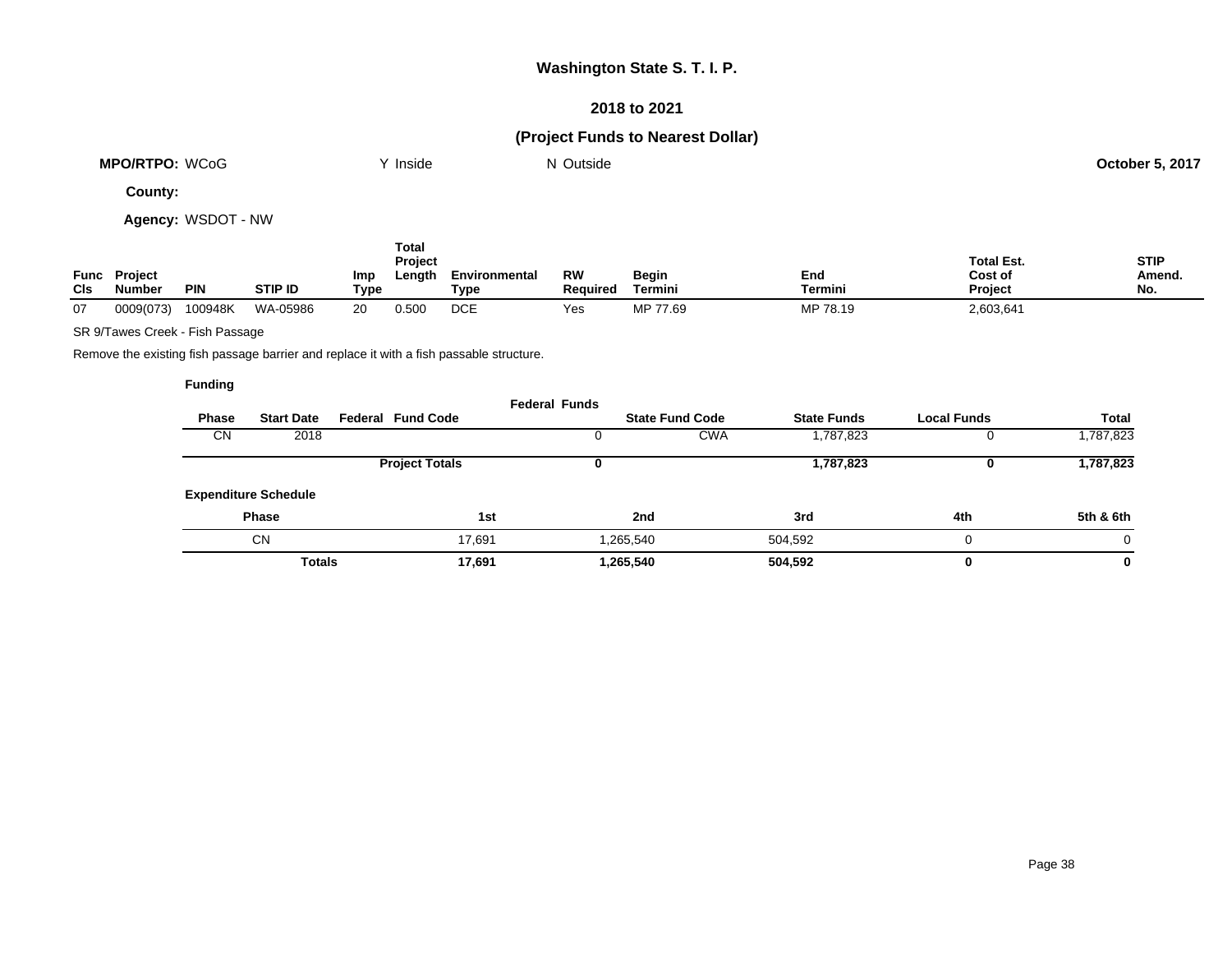### **2018 to 2021**

## **(Project Funds to Nearest Dollar)**

| WCoG<br><b>MPO/RTPO:</b> | Inside | $\sim$<br>Outside<br>IM. | .5,2017<br>October 5. |
|--------------------------|--------|--------------------------|-----------------------|
|                          |        |                          |                       |

**County:**

**Agency:** WSDOT - NW

| Func<br><b>CIs</b> | <b>Project</b><br><b>Number</b> | <b>PIN</b> | <b>STIP ID</b> | Imp<br>Type | Total<br><b>Project</b><br>Length | Environmental<br>Type | <b>RW</b><br><b>Required</b> | Begin<br>Termini | End<br>Termini | <b>Total Est.</b><br>Cost of<br>Project | <b>STIP</b><br>Amend.<br>No. |
|--------------------|---------------------------------|------------|----------------|-------------|-----------------------------------|-----------------------|------------------------------|------------------|----------------|-----------------------------------------|------------------------------|
| 07                 |                                 | 100948L    | WA-08547       | 20          | 0.380                             | <b>DCE</b>            | Yes                          | MP 77.30         | MP 77.68       | 2,938,780                               |                              |

SR 9/Two Tributaries to Tawes Creek - Fish Passage

Remove the existing fish passage barriers and replace them with fish passable structures.

|              |                             |                          | <b>Federal Funds</b> |                        |                    |                    |              |
|--------------|-----------------------------|--------------------------|----------------------|------------------------|--------------------|--------------------|--------------|
| <b>Phase</b> | <b>Start Date</b>           | <b>Federal Fund Code</b> |                      | <b>State Fund Code</b> | <b>State Funds</b> | <b>Local Funds</b> | <b>Total</b> |
| <b>CN</b>    | 2018                        |                          | U                    | <b>CWA</b>             | 2,007,780          |                    | 2,007,780    |
|              |                             | <b>Project Totals</b>    | 0                    |                        | 2,007,780          |                    | 2,007,780    |
|              | <b>Expenditure Schedule</b> |                          |                      |                        |                    |                    |              |
|              | <b>Phase</b>                | 1st                      |                      | 2nd                    | 3rd                | 4th                | 5th & 6th    |
|              | <b>CN</b>                   | 19,868                   |                      | 1,421,239              | 566,673            | 0                  | $\mathbf 0$  |
|              | <b>Totals</b>               | 19,868                   |                      | 1,421,239              | 566,673            | 0                  | 0            |
|              |                             |                          |                      |                        |                    |                    |              |
|              |                             |                          | Eadaral Eurida       |                        |                    |                    |              |

|                                  | <sup>=</sup> ederal Funds |                    |             |              |
|----------------------------------|---------------------------|--------------------|-------------|--------------|
|                                  |                           | <b>State Funds</b> | Local Funds | <b>Total</b> |
| $-NW$<br>Agency Totals for WSDOT | 21,383,297                | 19,595,603         | 4,063,638   | 45,042,538   |